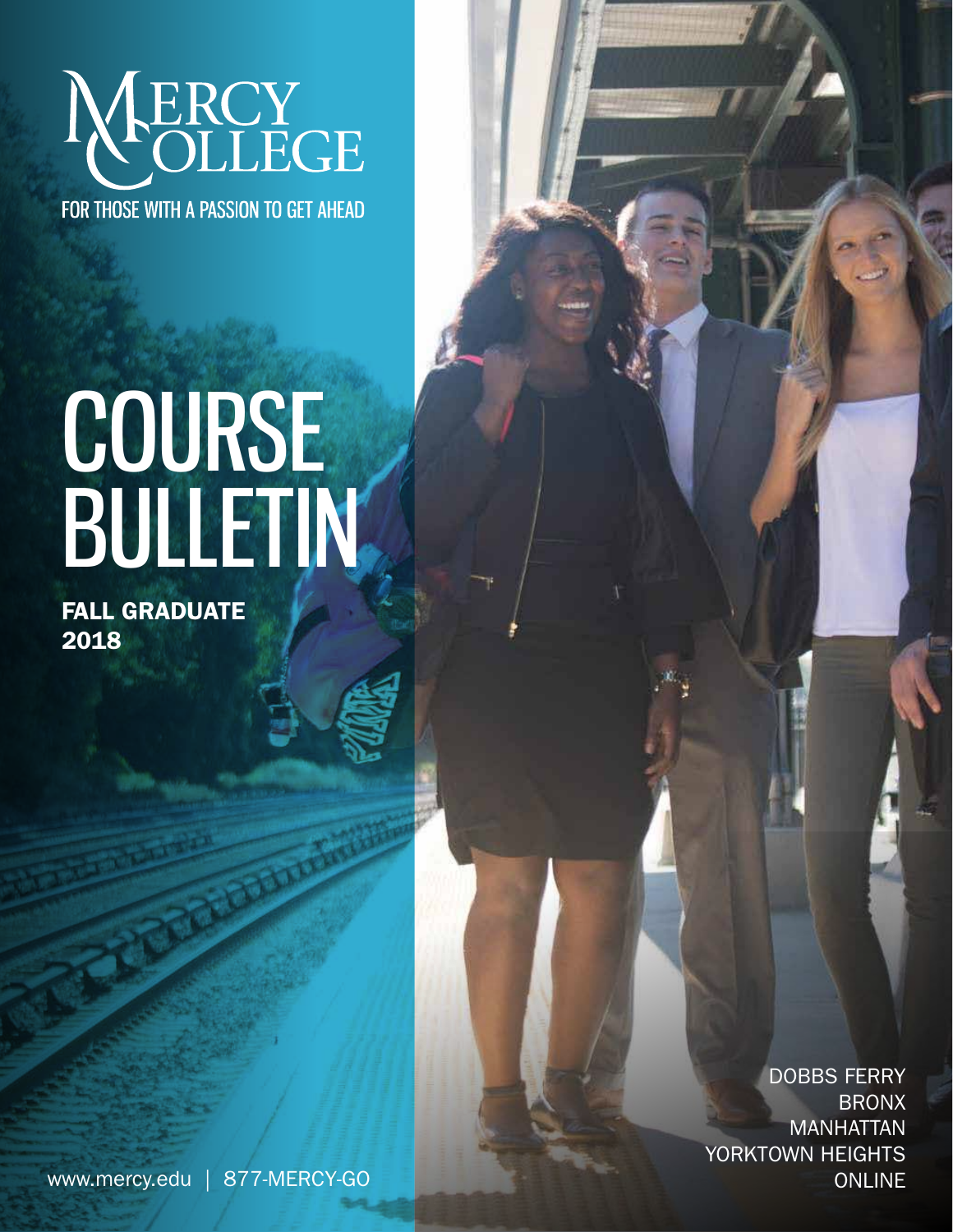## Fall 2018 Graduate Course Bulletin

## Table of Contents

## Registration/Payment Procedures. . . 2 Fall 2018 Graduate Semester Mercy Connect Guide For Payment

| Communication Disorders. 16 |
|-----------------------------|
| Counseling  16              |
| Cybersecurity  18           |
|                             |
| Educational Leadership. 21  |
| English Literature. 22      |
|                             |
| Physician Assistant 22      |
|                             |
| School Psychology 24        |

#### Fall 2018 Graduate Trimester

| Health Science  25      |  |
|-------------------------|--|
| Occupational Therapy 25 |  |
| Physical Therapy 25     |  |

#### Fall 2018 Graduate Quarter

| Business Administration 27    |  |
|-------------------------------|--|
|                               |  |
| Health Service Management 28  |  |
| Human Resource Management  28 |  |
| International Business 29     |  |
|                               |  |
| Managerial Analytics 29       |  |
| Marketing  29                 |  |
| Organizational Management 29  |  |

#### Winter 2018 Graduate Quarter

| Accounting  31                |  |
|-------------------------------|--|
| Business Administration 31    |  |
|                               |  |
| Health Service Management 32  |  |
| Human Resource Management  32 |  |
| International Business 33     |  |
|                               |  |
| Managerial Analytics 33       |  |
| Marketing  33                 |  |
| Organizational Management 33  |  |



This bulletin is current as of the print date of March 7, 2018. For the most up to date class schedule, registration, payment and refund policies please check online at www.mercy.edu

Mercy College reserves the right to revise or change its academic calendar, rules, charges, fees, schedules, courses, requirements for degrees and any other regulations, policies or practices affecting students whenever considered necessary or desirable. The foregoing changes may include, without limitation, the elimination of courses, and programs.



555 Broadway Dobbs Ferry NY, 10522

1-877-MERCY-GO www.mercy.edu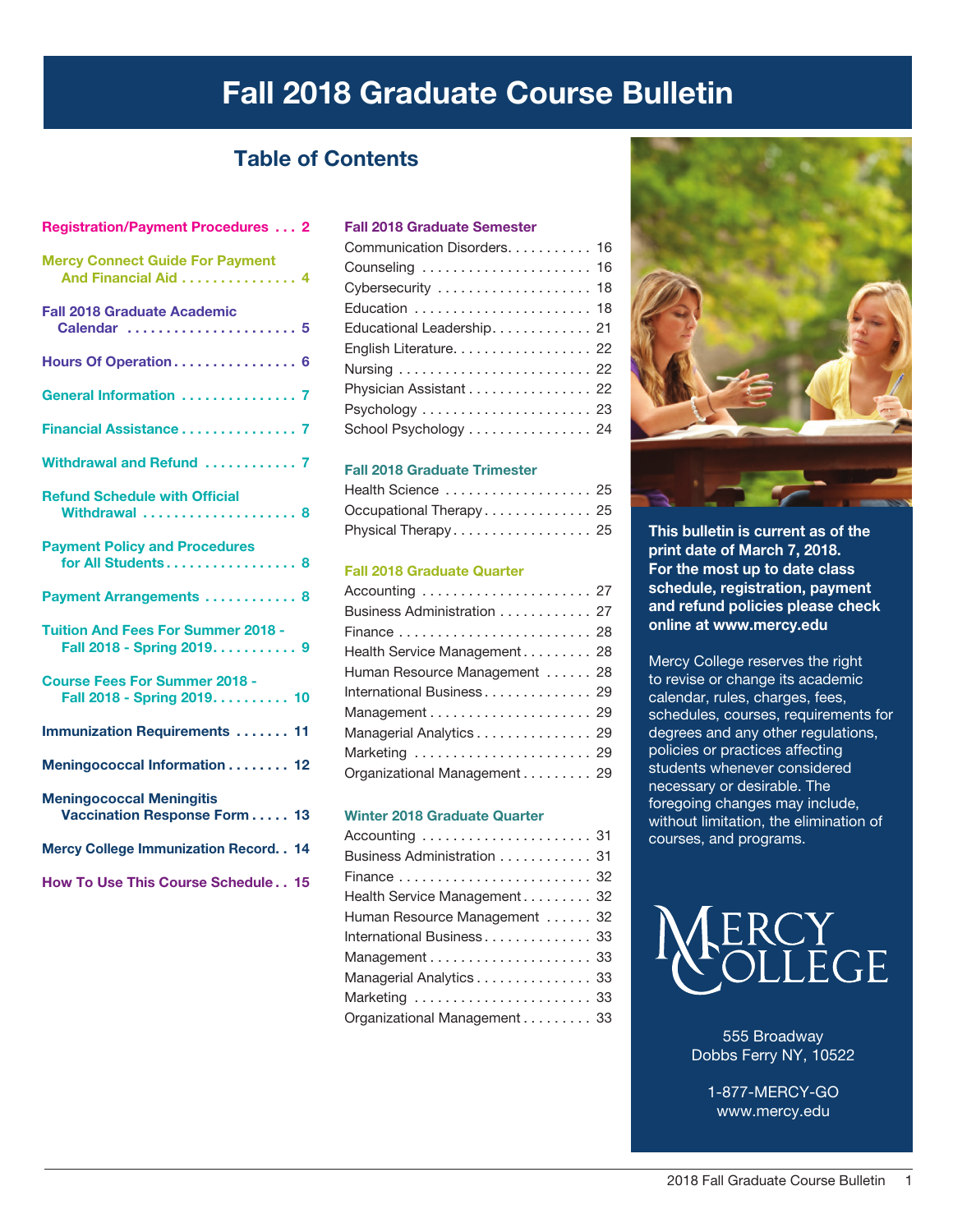## *In-person and Web registration begins on Wednesday, March 7, 2018.*

- You must be in FULL compliance with the New York State Immunization Law. Submit immunization documents to the Office of Enrollment Services.
- Make and keep an appointment with your mentor or program director to go over your degree requirements and review your transcript on Mercy Connect. If you have transfer credits, pay particular attention to your transfer work, and make sure that you do not enroll in a course for which you have already received credit.
- Review available courses through Mercy Connect.
- Check prerequisites and registration restrictions for each course in which you plan to register by clicking on the CRN and then clicking on the course title. This will tell you the prerequisite.
- Make a list of the courses in which you plan to enroll using a Registration/Schedule Worksheet.
- Clear any holds that prevent registration. Your holds status is available via Mercy Connect by selecting the student tab, then selecting "view holds." If you have any questions about your holds, contact the Office of Enrollment Services at 1-888-464-6737.
- If you intend to use Financial Aid (grants and loans), you MUST file the 2018-19 Free Application for Federal Student Aid (FAFSA). The Office of Enrollment Services will give priority to those who filed by February 15, 2017. If you have not received an award notification prior to the beginning of the semester, please visit the Office of Enrollment Services at your home campus IMMEDIATELY.
- All payment arrangements must be completed by

 Semester: August 15, 2018 Trimester: August 14, 2018 Quarter: August 20, 2018

> For questions on your holds, call 1-888-464-6737.

We are here to help You!

#### To proceed with registration:

- Either process your registration online (see procedures below) or take your registration form, signed by an advisor, to the Office of Enrollment Services to complete your registration.
- You will be required to complete a Student Acknowledgement Statement and Method of Payment Information Form. This will be used to assist you in completing your payment arrangements for the fall term.
- If you have changed your address, submit your change of address request form at the Office of Enrollment Services at your local campus or fax it to 914-674-7516.

#### After you have registered:

- Print your schedule via Mercy Connect.
- Follow through with your payment/financial aid procedures. You may pay online via Mercy Connect. After you have registered:
- Print your schedule via Mercy Connect.
- Follow through with your payment/financial aid procedures. You may pay online via Mercy Connect.

#### Web Registration

#### Registration Instructions for Mercy Connect

Online students who live in the Tri State area must follow the New York State Immunization Law. You can fax your proof of immunization to the Office of Enrollment Services at 914-674-7516

- After logging into Mercy Connect select the Administrative Services tab at the top of the page. (If you have trouble logging into Mercy Connect, please contact the Helpdesk at helpdesk@mercy.edu or 914-674-7526.)
- To register for classes, choose Student and Financial Aid.
- On the Student and Financial Aid page, choose Registration to view the Registration Menu.
- You must select a term before you can access the options on the Registration Menu. Click Select Term on the Registration Menu.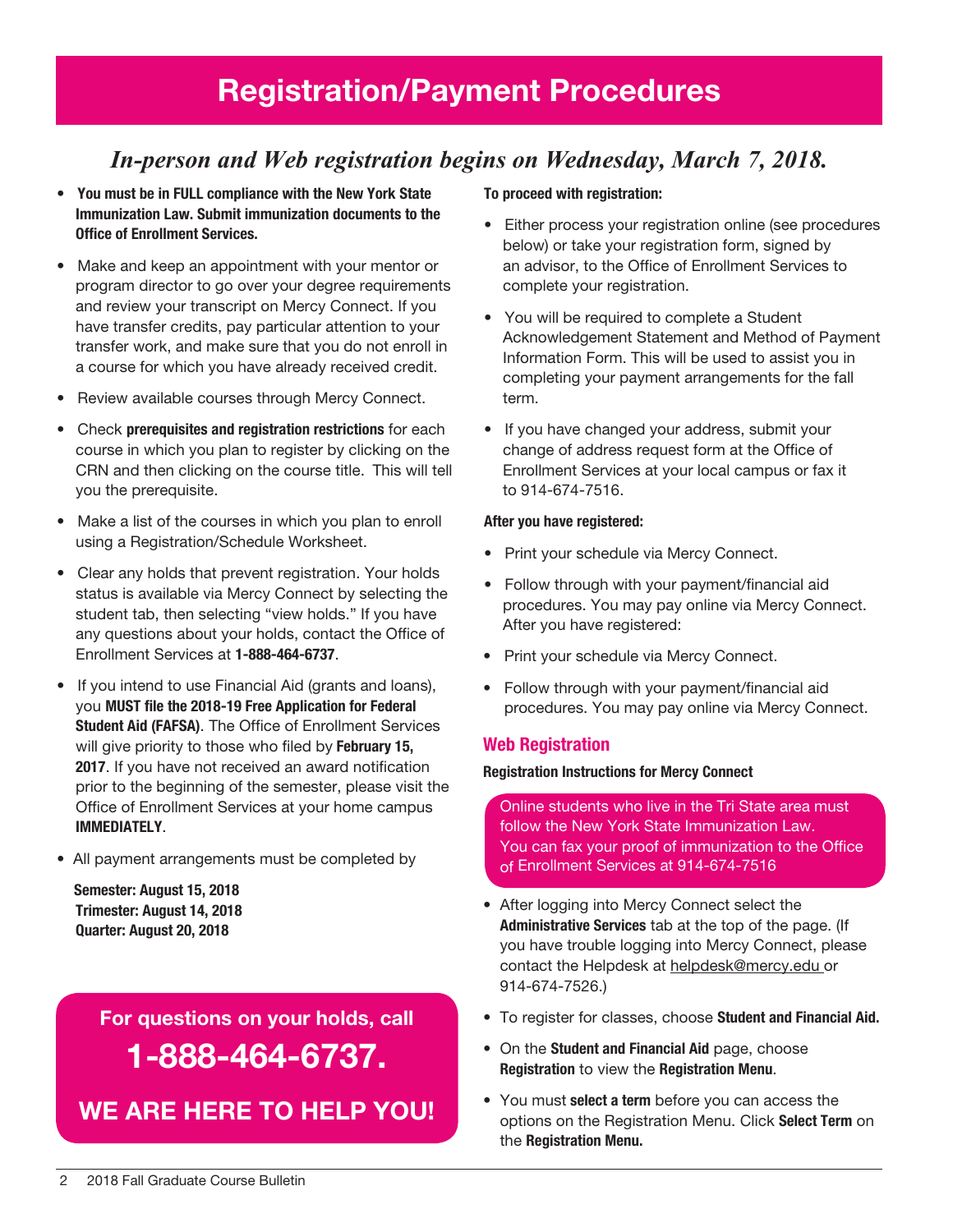- Fall 2018 Trimester (OT & PT)
- Fall 2018 Quarter (Accounting, Health Service Mgmt., Human Resources, Internet Business, MBA)
- Fall 2018 Semester for all other programs

Highlight the term, and click the Submit Term button. This will return you to the Registration Menu.

- The first time you select add or drop classes for a term you will be required to complete a Student Acknowledgement Statement and Method of Payment Information Form. This information will be used to assist you in completing your payment arrangements for the spring term.
- If you want to search for classes, click the Class Search button at the bottom of the page. This brings you to the Look Up Classes page. On this page, you can search for classes using specific criteria. You must select the subject name and any other criteria you wish to specify (course number, campus, etc.) however only the subject name is required. After selecting the criteria, click Class Search.
- On the Look Up Classes page, a listing of classes fitting the criteria you specified will appear. Class information, such as dates, days, time, campus, and seats available will appear for each class listing. If you wish to register for a class, check the box in front of the CRN and click Register. If there is a C in the box, the class is closed. If there is an X in the box it has been cancelled. If you are on hold you will not be able to check any boxes.
- If you do not have to look up classes because you already know the Course Reference Number (CRN) choose Add or Drop Classes from the Registration Menu. Then enter the CRNs in the boxes (one CRN per box). After entering the CRNs click the Submit Changes button. (If you receive an error message on the Add/Drop Classes page, check your schedule of

classes or contact your advisor.)

- To Drop a Class In the second column, 'Action' there is a window with a down arrow. Click on the arrow and a message should appear indicating 'Web Drop'. Click this and then at the bottom of the form click on 'Submit Changes'. If the message (web drop) does not appear in the window the period for dropping through the web is over and you should contact your advisor. Please see Withdrawals and Refunds.
- You can view your schedule by clicking **Detail** Schedule on the Registration Menu. To get to the Registration Menu, click the menu icon on the toolbar located in the top right corner of the page. If you want to print your class schedule, click the printer icon on your web browser's toolbar.

Before you logout, click on Account Summary from the Student Account menu under Student and Financial Aid. Make sure you have made the necessary arrangements to cover your tuition using grants, loans, payment plan, etc.

#### We are here to help you:

Graduate Advising: contact your mentor or program director

Registration Holds: Student Services Support Center at 1-888-464-6737

Financial Aid: Student Services Support Center at 1-888-464-6737

Graduate Academic holds: contact your School Dean

Computer helpdesk: helpdesk@mercy.edu or 914-674-7526

| <b>Subject, Course #, Title</b> | <b>CRN Number</b> | <b>Credit</b> | Day | <b>Time</b> |
|---------------------------------|-------------------|---------------|-----|-------------|
|                                 |                   |               |     |             |
|                                 |                   |               |     |             |
|                                 |                   |               |     |             |
|                                 |                   |               |     |             |
|                                 |                   |               |     |             |
|                                 |                   |               |     |             |
|                                 |                   |               |     |             |
|                                 |                   |               |     |             |

#### Registration/Schedule Worksheet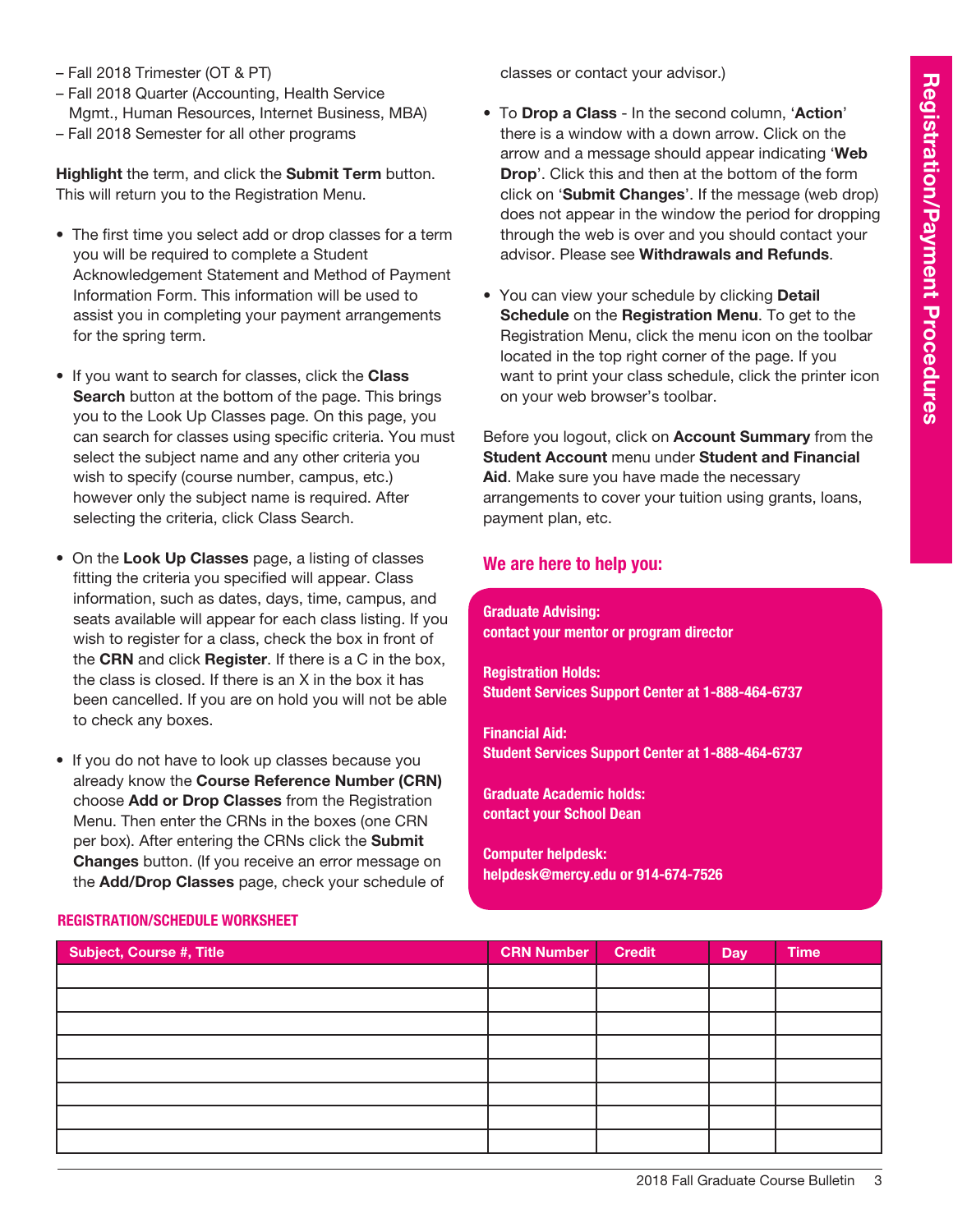## Mercy Connect Guide for Payment and Financial Aid



## ...your gateway to the **Mercy College community**

### OBTAINING YOUR MERCY COLLEGE CONNECT ACCOUNT

- 1. Navigate to http://connect.mercy.edu
- 2. Click on "Get your Username and Password" on the left
- **3.** Enter the required information, and click SUBMIT.
- 4. This will provide you with your Username and PIN number for Mercy Connect and Blackboard, the College's online course system

### ACCESSING YOUR STUDENT ACCOUNT

- 1. Go to http://connect.mercy.edu
- 2. Click on "Get your Username and Password" on the left
- **3.** Click on the Academic Services tab at the right side of the page
- 4. Select Administrative Services
- 5. Select Student & Financial Aid
- 6. Click on "Student Account"
- 7. Select Term to review current charges and financial aid package

### Mercy College homepage to obtain entrance/exit counseling:

- 1. Go to Mercy College Homepage at www.mercy.edu
- 2. Go to Admissions
- **3.** Go to Financial Aid, How to apply link on the right side of the page. Go to Forms and **Documentation**
- $\frac{4}{1}$  All the way to Bottom of Page are Links (URL'S) for Entrance and Exit Interviews

## Cancellation and Schedule Change Policy

The College reserves the right to revise, change schedule or cancel any course whenever considered necessary or desirable. Course cancellation information is posted in Mercy Connect. Students are also notified via Mercy Connect e-mail.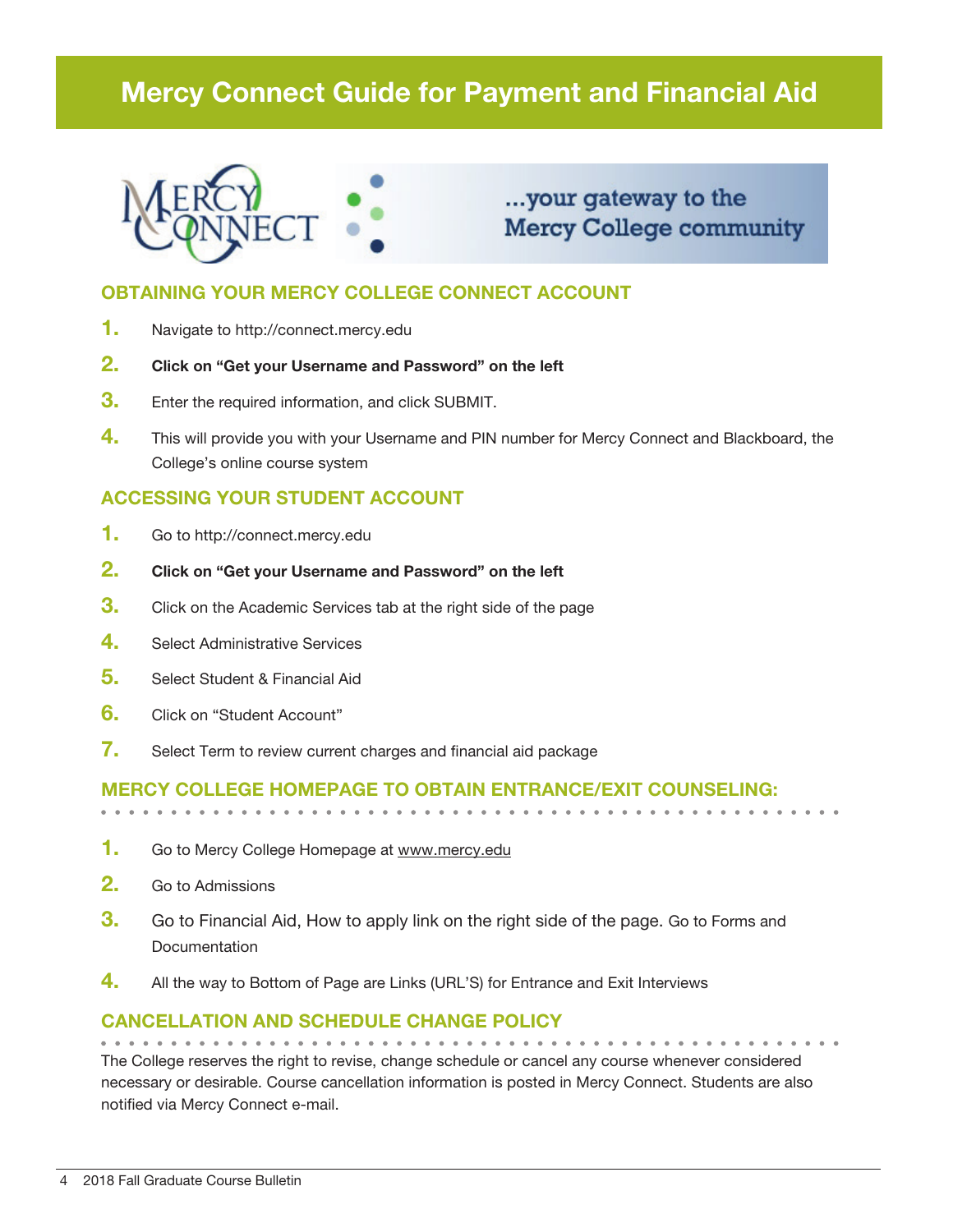# Fall 2018 Graduate Academic Calendar

All terms follow the schedule for observed Federal holidays, as outlined in the term A schedule.

#### TERM A (15 Week Semester) Wednesday, September 5 – Friday, December 21

*Communication Disorders, Counseling, Education, English Literature, Cybersecurity, Marriage and Family Therapy, Mental Health Counseling, Nursing, Physician Assistant, Psychology, Educational Leadership, School Psychology*

| Monday, September 3    | Labor Day: College Holiday                                        |
|------------------------|-------------------------------------------------------------------|
| Wednesday, September 5 | Fall Term A Begins                                                |
| Tuesday, September 11  | Last Day for Registration and Change of Program                   |
| Friday, September 14   | <b>Faculty Convocation</b>                                        |
| Wednesday, October 10  | Faculty Seminar Day: Only Classes Beginning at or After 4 PM Meet |
| Tuesday, October 30    | Last Day for Course Withdrawal with a "W"                         |
| Wednesday, November 21 | Thanksgiving Recess Begins; No Classes Beginning After 4 PM       |
| Monday, November 26    | <b>Classes Resume</b>                                             |
| Friday, December 21    | Fall Term A ends                                                  |

#### TERM R (15 Week Trimester) Tuesday, September 4 – Sunday, December 23

*Occupational Therapy, Physical Therapy*

| Tuesday, September 4   | <b>Fall Term R Begins</b>                                         |
|------------------------|-------------------------------------------------------------------|
| Monday, September 10   | Last Day for Registration and Change of Program                   |
| Friday, September 14   | <b>Faculty Convocation</b>                                        |
| Wednesday, October 10  | Faculty Seminar Day: Only Classes Beginning at or After 4 PM Meet |
| Thursday, November 1   | Last Day for Course Withdrawal with a "W"                         |
| Wednesday, November 21 | Thanksgiving Recess Begins: No Classes Beginning After 4 PM       |
| Monday, November 26    | <b>Classes Resume</b>                                             |
| Sunday, December 23    | Fall Term R ends                                                  |

#### TERM Q (10 Week Quarters) Monday, September 10 – Sunday, November 18

*Business Administration, Human Resource Management, Public Accounting, Health Services Management, Organizational Leadership* 

| <b>Fall Quarter</b>   | Monday, September 10 - Sunday, November 18       |                                                                   |  |  |  |
|-----------------------|--------------------------------------------------|-------------------------------------------------------------------|--|--|--|
|                       | Monday, September 10                             | <b>Fall Quarter Term Begins</b>                                   |  |  |  |
|                       | Friday, September 14                             | <b>Faculty Convocation</b>                                        |  |  |  |
|                       | Saturday, September 15                           | Last Day for Registration and Change of Program                   |  |  |  |
|                       | Wednesday, October 10                            | Faculty Seminar Day: Only Classes Beginning at or After 4 PM Meet |  |  |  |
|                       | Saturday, October 13                             | Last Day for Course Withdrawal with a "W"                         |  |  |  |
|                       | Sunday, November 18                              | <b>Fall Quarter Term ends</b>                                     |  |  |  |
| <b>Winter Quarter</b> | Monday, November 26 - Tuesday, February 12, 2019 |                                                                   |  |  |  |
|                       | Monday, November 26                              | Winter Quarter Term Begins                                        |  |  |  |
|                       | Saturday, December 1                             | Last Day for Registration and Change of Program                   |  |  |  |
|                       | Monday, December 24                              | <b>Winter Break Begins</b>                                        |  |  |  |
|                       | Wednesday, January 2, 2019                       | <b>Classes Resume</b>                                             |  |  |  |
|                       | Saturday, January 5, 2019                        | Last Day for Course Withdrawal with a "W"                         |  |  |  |
|                       | Monday, January 21, 2019                         | Martin Luther King Jr, Day: College Holiday                       |  |  |  |

 $m$ onday, January 21, 2019 — Martin Luther King Jr. Day: College Holiday Tuesday, February 12, 2019 Winter Quarter Term Ends

#### TERMS V & X – (6 Saturdays) Saturday, September 15 – Saturday, December 15

*Education*

V 9/15; 10/6; 10/20; 11/10; 11/24; 12/8

X 9/29; 10/13; 10/27; 11/3; 11/17; 12/15

THE COLLEGE RESERVES THE RIGHT TO EXTEND ANY TERM IN THE EVENT OF CLASS CANCELLATIONS DUE TO WEATHER AND/OR OTHER EMERGENCY.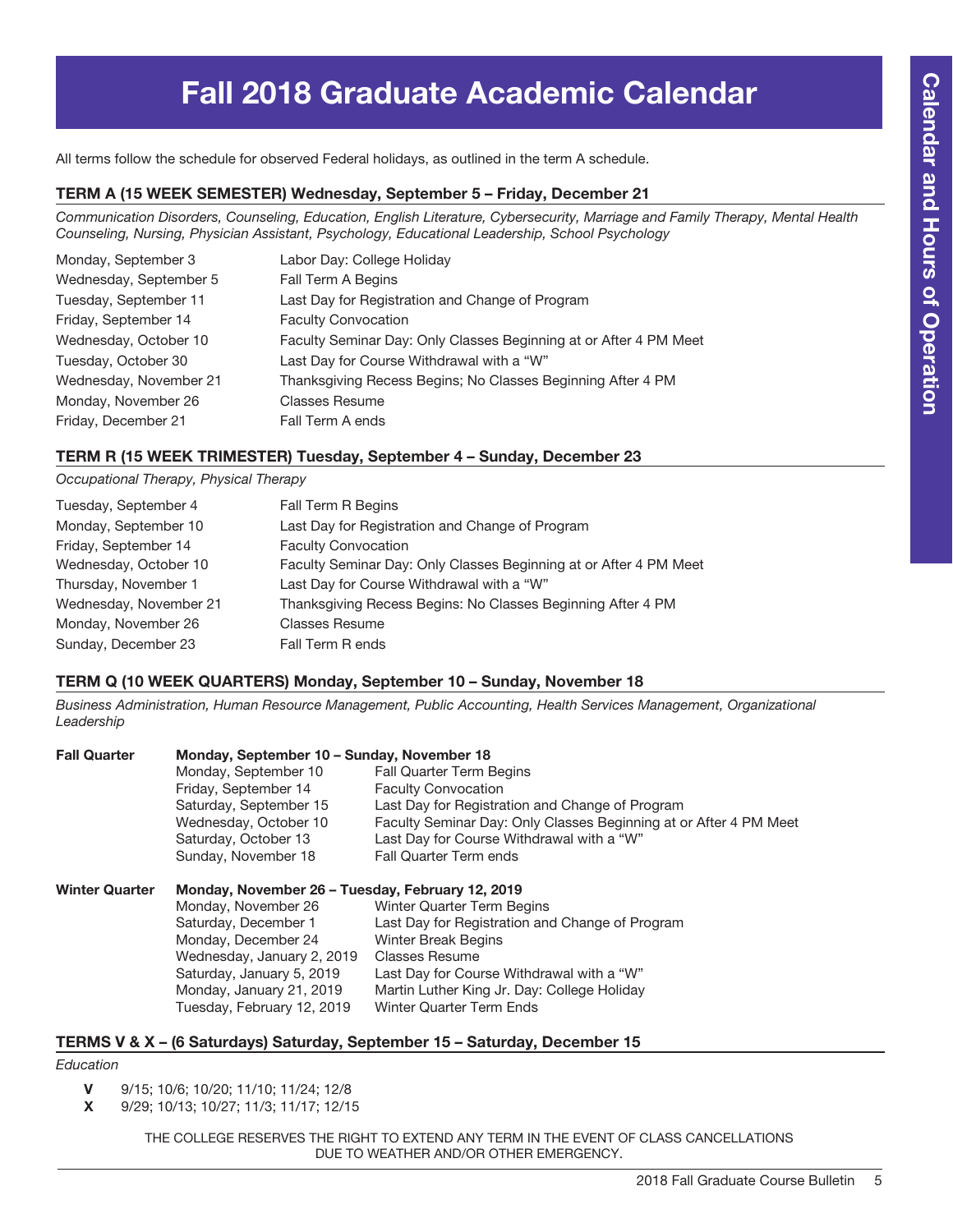| <b>HOURS OF OPERATION</b> |                       |                         |                            |  |  |  |
|---------------------------|-----------------------|-------------------------|----------------------------|--|--|--|
|                           | <b>Admissions</b>     | <b>PACT</b>             | <b>Enrollment Services</b> |  |  |  |
| <b>Dobbs Ferry</b>        |                       |                         |                            |  |  |  |
| Monday                    | $9:00$ am - $7:00$ pm | 8:30 am - 7:00 pm       | $9:00$ am - $7:00$ pm      |  |  |  |
| Tuesday                   | $9:00$ am - $7:00$ pm | 8:30 am - 7:00 pm       | $9:00$ am - $7:00$ pm      |  |  |  |
| Wednesday                 | $9:00$ am - 7:00 pm   | 8:30 am - 7:00 pm       | 9:00 am - 7:00 pm          |  |  |  |
| Thursday                  | 9:00 am - 7:00 pm     | 8:30 am - 7:00 pm       | 9:00 am - 7:00 pm          |  |  |  |
| Friday                    | 9:00 am - 5:00 pm     | 9:00 am - 5:00 pm       | 9:00 am - 5:00 pm          |  |  |  |
| Saturday                  | $9:00$ am - 2:00 pm   | $9:00$ am - 2:00 pm     | 9:00 am - 2:00 pm*         |  |  |  |
| <b>Bronx</b>              |                       |                         |                            |  |  |  |
| Monday                    | $9:00$ am - 7:00 pm   | 9:00 am - 7:00 pm       | $9:00$ am - 7:00 pm        |  |  |  |
| Tuesday                   | $9:00$ am - $7:00$ pm | 9:00 am - 7:00 pm       | $9:00$ am - $7:00$ pm      |  |  |  |
| Wednesday                 | $9:00$ am - $7:00$ pm | 9:00 am - 7:00 pm       | $9:00$ am - $7:00$ pm      |  |  |  |
| Thursday                  | $9:00$ am - 7:00 pm   | 9:00 am - 7:00 pm       | 9:00 am - 7:00 pm          |  |  |  |
| Friday                    | $9:00$ am - $5:00$ pm | 9:00 am - 5:00 pm       | $9:00$ am - $5:00$ pm      |  |  |  |
| Saturday                  | $9:00$ am - 2:00 pm   | $9:00$ am - 2:00 pm     | 9:00 am - 2:00 pm*         |  |  |  |
| <b>Manhattan</b>          |                       |                         |                            |  |  |  |
| Monday                    | $9:00$ am - 7:00 pm   | 9:00 am - 7:00 pm       | $9:00$ am - 7:00 pm        |  |  |  |
| Tuesday                   | $9:00$ am - 7:00 pm   | 9:00 am - 7:00 pm       | $9:00$ am - $7:00$ pm      |  |  |  |
| Wednesday                 | $9:00$ am - 7:00 pm   | $9:00$ am - $7:00$ pm   | $9:00$ am - $7:00$ pm      |  |  |  |
| Thursday                  | $9:00$ am - 7:00 pm   | $9:00$ am - $7:00$ pm   | $9:00$ am - $7:00$ pm      |  |  |  |
| Friday                    | $9:00$ am - 5:00 pm   | $9:00$ am - $5:00$ pm   | 9:00 am - 5:00 pm          |  |  |  |
| Saturday                  | 9:00 am - 2:00 pm     | 9:00 am - 2:00 pm       | $9:00$ am - 2:00 pm*       |  |  |  |
| Yorktown                  |                       |                         |                            |  |  |  |
| Monday                    | 9:00 am - 7:00 pm     |                         | 9:00 am - 7:00 pm          |  |  |  |
| Tuesday                   | $9:00$ am - $7:00$ pm | SEE ENROLLMENT SERVICES | 9:00 am - 7:00 pm          |  |  |  |
| Wednesday                 | $9:00$ am - 7:00 pm   | <b>HOURS</b>            | $9:00$ am - $7:00$ pm      |  |  |  |
| Thursday                  | 9:00 am - 7:00 pm     |                         | 9:00 am - 7:00 pm          |  |  |  |
| Friday                    | 9:00 am - 5:00 pm     |                         | 9:00 am - 5:00 pm          |  |  |  |
| Saturday                  | 9:00 am - 2:00 pm     |                         | 9:00 am - 2:00 pm*         |  |  |  |
|                           |                       |                         |                            |  |  |  |

## \*Please note: The offices are open the 2<sup>nd</sup> and 4<sup>th</sup> Saturday of the month.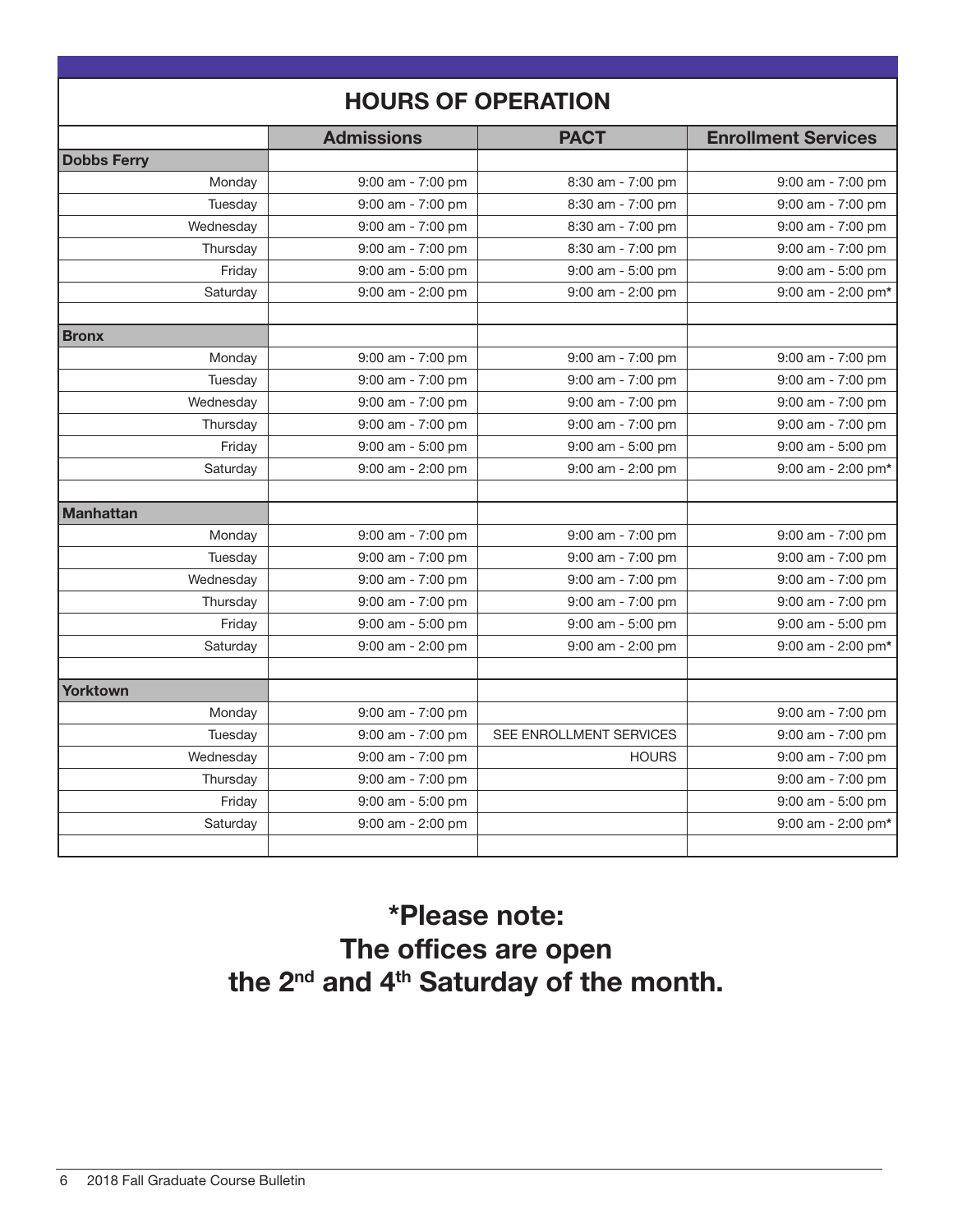# General Information

### Non-Degree Seeking Students

Non-Degree Seeking Students (Non-Matriculating) Students who wish to enroll in courses for college credit on a non-matriculating (non-degree) basis may register for those courses without making a formal application for admission to Mercy College. However, all nonmatriculating students must meet with an admissions counselor to complete a non-degree form and to have the desired courses approved.

Non-matriculated students are not eligible for Federal, State or Institutional Financial Aid. For payment options or assistance with financial aid requirements, an appointment with a Enrollment Services Staff member is recommended. You are welcome to the Office of Enrollment Services at any of our four campus locations or may phone the Office of Admissions to become a matriculated student at 877-MERCY-GO.

#### Financial Assistance

. . . . . . . . . . . . . . .

The Office of Student Services communicates with students both via Mercy Connect and via US Mail. Requests for required documentation and financial aid award package notifications are sent as both a targeted email message, and via US Mail. To expedite processes, students are encouraged to login to Mercy Connect weekly to check for these messages. Directions for using Mercy Connect are available in the Mercy Connect Section of this bulletin. Additionally, you are welcome to visit one of our campus Office of Enrollment Services if you need personalized assistance. Finally, you may also contact us by telephone:

| <b>Athletic Scholarships</b>              | 914-674-7566 |                |
|-------------------------------------------|--------------|----------------|
| <b>Academic Scholarships 888-464-6737</b> |              |                |
| <b>Account or Financial Aid status</b>    |              | 1-888-464-6737 |

#### Withdrawals and Refunds

. . . . . . . . . . . . . . . . . .

Students wishing to withdraw from courses for which they have registered MUST file an official withdrawal. Ceasing to attend classes does not constitute an official withdrawal. If you do not officially withdraw it will result in the issuance of a grade of "FW" which will be calculated into the student's GPA as an "F" and may result in dismissal. In addition this status will be reported to the Office of Enrollment Services and may result in a reevaluation and possibly a reduction of financial aid funds. Notification to the instructor or to any other office does not constitute an official withdrawal. An official withdrawal may be processed in person at any Enrollment Services Office, or via Mercy Connect.

Withdrawal from class(es) does not necessarily entitle a student to a refund of tuition and fees paid, or to a reversal of tuition charged. Refunds will be made in accordance with the refund schedule. The date of withdrawal will be the date the official withdrawal form is entered into the computer, not the last date of class attendance. Students who receive financial aid should contact a Enrollment Services counselor.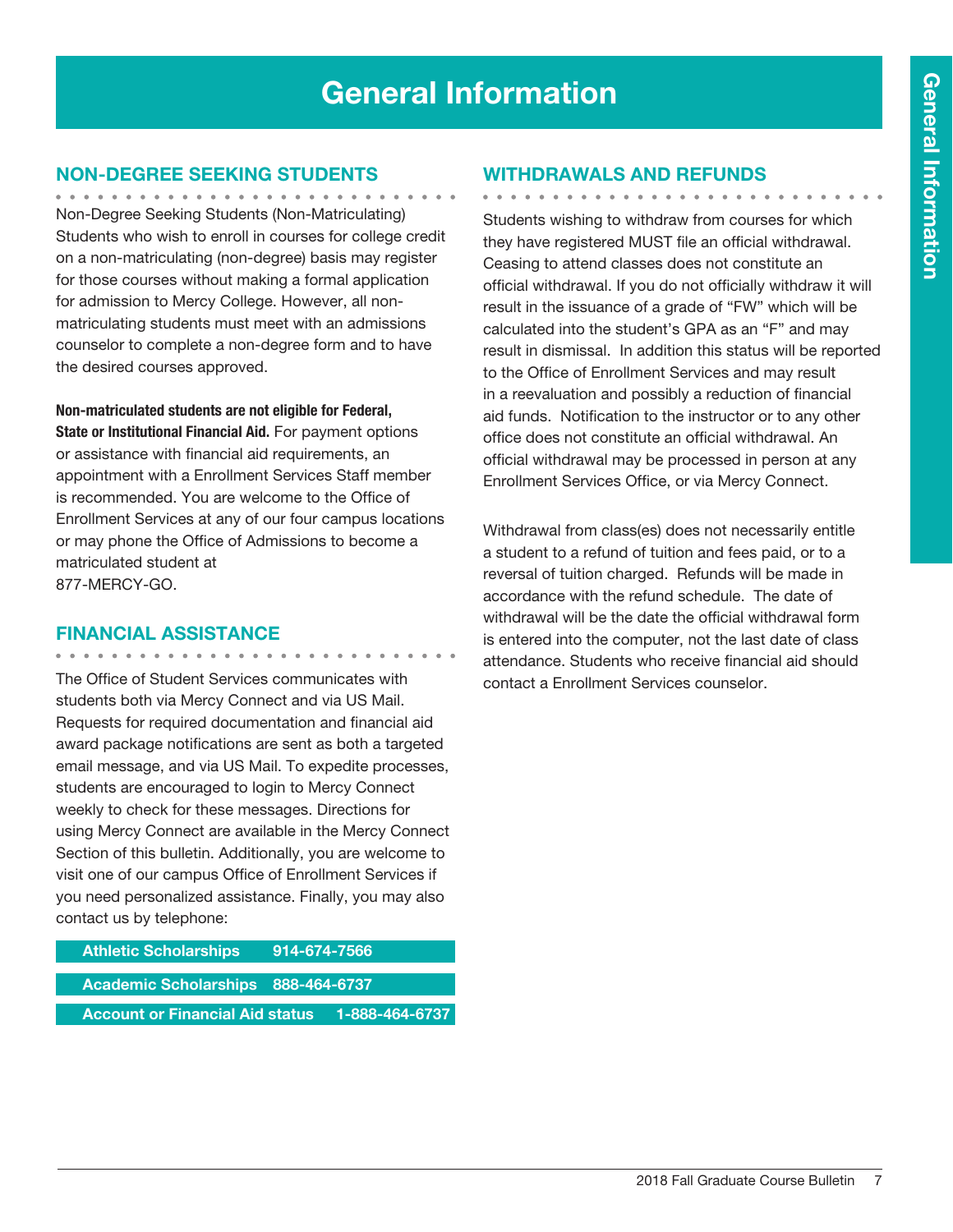## Refund Schedule with Official Withdrawal

(Dates indicate the last day on which the official withdrawal may be processed)

#### GRADUATE PROGRAMS

|                    | 100%          | 80%           | 50%    | 0%            |
|--------------------|---------------|---------------|--------|---------------|
| TERM A             | Sep 11        | Sep 18        | Sep 25 | Sep 26        |
| TERM B             | Sep 11        | Sep 18        |        | Sep 19        |
| TERM C             | Nov 05        | <b>Nov 12</b> | --     | Nov 13        |
| TERM E1            | Sep 11        | Sep 14        | --     | Sep 15        |
| TERM E2            | Oct 08        | Oct 11        |        | Oct 12        |
| TERM E3            | <b>Nov 03</b> | <b>Nov 06</b> |        | <b>Nov 07</b> |
| TERM E4            | Dec 01        | Dec 04        |        | Dec 5         |
| TERM R             | Sep 10        | Sep 17        |        | Sep 18        |
| TERM Q             | Sep 15        | Sep 22        |        | Sep 23        |
| TERM Q<br>(Winter) | Dec 01        | Dec 08        |        | Dec 09        |
| <b>TERM V</b>      | Sep 15        |               |        | Sep 16        |
| TERM X             | <b>Sep 29</b> |               |        | Sep 30        |

Students that withdraw during any part of the refund period and have deferred payment via third party (whether financial aid, employer, etc) arrangements will be responsible for all tuition and related fees regardless if eligibility of such arrangements for disbursement and/or payment have been established prior to withdrawal.

Credit granted for tuition charged to American Express, Discover, MasterCard or VISA will be credited to the student's Mercy College account.

Refunds will be granted only for credit that appears on the student's account. The processing of refunds from loans, financial aid award, or other third party reimbursement cannot begin prior to the time the College certifies eligibility and/or receives and posts the funds to the student's account. Refund checks are made payable to the student and mailed to the student's home address.

Refunds resulting from a Parent Plus Loan will be made payable to the parent and mail to the parent's address on record.

## Payment Policy and Procedures for all Students

. . . . . . . . . . . . . .

To best serve your financial needs as a student at Mercy College, it is important to familiarize yourself with the College's payment policy. The following is a brief summary of those policies, for further information please refer to our web site or call 1-888-464-6737.

Acceptable payment arrangements must be made three weeks before the first day of each term. Acceptable payment arrangements include payment in full or approved financial aid and a payment plan covering the balance in full. Students who have not made satisfactory payment arrangements will incur monthly late fees, and will have registration/transcript holds placed on their accounts. Prior balances must be paid in full.

## Acceptable Payment Arrangements include:

- Checks and credit cards (American Express, Discover, MasterCard, VISA)
- • Official Scholarship Notification
- Company Reimbursement Written authorization on company letterhead, signed by a supervisor, specifying that payment will be made directly to Mercy College
- Employee Reimbursement Tuition Reimbursement Agreement must be signed
- • Approved Financial Aid grants and loans
- Payment Plan Agreements Interest-Free Monthly Payment Option Plan
- Tuition Management Systems apply at www.afford. com or 1-800-722-4867
- Mercy College Payment Plan apply at https://www.mercy.edu/services/paymentplanform.pdf
- *Note: Students eligible for the maximum amount of financial aid and grants are still responsible for the difference between tuition and fee charges and full grant eligibility.*

*A payment plan or supplemental private loan may be required to cover the balance due.*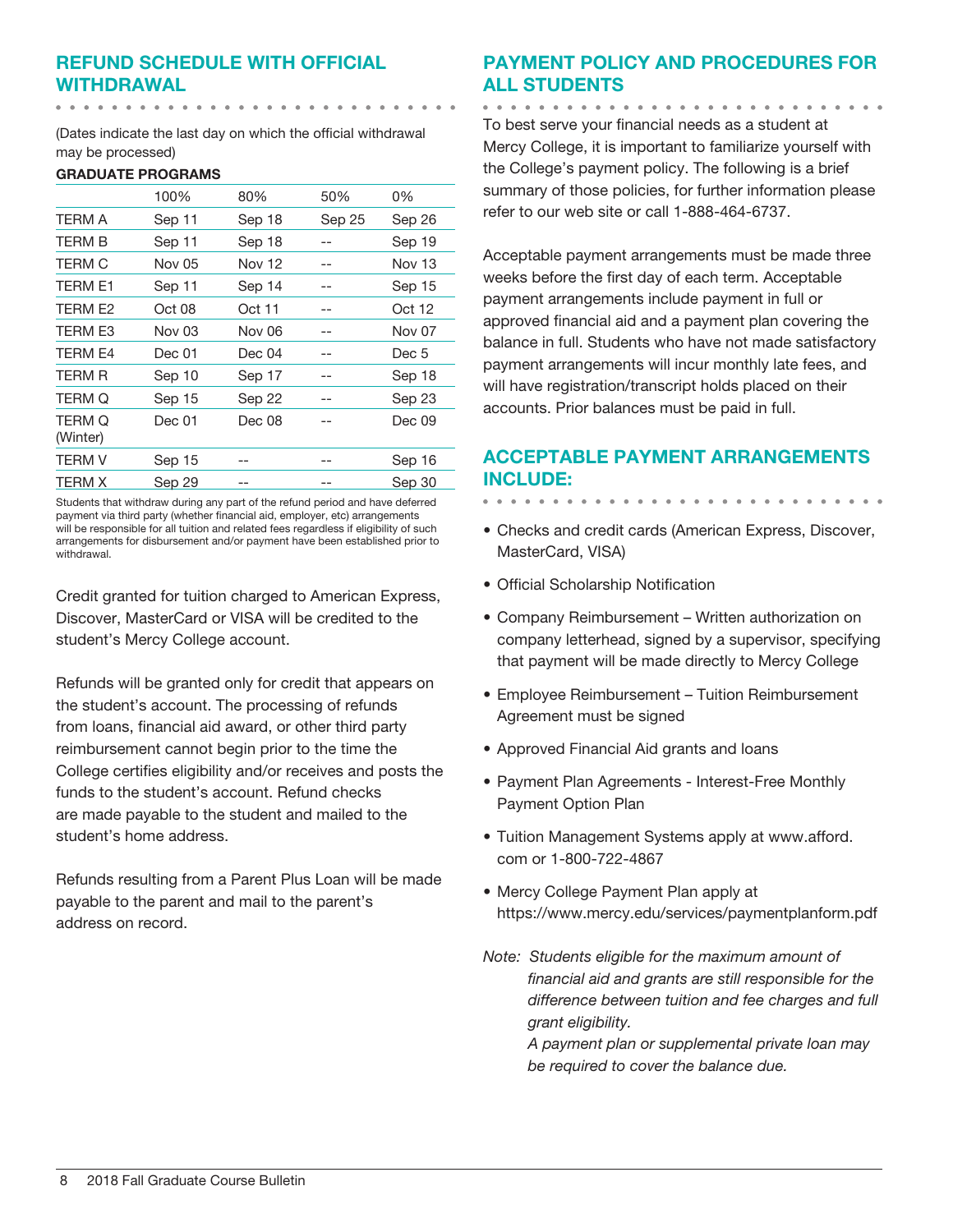# Tuition and Fees for Summer 2018 - Fall 2018 - Spring 2019

| <b>Undergraduate Tuition</b>          | Full time (12 credits or more)                      |          | \$9,200.00       | per term                 |
|---------------------------------------|-----------------------------------------------------|----------|------------------|--------------------------|
|                                       | Part time (less than 12 credits)                    | \$       | 774.00           | per credit               |
| <b>Undergraduate Registration Fee</b> | 12 credits or more                                  | \$       | 321.00           | per term                 |
|                                       | Less than 12 credits                                | \$       | 161.00           | per term                 |
| <b>Undergraduate Program Fees</b>     | Computer Arts & Technology: greater than 6 credits  | \$       | 800.00           | per term                 |
| (Fall and Spring Terms Only)          | Computer Arts & Technology: 6 credits or less       | \$       | 400.00           | per term                 |
|                                       | Media Studies: greater than 6 credits               | \$       | 150.00           | per term                 |
|                                       | Media Studies: 6 credits or less                    | \$       | 75.00            | per term                 |
|                                       | Music Industry & Technology: greater than 6 credits | \$       | 900.00           | per term                 |
|                                       | Music Industry & Technology: 6 credits or less      | \$       | 450.00           | per term                 |
|                                       | Nursing Program: 1st year students                  | \$       | 125.00           | per term                 |
|                                       | Nursing Program: 2nd year students                  | \$       | 460.00           | per term                 |
|                                       | Nursing Program: 3rd year students                  | \$       | 375.00           | per term                 |
|                                       | Nursing Program: 4th year students                  | \$       | 400.00           | per term                 |
|                                       | RN to BSN Program                                   | \$       | 62.50            | per term                 |
|                                       | Clinical Lab Science: 4th Year Students             | \$       | 300.00           | per term                 |
| <b>Graduate Tuition</b>               | <b>Communication Disorders</b>                      | \$       | 958.00           | per credit               |
|                                       | Counseling                                          | \$       | 872.00           | per credit               |
|                                       | Cybersecurity                                       | \$       | 891.00           | per credit               |
|                                       | Education                                           | \$       | 872.00           | per credit               |
|                                       | English Literature                                  | \$       | 872.00           | per credit               |
|                                       | Health Services Management                          | \$       | 872.00           | per credit               |
|                                       | Human Resource Management                           | \$       | 891.00           | per credit               |
|                                       | MBA - Business Administration                       | \$       | 891.00           | per credit               |
|                                       | Marriage & Family Therapy                           | \$       | 872.00           | per credit               |
|                                       | Mental Health Counseling<br>Nursing                 | \$<br>\$ | 872.00<br>872.00 | per credit<br>per credit |
|                                       | Occupational Therapy                                | \$       | 958.00           | per credit               |
|                                       | Organizational Leadership                           | \$       | 891.00           | per credit               |
|                                       | Physical Therapy                                    | \$       | 958.00           | per credit               |
|                                       | <b>Physician Assistant Studies</b>                  |          | \$1,001.00       | per credit               |
|                                       | Psychology                                          | \$       | 872.00           | per credit               |
|                                       | <b>Public Accounting</b>                            | \$       | 891.00           | per credit               |
|                                       | School Building Leadership                          | \$       | 872.00           | per credit               |
|                                       | School Psychology                                   | \$       | 872.00           | per credit               |
|                                       | Web Strategy and Design                             | \$       | 891.00           | per credit               |
| <b>Graduate Registration Fee</b>      | 12 credits or more                                  | \$       | 321.00           | per term                 |
|                                       | Less than 12 credits                                | \$       | 161.00           | per term                 |
| <b>Graduate Fees</b>                  | <b>Graduate Nursing</b>                             | \$       | 62.50            | per term                 |
|                                       | Physician Assistant - 1st year students             | \$       |                  | 300.00 per term          |
|                                       | Physician Assistant - Final program year            |          |                  | 275.00 per term          |
|                                       | Physical Therapy                                    | \$       | 130.00           | per term                 |
|                                       | Occupational Therapy - 1st year students            | \$       | 330.00           | per term                 |
|                                       | Occupational Therapy - 2nd year students            | \$       | 200.00           | per term                 |
|                                       | Communication Disorders - 1st year students         | \$       | 225.00           | per term                 |
| <b>Transcript Fee</b>                 | <b>Official Transcript</b>                          |          | Free             |                          |
|                                       | <b>Unofficial Transcript</b>                        | \$       | 5.00             | per copy                 |
| <b>International Student Fee</b>      | <b>First Time Enrolled Fee</b>                      | \$       | 450.00           | per program              |
| <b>Application Fee</b>                | Undergraduate                                       | \$       | 40.00            |                          |
|                                       | Graduate                                            | \$       | 40.00            |                          |
|                                       | Graduate-OT/PT/OM Programs                          | \$       | 62.00            |                          |
| <b>Audit Fee</b>                      |                                                     |          | 50% of tuition   |                          |
| <b>Late Payment Fee</b>               | For each late payment                               | \$       | 100.00           | each                     |
| <b>Late Registration Fee</b>          |                                                     | \$       | 100.00           | each                     |
| <b>Returned Check Fee</b>             |                                                     | \$       | 20.00 each       |                          |
|                                       |                                                     |          |                  |                          |

#### All fees are non-refundable and subject to change without prior notice.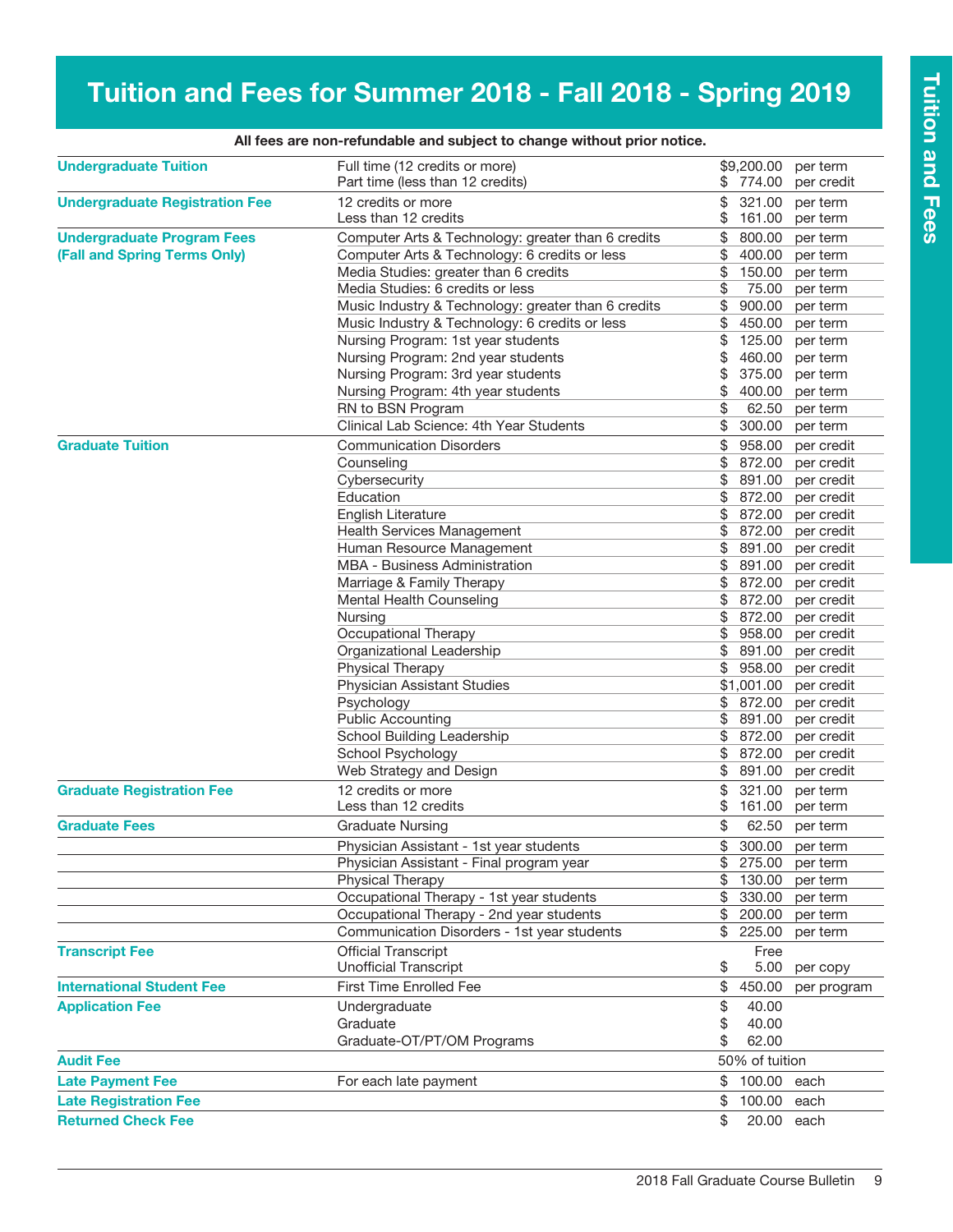# Course Fees for Summer 2018 - Fall 2018 - Spring 2019

|                      | <b>Undergraduate Fees</b> |                                          |             |
|----------------------|---------------------------|------------------------------------------|-------------|
|                      | <b>Course</b>             | <b>Title</b>                             | Fee         |
|                      | ACCT 261                  | Computer App for Accountants             | \$85.00     |
|                      | <b>BIOL 275</b>           | Cell Biology                             | \$150.00    |
|                      | <b>BIOL 295</b>           | Biology Research I                       | \$150.00    |
|                      | <b>BIOL 355</b>           | Molecular Biology of the Cell            | \$150.00    |
|                      | <b>BIOL 360</b>           | Genetics                                 | \$150.00    |
|                      | <b>BIOL 366</b>           | Developmental Biology                    | \$150.00    |
|                      | BIOL 130A                 |                                          | \$<br>80.00 |
|                      |                           | Hum Anatomy & Physio I Lab               |             |
|                      | BIOL 131A                 | Hum Anatomy & Physio II Lab              | \$<br>80.00 |
|                      | BIOL 160A                 | General Biology I Lab                    | \$<br>80.00 |
|                      | BIOL 161A                 | General Biology II Lab                   | \$<br>80.00 |
|                      | <b>BIOL 244</b>           | Microbiome                               | \$150.00    |
|                      | <b>BIOL 265A</b>          | Microbiology Lab                         | \$150.00    |
|                      | <b>BIOL 440</b>           | Advanced Research                        | \$150.00    |
|                      | <b>BIOL 424</b>           | Neurobiology                             | \$150.00    |
|                      | <b>CHEM 354</b>           | Biochemistry                             | \$150.00    |
|                      | CHEM 160A                 | General Chemistry I Lab                  | \$<br>80.00 |
|                      | CHEM 161A                 | General Chemistry II Lab                 | \$<br>80.00 |
|                      | CHEM 260A                 | Organic Chemistry I Lab                  | \$<br>80.00 |
|                      | CHEM 261A                 | Organic Chemistry II Lab                 | \$<br>80.00 |
|                      | <b>CLSC 410</b>           | Hematology                               | \$<br>80.00 |
|                      | <b>CLSC 415</b>           |                                          | \$<br>80.00 |
|                      |                           | Diagnostic Microbiology I                |             |
|                      | <b>CLSC 420</b>           | <b>Clinical Chemistry I</b>              | \$<br>80.00 |
|                      | <b>CLSC 430</b>           | Immunohematology I                       | \$<br>80.00 |
|                      | <b>CMDS 498</b>           | <b>Clinical Process III</b>              | \$105.00    |
|                      | <b>CMDS 620</b>           | <b>Clinical Process I</b>                | \$170.00    |
|                      | <b>CMDS 621</b>           | Adv In-House Clinical Practicum          | \$150.00    |
|                      | <b>CMDS 800</b>           | Preclinic Workshop                       | \$100.00    |
|                      | <b>EXSC 360</b>           | <b>Exercise Kinesiology</b>              | 75.00<br>\$ |
|                      | <b>EXSC 460</b>           | Exercise Physiology                      | \$125.00    |
|                      | <b>EXSC 490</b>           | <b>Exercise Testing and Prescription</b> | \$125.00    |
|                      | <b>EXSC 493</b>           | Resources for the Exercise Physiologist  | \$350.00    |
|                      | BIOL 303A                 | Hum Anatomy w/Cadaver Lab                | \$ 375.00   |
|                      | <b>HLSC 410</b>           | Applied Neurosci/Rehab Prof              | \$200.00    |
|                      | <b>MATH 115</b>           | Math for Liberal Arts                    | \$10.00     |
|                      | <b>MATH 116</b>           | College Algebra                          | \$<br>10.00 |
|                      | <b>MGMT 255</b>           | Info Systems for Mgmnt                   | \$<br>85.00 |
|                      | <b>NURS 401</b>           | Community Health Nursing                 | \$<br>68.00 |
|                      |                           |                                          | \$<br>68.00 |
|                      | <b>NURS 700</b>           | Nurs Ed or ADM Practicum                 |             |
|                      | OCTR 209                  | Advanced Clinical Ed                     | \$250.00    |
|                      | OCTR 210                  | <b>Advanced Clinical Ed</b>              | \$250.00    |
|                      | OCTR 214                  | <b>Adulthood and Maturity</b>            | \$200.00    |
|                      | OCTR <sub>260</sub>       | OT Practice Assistant and Child Adol     | \$205.00    |
|                      | <b>PARA 206</b>           | Substantive Law/Document Draft           | \$105.00    |
|                      | <b>PARA 300</b>           | Legal Research/Writing II                | \$105.00    |
|                      | <b>PARA 302</b>           | Litigation                               | \$105.00    |
|                      | <b>PARA 400</b>           | Law Office Management                    | \$105.00    |
|                      | <b>PARA 410</b>           | <b>Advanced Seminar Para Studies</b>     | \$105.00    |
|                      | PHAS 500A                 | Gross Anatomy                            | \$375.00    |
|                      | <b>PHTR 507</b>           | Gross Anatomy Lab                        | \$375.00    |
|                      | <b>PHYS 160</b>           | Physics for Life Science I               | \$80.00     |
|                      | <b>PHYS 161</b>           | Physics for Life Science II              | \$80.00     |
|                      | VETC 256A                 | Anatomy of Domestic Animals              | \$240.00    |
|                      | <b>VETC 258</b>           | Animal Handling & Restraint              | \$180.00    |
|                      | <b>VETC 360</b>           | Fundamentals Animal Research             | \$250.00    |
|                      | VETC 306A                 | <b>Clinical Laboratory Techniques</b>    | \$160.00    |
|                      | VETC 350A                 | <b>Clinical Nursing</b>                  | \$560.00    |
|                      |                           |                                          |             |
|                      | <b>VETC 360</b>           | Fundamentals of Animal Research          | \$250.00    |
|                      | <b>VETC 496</b>           | Externship II                            | \$150.00    |
| <b>Graduate Fees</b> |                           |                                          |             |
|                      | <b>Course</b>             | Title                                    | Fee         |
|                      | <b>CMDS 620</b>           | Clinical Practicum I                     | \$170.00    |
|                      | <b>CMDS 621</b>           | Adv. In House Clinical Pract             | \$150.00    |
|                      | <b>CMDS 800</b>           | Pre-clinic Workshop                      | \$100.00    |
|                      | <b>NURS 700</b>           | Nurse ED or ADM Practicum                | \$68.00     |
|                      |                           |                                          |             |

PHAS 500 Gross Anatomy \$ 375.00 PHTR 507 Gross Anatomy Lab \$ 375.00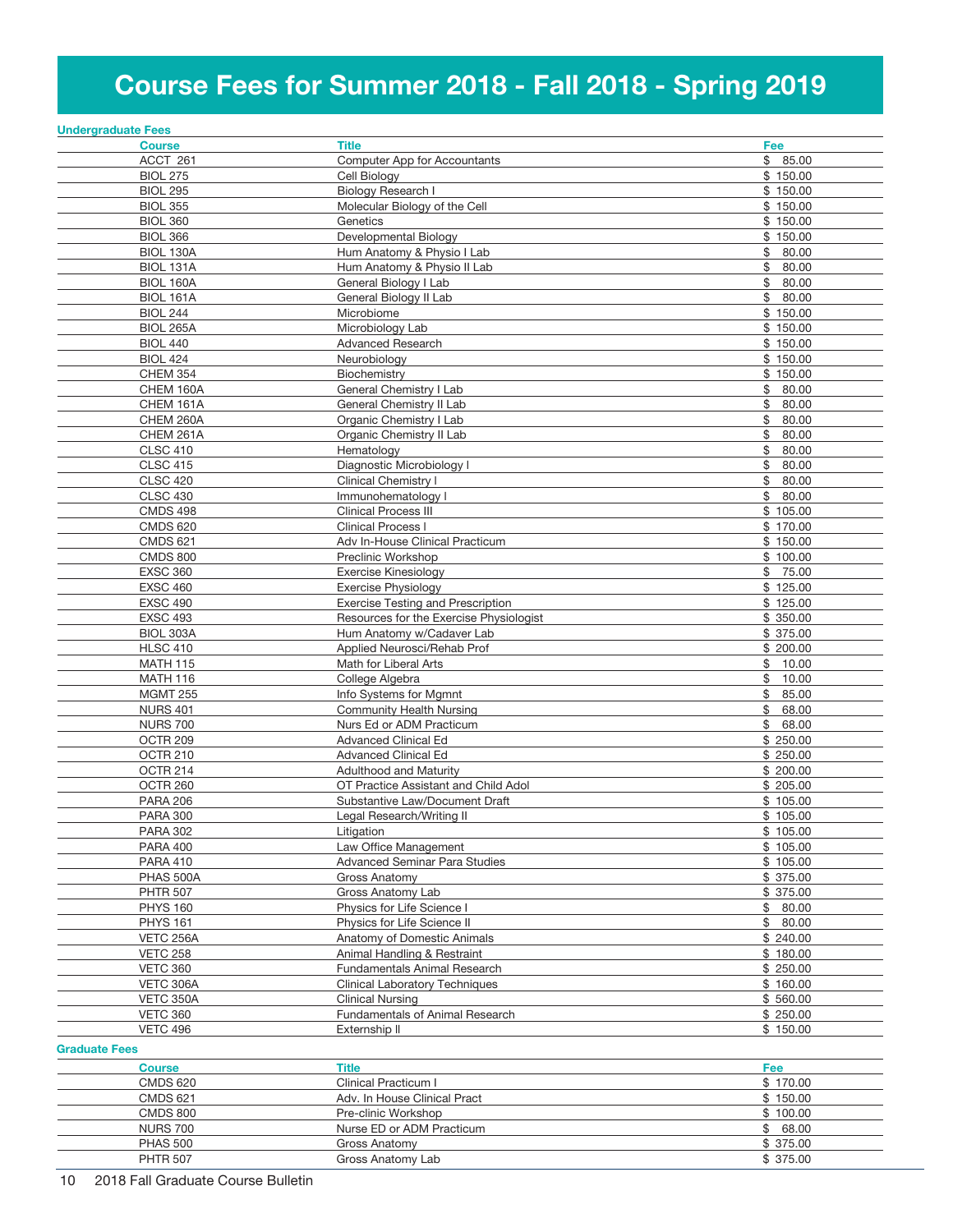# Immunization Requirements

All students enrolling for six or more credits must be in full compliance with the New York State Immunization law, and will not be permitted to register for classes without proof of one MMR and submission of a completed meningitis form. The remaining documentation must be submitted within 30 days of the start of the semester. If the documentation is not submitted, the student will not be allowed to continue attending classes and will be dropped from his/her courses without refund (full tuition liability).

There are several ways to comply with the immunization requirements:

#### MENINGOCOCCAL MENINGITIS

. . . . . . . . . . . . . . . . . .

The New York Public Health Law requires that colleges distribute information about Meningococcal Meningitis disease and vaccination to *all* students registered for six or more credits. Students are required to decide whether or not to be immunized for Meningitis and to submit a form that formally confirms their decision. A copy of the form is provided in this booklet. The completed form should be submitted to the Office of Student Services (it can be faxed to 914-674-7516 or if you prefer, submit the information electronically through Mercy Connect https://www.mercy.edu/vaccine Electronic submission of the meningitis form through Mercy Connect will be accepted as your signature.

#### MEASLES, MUMPS, AND RUBELLA (MMR)

The New York Public Health Law requires that all college students born after December 31, 1956 who are taking six or more credits in a semester provide a certificate documenting immunity to measles, mumps, and rubella (MMR) before their first term of study.

#### Measles: Two doses are required.

1<sup>st</sup> Dose administered after the age of 12 months. 2<sup>nd</sup> Dose administered more than 30 days after the first dose and after the age of 15 months. In the alternative, the student can present medical proof of the disease or laboratory proof of immunity (student must submit a copy of the lab report).

#### Mumps: One Dose

One dose administered after the age of 12 months or laboratory proof of immunity (student must submit a copy of the lab report).

#### Rubella: One Dose

One dose administered after the age of 12 months or laboratory proof of immunity (student must submit a copy of the lab report).

The MMR combined vaccination fulfills the requirement for one dose of measles, one mumps, and one rubella immunization; however, a second measles vaccine, administered at least 30 days after the first dose, is required. Because the combined vaccine was not available in the United States before January 1, 1972, no MMR immunizations administered before that date are acceptable for US students.

For more information about immunization, please contact your doctor or the NYS Department of Health website at www.health.state.ny.us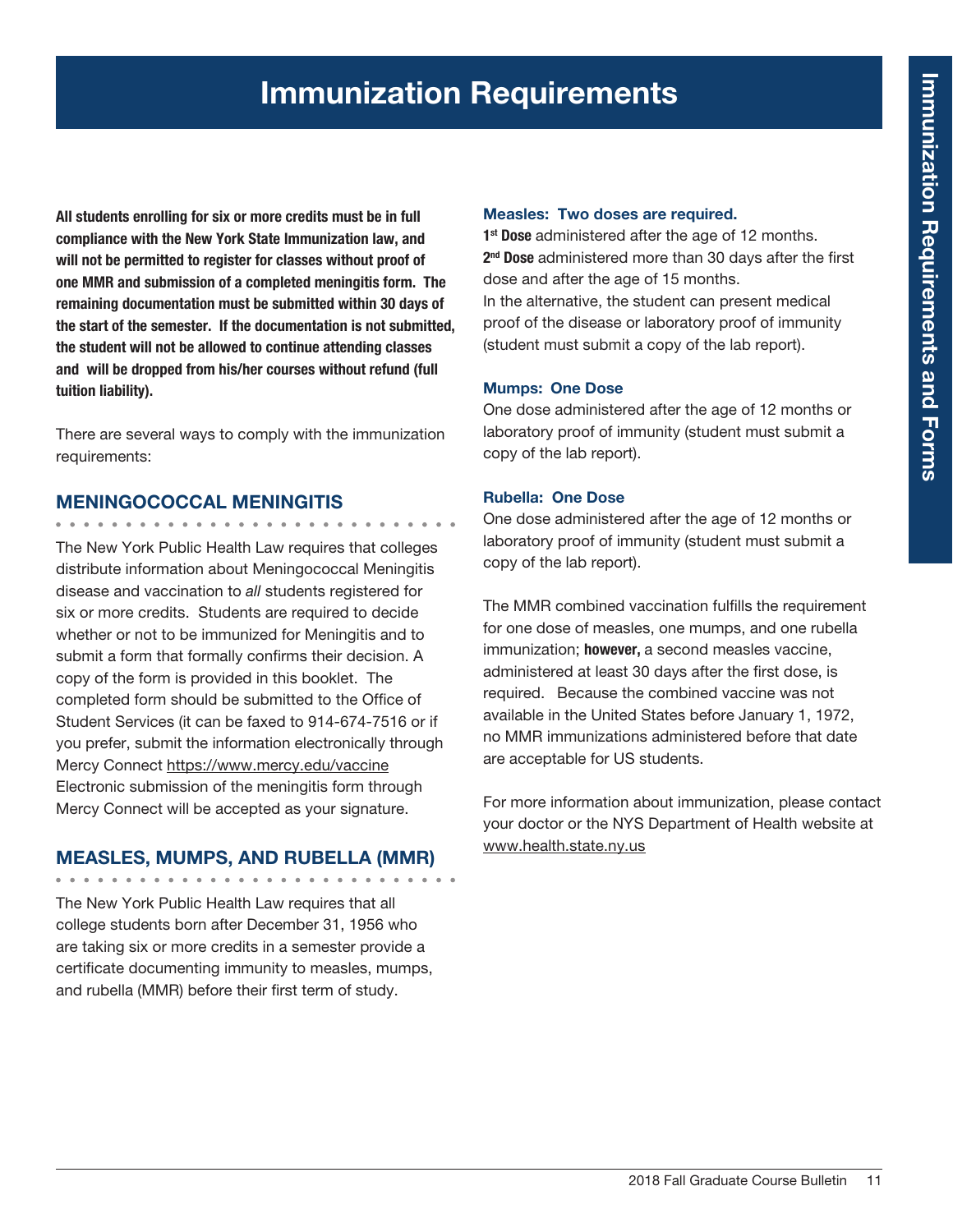## Meningococcal Information

On July 22, 2003, Governor Pataki signed New York State Public Health Law (NYSPHL) 2167 requiring colleges and universities to distribute information about meningococcal disease and vaccination to all students meeting the enrollment criteria, whether they live on or off campus. This law became effective on August 15, 2003.

#### What is meningococcal disease?

Meningococcal disease is a severe bacterial infection of the bloodstream or meninges (a thin lining covering the brain and spinal cord) caused by the meningococcus germ.

#### Who gets meningococcal disease?

Anyone can get meningococcal disease, but it is more common in infants and children. For some adolescents, such as first year college students living in dormitories, there is an increased risk of meningococcal disease. Every year in the United States approximately 2,500 people are infected and 300 die from the disease. Other persons at increased risk include household contacts of a person known to have had this disease, immunocompromised people, and people traveling to parts of the world where meningococcal meningitis is prevalent.

#### How is the meningococcus germ spread?

The meningococcus germ is spread by direct close contact with nose or throat discharges of an infected person.

#### What are the symptoms?

High fever, headache, vomiting, stiff neck and a rash are symptoms of meningococcal disease. The symptoms may appear 2 to 10 days after exposure, but usually within 5 days. Among people who develop meningococcal disease, 10-15% die, in spite of treatment with antibiotics. Of those who live, permanent brain damage, hearing loss, kidney failure, loss of arms or legs, or chronic nervous system problems can occur.

#### What is the treatment for meningococcal disease?

Antibiotics, such as penicillin G or ceftriaxone, can be used to treat people with meningococcal disease.

#### Should people who have been in contact with a diagnosed case of meningococcal meningitis be treated?

Only people who have been in close contact (household members, intimate contacts, health care personnel performing mouth-to-mouth resuscitation,

daycare center playmates, etc.) need to be considered for preventive treatment. Such people are usually advised to obtain a prescription for a special antibiotic (either ifampin, ciprofloxacin or ceftriaxone) from their physician. Casual contact, as might occur in a regular classroom, office or factory setting, is not usually significant enough to cause concern.

#### Is there a vaccine to prevent meningococcal meningitis?

In February 2005 the CDC recommended a new vaccine, known as Menactra™ for use to prevent meningococcal disease in people 11-55 years of age. The previously licensed version of this vaccine, Menomune™ is available for children 2-10 years old and adults older than 55 years. Both vaccines are 85% to 100% effective in preventing the 4 kinds of the meningococcus germ (types A, C, Y, W-135). These 4 types cause about 70% of the disease in the United States. Because the vaccines do not include type B, which accounts for about one-third of cases in adolescents, they do not prevent all cases of meningococcal disease.

#### Is the vaccine safe? Are there adverse side effects to the vaccine?

Both vaccines are currently available and both are safe and effective vaccines. However, both vaccines may cause mild and infrequent side effects, such as redness and pain at the injection site lasting up to two days.

#### Who should get the meningococcal vaccine?

The vaccine is recommended for all adolescents entering middle school (11- 12 years old) and high school (15 years old), and all first year college students living in dormitories. However, the vaccine will benefit all teenagers and young adults in the United States. Also at increased risk are people with terminal complement deficiencies or asplenia, some laboratory workers and travelers to endemic areas of the world.

#### What is the duration of protection from the vaccine?

Menomune™, the older vaccine, requires booster doses every 3 to 5 years. Although research is still pending, the new vaccine, Menactra™, will probably not require booster doses.

#### How do I get more information about meningococcal disease and vaccination?

Contact your physician or your student health service. Additional information is also available on the websites of the New York State Department of Health, www.health.state.ny.us; the Centers for Disease

Control and Prevention www.cdc.gov/ncidod/diseases/index.htm; and the American College Health Association, www.acha.org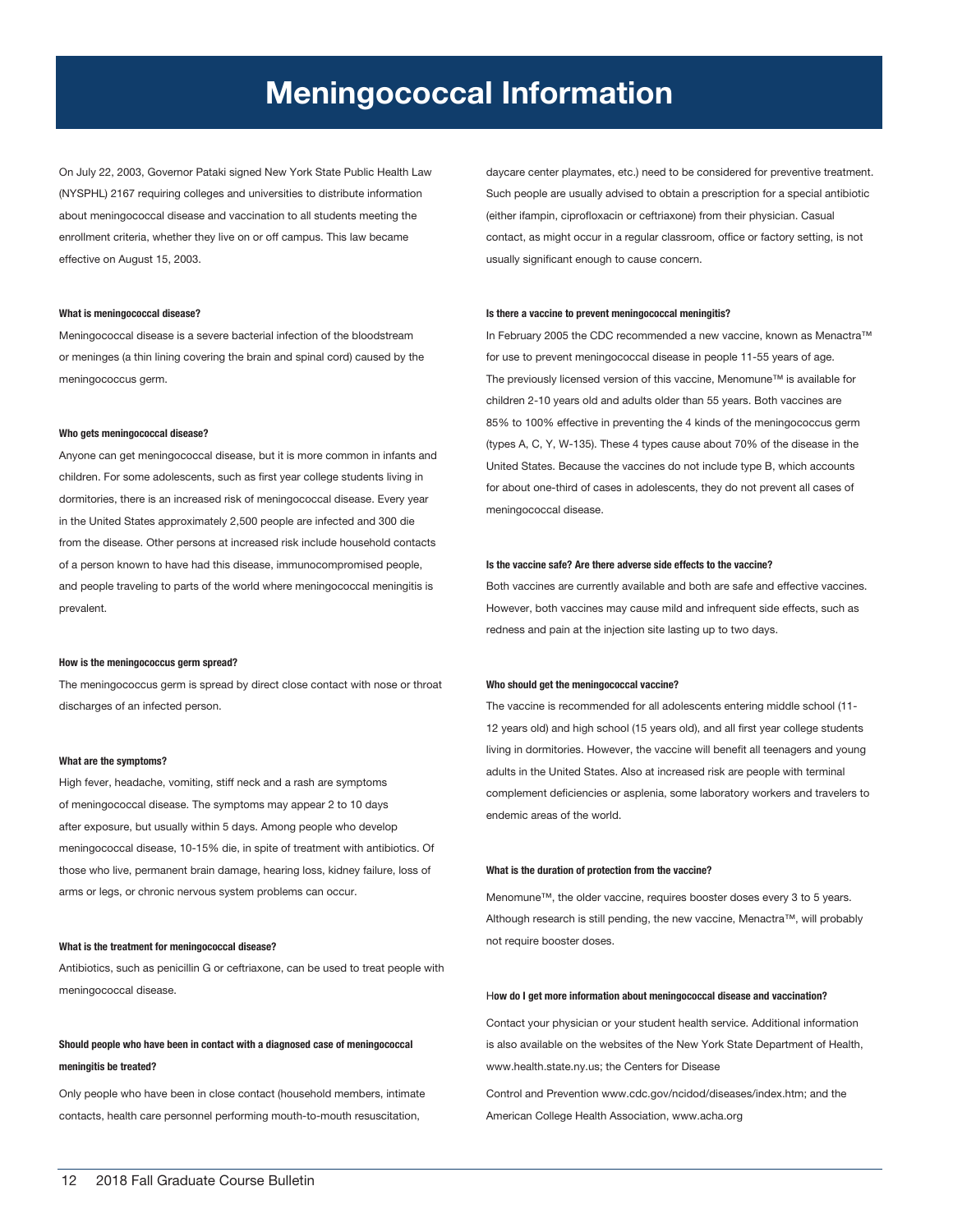## Mercy College Meningococcal Meningitis Vaccination Response Form

Mercy College is required to maintain a record of the following for each student:

- 1. A response to receipt of meningococcal disease and vaccine information signed by the student.
- 2. A record of meningococcal meningitis immunization within the past 10 years; or
- 3. An acknowledgement of meningococcal disease risks and refusal of the immunization signed by the student.

New York State Public Health Law requires that all college and university students enrolled for at least six (6) semester hours complete and return the following form to the Office of Student Services. Please check one:

I have (for students under the age of 18: My child has):

 $\Box$  had meningococcal meningitis immunization within the past 10 years. Date received: <br>  $(Please attach proof signed by a health care)$ provider.)

[Note: If you (your child) received the meningococcal vaccine available before February 2005 called Menomune™, please note this vaccine's protection lasts for approximately 3 to 5 years. Revaccination with the new conjugate vaccine called Menactra™ should be considered within 3-5 years after receiving Menomune™.]

 $\Box$  read, or have had explained to me, the information regarding meningococcal meningitis disease. I understand the risks of not receiving the vaccine. I have decided that I (my child) will not obtain immunization against meningococcal meningitis disease.

|                                         | (Parent / Guardian if student is a minor.)                                                                                                                                               |
|-----------------------------------------|------------------------------------------------------------------------------------------------------------------------------------------------------------------------------------------|
|                                         |                                                                                                                                                                                          |
|                                         |                                                                                                                                                                                          |
|                                         |                                                                                                                                                                                          |
| <b>STUDENT SERVICES AT 914-674-7516</b> | ELECTRONIC SUBMISSION OF THIS FORM THROUGH MERCY CONNECT WILL BE ACCEPTED AS<br>YOUR SIGNATURE: https://www.mercy.edu/vaccine OR YOU CAN FAX THIS FORM TO THE OFFICE OF                  |
|                                         | On July 22, 2003, Governor Pataki signed New York State Public Health Law (NYSPHL) 2167<br>requiring colleges and universities to distribute information about meningococcal disease and |
|                                         |                                                                                                                                                                                          |
|                                         |                                                                                                                                                                                          |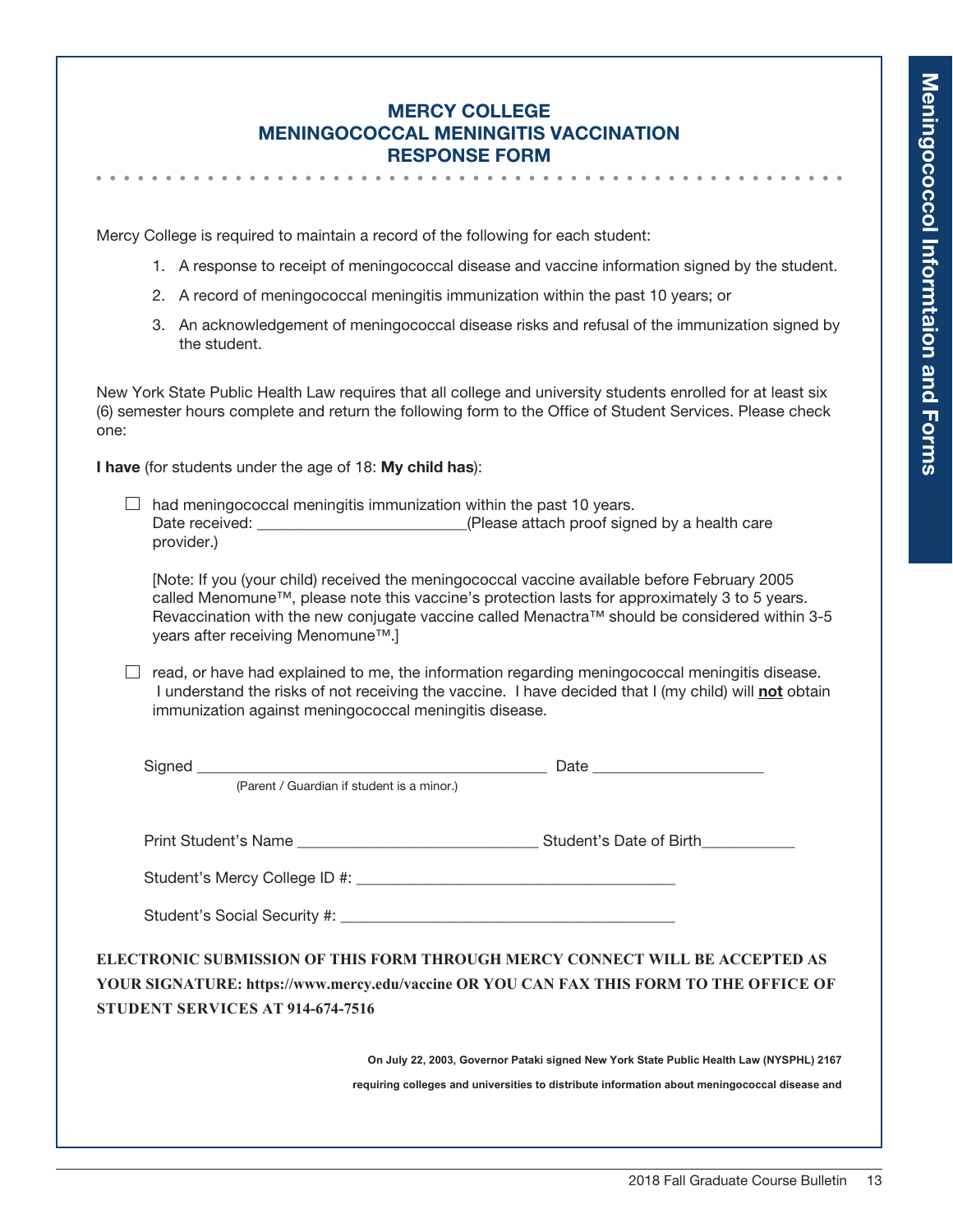## Mercy College **IMMUNIZATION REC**

| <b>IMMUNIZATION RECORD</b><br><b>.</b> .                                                                                                                                                                                                                  |
|-----------------------------------------------------------------------------------------------------------------------------------------------------------------------------------------------------------------------------------------------------------|
|                                                                                                                                                                                                                                                           |
|                                                                                                                                                                                                                                                           |
|                                                                                                                                                                                                                                                           |
|                                                                                                                                                                                                                                                           |
| I certify that the following is the immunization record of the above-named person. This record is<br>presented in accordance with the New York State Immunization requirements for college students.                                                      |
|                                                                                                                                                                                                                                                           |
| Dose 1<br>Date:<br>Dose 2                                                                                                                                                                                                                                 |
| Date of Disease: ____________________                                                                                                                                                                                                                     |
| Date of positive immune titer: _________                                                                                                                                                                                                                  |
| Date: Dose 1                                                                                                                                                                                                                                              |
| Date of positive immune titer: __________                                                                                                                                                                                                                 |
| Date: Dose 1                                                                                                                                                                                                                                              |
| Physician documented history of the disease<br>Date of Disease: _______________________                                                                                                                                                                   |
| Date of positive immune titer: __________                                                                                                                                                                                                                 |
|                                                                                                                                                                                                                                                           |
|                                                                                                                                                                                                                                                           |
|                                                                                                                                                                                                                                                           |
|                                                                                                                                                                                                                                                           |
|                                                                                                                                                                                                                                                           |
| Health Official's Signature: <b>contract of the Contract of Contract Contract of Contract Contract Contract Official</b>                                                                                                                                  |
| Mercy College is required by law to have all students born after December 31, 1956 in compliance. Please be<br>advised that you will not be able to register unless your immunization records are submitted to your<br>campus Office of Student Services. |
| Mercy College Immunization Compliance MMR Form 10/07                                                                                                                                                                                                      |
|                                                                                                                                                                                                                                                           |
|                                                                                                                                                                                                                                                           |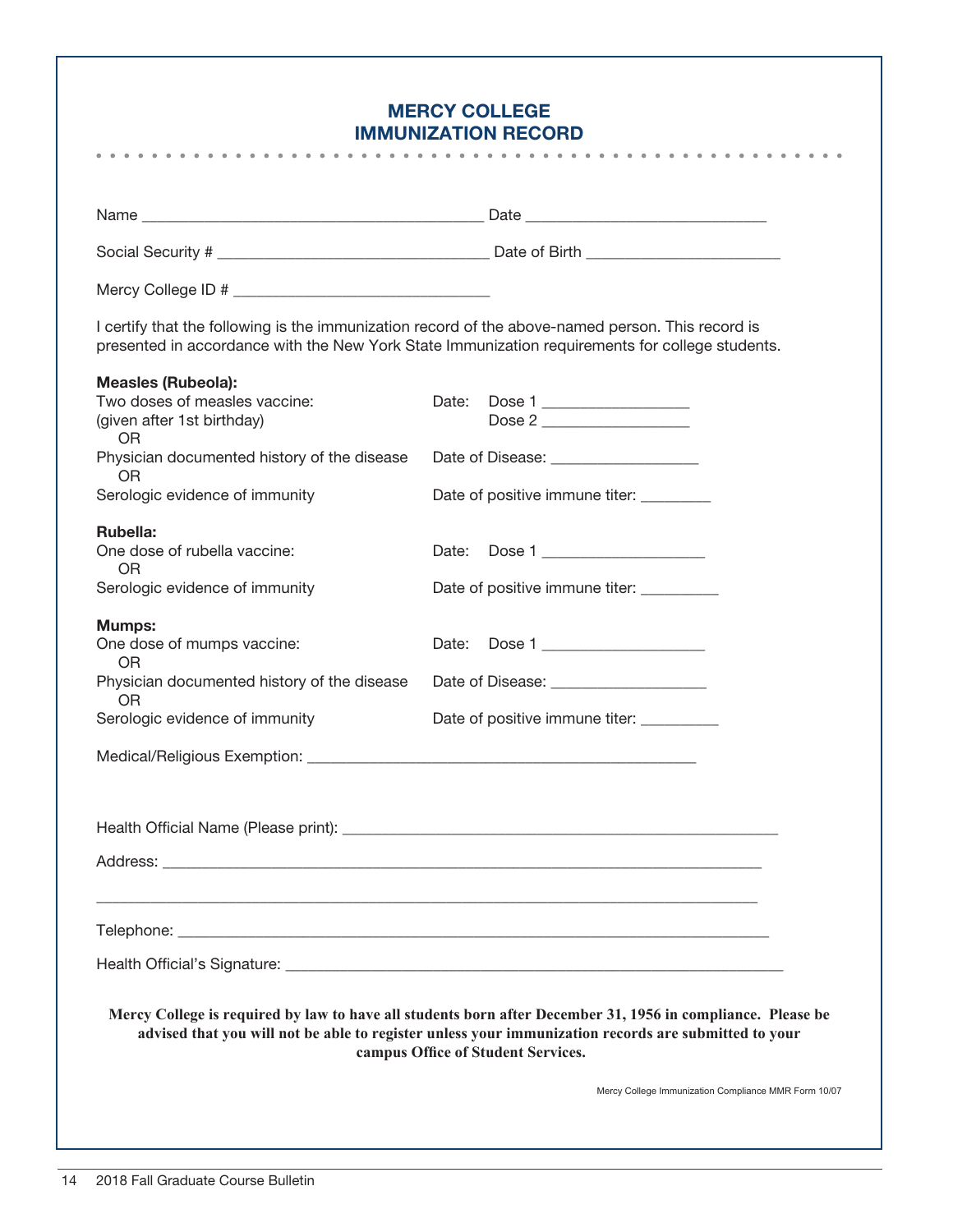# How to use this course schedule



#### Course Formats

Mercy College offers classes in three basic formats, all with high standards of academic quality:

 "Classroom" meaning in a traditional classroom, lab, or studio situation. Students can take classroom-based courses at any of one or more of our five convenient campuses in Dobbs Ferry, Bronx, Manhattan, White Plains, or Yorktown Heights. These courses form the majority of classes offered at Mercy College. A course marked as "CLA" in the course guide is a traditional classroom course.

"Online" meaning 100% delivered over the internet using web-based software and other supports. These courses are marked "ONL" in the course quide ("distance learning"). Online courses generally don't meet at a particular time, rather students and faculty post messages and have conversations with each other in secure online environments at times that meet their own schedules. The academic expectations are the same as a classroom-based course. Mercy College has developed orientation materials for talking an online course: https://www.mercy.edu/academics/mercy-online/studentresources/

 "Blended" meaning a combination of classroom-based meetings and online instruction using web-based software and other supports. These courses are marked "BLD" in the course guide ("blended"). This format brings the best benefits of being with the instructor in a classroom environment with the convenience and enhancements possible online. Courses will vary on the proportion of classroom and online components (between 20 to 80% each), but the academic expectations are the same. Mercy College has developed orientation materials for talking the online portions of a blended course: https:// www.mercy.edu/academics/mercy-online/student-resources/

|     | <b>LEGEND</b> |                                 |        |  |                         |  |  |  |  |  |
|-----|---------------|---------------------------------|--------|--|-------------------------|--|--|--|--|--|
|     |               | <b>Campus Codes</b>             |        |  | <b>Day Abbreviation</b> |  |  |  |  |  |
| BX. |               | $=$ Bronx                       | М      |  | $=$ Monday              |  |  |  |  |  |
| DF. |               | $=$ Dobbs Ferry                 | T.     |  | $=$ Tuesday             |  |  |  |  |  |
| DL. |               | $=$ Online Learning (Web)       | W      |  | $=$ Wednesday           |  |  |  |  |  |
| MT  |               | $=$ Manhattan                   | R.     |  | $=$ Thursday            |  |  |  |  |  |
| YH. |               | $=$ Yorktown                    | F.     |  | $=$ Friday              |  |  |  |  |  |
|     |               |                                 | S      |  | $=$ Saturday            |  |  |  |  |  |
|     |               | $CRN =$ Course Reference Number | U      |  | $=$ Sunday              |  |  |  |  |  |
|     |               | $TBA = To Be Announced$         | $MW =$ |  | Monday & Wednesday      |  |  |  |  |  |
|     |               |                                 | TR     |  | $=$ Tuesday & Thursday  |  |  |  |  |  |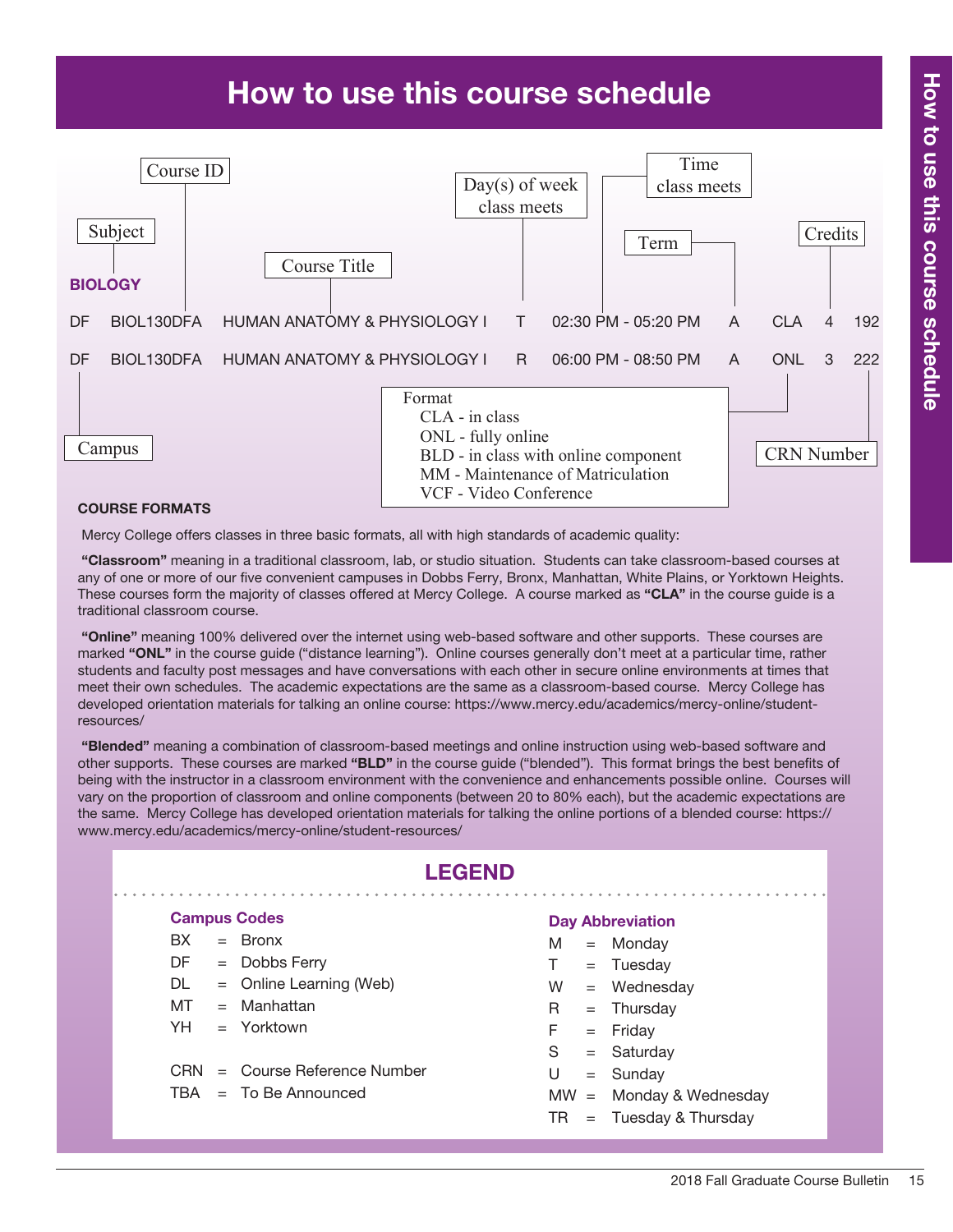# FALL 2018 Graduate Semester

|                   | <b>CAMPUS COURSE</b>           | <b>TITLE</b>                        | <b>DAYS</b> | <b>TIME</b>         | <b>TERM</b> | <b>FORMAT</b> | <b>CREDIT</b> | <b>CRN</b> |
|-------------------|--------------------------------|-------------------------------------|-------------|---------------------|-------------|---------------|---------------|------------|
|                   | <b>COMMUNICATION DISORDERS</b> |                                     |             |                     |             |               |               |            |
| DF                | CMDS510DFA                     | Neuroanatomy of Human Comm.         | T           | 06:15 pm - 09:05 pm | A           | <b>CLA</b>    | 3             | 1238       |
| DF                | CMDS515DFA                     | Advanced Speech/Hearing Scienc W    |             | 04:15 pm - 07:05 pm | A           | <b>CLA</b>    | 3             | 1239       |
| DF                | CMDS520DFA                     | Language Disorders in Children      | M           | 04:15 pm - 07:05 pm | A           | <b>CLA</b>    | 3             | 1240       |
| DF                | CMDS520DFB                     | Language Disorders in Children      | M           | 01:15 pm - 03:45 pm | A           | <b>CLA</b>    | 3             | 1241       |
| DF                | CMDS535DFA                     | <b>Fluency Disorders</b>            | T.          | 05:45 pm - 08:15 pm | A           | <b>CLA</b>    | 3             | 10858      |
| DF                | CMDS555DFA                     | Diag Process Comm DIsorder          | R           | 04:30 pm - 08:00 pm | A           | <b>CLA</b>    | 4             | 1244       |
| DF                | CMDS587DFA                     | Language, Learning & Literacy       | M           | 04:15 pm - 07:05 pm | A           | <b>CLA</b>    | 3             | 1245       |
| DF                | CMDS600DFA                     | Research Method/Comm Disorders R    |             | 04:30 pm - 08:30 pm | Α           | <b>CLA</b>    | 4             | 2372       |
| DF                | CMDS611DFA                     | Research Colloquium I               | <b>TBA</b>  | <b>TBA</b>          | Α           | <b>CLA</b>    | 2             | 2373       |
| DF                | CMDS611DFB                     | Research Colloquium I               | <b>TBA</b>  | <b>TBA</b>          | Α           | <b>CLA</b>    | 2             | 9048       |
| DF                | CMDS611DFC                     | Research Colloquium I               | <b>TBA</b>  | <b>TBA</b>          | Α           | <b>CLA</b>    | 2             | 9049       |
| DF                | CMDS611DFD                     | Research Colloquium I               | <b>TBA</b>  | <b>TBA</b>          | A           | <b>CLA</b>    | 2             | 9050       |
| DF                | CMDS620DFA                     | <b>Clinical Practicum I</b>         | T.          | 04:15 pm - 05:30 pm | Α           | <b>CLA</b>    | 1             | 1247       |
| DF                | CMDS621DFA                     | Adv. In House Clinical Pract        | <b>TBA</b>  | <b>TBA</b>          | A           | <b>CLA</b>    | 1             | 5658       |
| DF                | CMDS630DFA                     | <b>Clinical Practicum III</b>       | T.          | 04:15 pm - 05:30 pm | Α           | <b>CLA</b>    | 2             | 1249       |
| DF                | CMDS635DFA                     | Schl-Based Clncl Prctcm             | Τ           | 04:15 pm - 05:30 pm | Α           | <b>CLA</b>    | 2             | 1250       |
| DF                | CMDS640DFA                     | Clncl Prctcm in Audiology           | T.          | 09:00 am - 10:00 am | Α           | <b>CLA</b>    | 1             | 1251       |
| DF                | CMDS800DFA                     | Preclinic workshop                  | <b>TBA</b>  | <b>TBA</b>          | Α           | <b>CLA</b>    | 0             | 5640       |
|                   |                                |                                     |             |                     |             |               |               |            |
| <b>COUNSELING</b> |                                |                                     |             |                     |             |               |               |            |
| BX                | CNSL525BXA                     | <b>Cnsing College Bound Student</b> | R           | 04:15 pm - 07:05 pm | A           | <b>CLA</b>    | 3             | 10563      |
| BX                | CNSL601BXA                     | Crisis Counseling/Mental Hlth       | Τ           | 04:15 pm - 07:05 pm | Α           | <b>CLA</b>    | 3             | 5124       |
| DF                | CNSL614DFA                     | Intro Cnslt & Fam/Comm/Mn Hlt       | W           | 04:15 pm - 07:05 pm | Α           | <b>CLA</b>    | 3             | 765        |
| BX                | CNSL618BXA                     | Intro to Mental Health Cnsl         | W           | 04:15 pm - 07:05 pm | A           | <b>CLA</b>    | 3             | 11825      |
| DF                | CNSL618DFA                     | Intro to Mental Health Cnsl         | M           | 04:15 pm - 07:05 pm | A           | <b>CLA</b>    | 3             | 11824      |
| DF                | CNSL620DFA                     | Sys App Cnsl Fam & Individuals      | M           | 07:15 pm - 10:05 pm | A           | <b>CLA</b>    | 3             | 767        |
| DL                | CNSL625DLA                     | Domestic Violence                   | TBA         | TBA                 | A           | ONL           | 3             | 2452       |
| BX                | CNSL630BXA                     | Counseling and Ethics               | W           | 04:15 pm - 07:05 pm | A           | <b>CLA</b>    | 3             | 768        |
| DF                | CNSL630DFA                     | Counseling and Ethics               | M           | 07:15 pm - 10:05 pm | A           | <b>CLA</b>    | 3             | 769        |
| DL                | CNSL630DLA                     | Counseling and Ethics               | TBA         | <b>TBA</b>          | A           | ONL           | 3             | 770        |
| BX                | CNSL640BXA                     | Human Development I                 | W           | 04:15 pm - 07:05 pm | Α           | <b>CLA</b>    | 3             | 6285       |
| DF                | CNSL640DFA                     | Human Development I                 | M           | 04:15 pm - 07:05 pm | A           | <b>CLA</b>    | 3             | 771        |
| DL                | CNSL640DLA                     | Human Development I                 | TBA         | <b>TBA</b>          | A           | ONL           | 3             | 773        |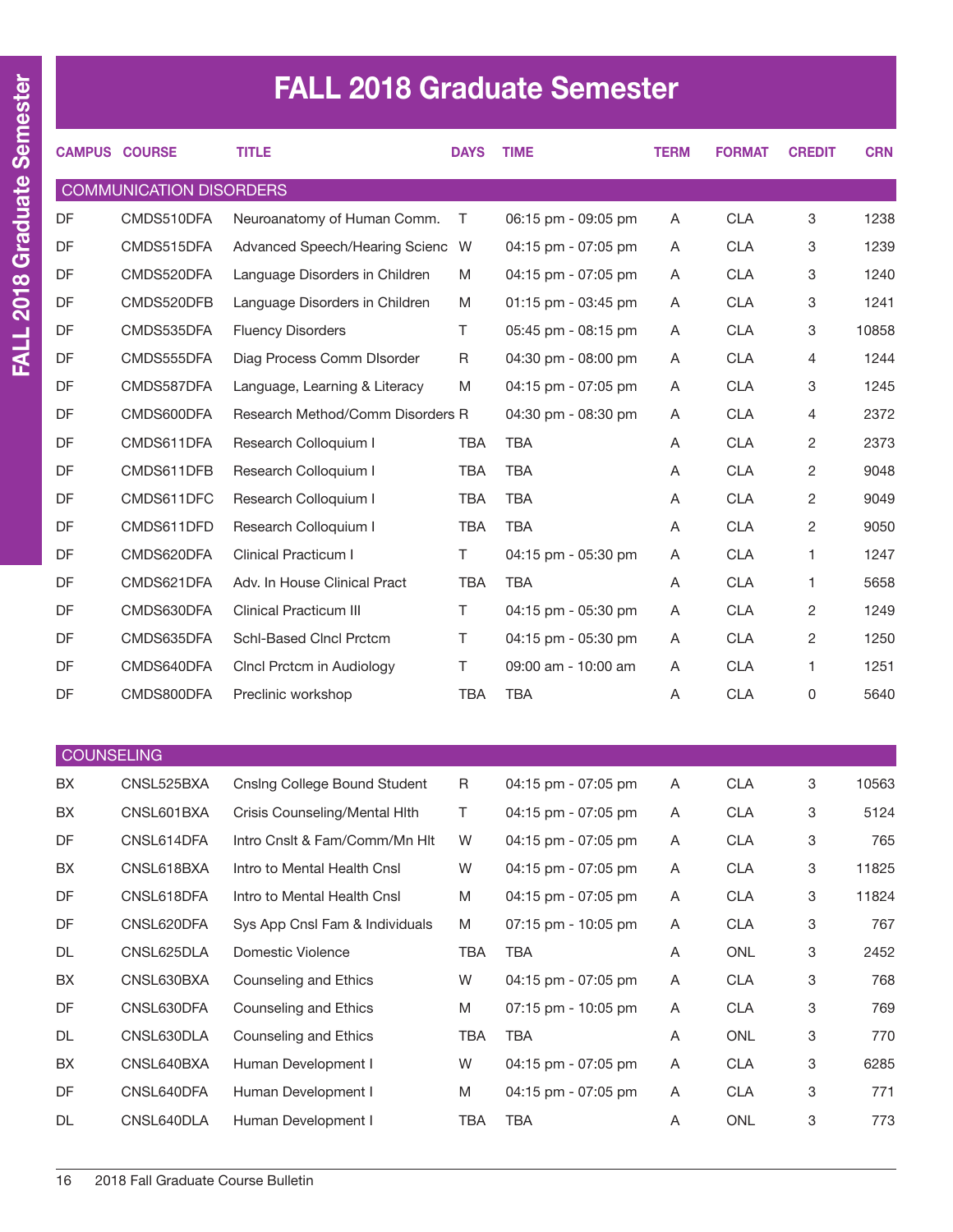|           | <b>CAMPUS COURSE</b> | <b>TITLE</b>                          | <b>DAYS</b> | <b>TIME</b>         | <b>TERM</b> | <b>FORMAT</b> | <b>CREDIT</b> | <b>CRN</b> |                 |
|-----------|----------------------|---------------------------------------|-------------|---------------------|-------------|---------------|---------------|------------|-----------------|
| DF        | CNSL643DFA           | Intro to School Counseling            | R           | 04:15 pm - 07:05 pm | A           | <b>CLA</b>    | 3             | 8304       | <b>FALL</b>     |
| DL        | CNSL643DLA           | Intro to School Counseling            | <b>TBA</b>  | TBA                 | Α           | <b>ONL</b>    | 3             | 8305       |                 |
| BX        | CNSL648BXA           | Diagnosis and Treatment               | T.          | 04:15 pm - 07:05 pm | A           | <b>CLA</b>    | 3             | 8306       | <b>2018</b>     |
| BX        | CNSL650BXA           | Counseling and Application I          | W           | 07:15 pm - 10:05 pm | Α           | <b>CLA</b>    | $\mathbf 3$   | 776        |                 |
| BX        | CNSL650BXB           | Counseling and Application I          | R           | 07:15 pm - 10:05 pm | A           | <b>CLA</b>    | 3             | 10561      |                 |
| BX        | CNSL650BXC           | Counseling and Application I          | W           | 07:15 pm - 10:05 pm | Α           | <b>CLA</b>    | 3             | 10898      | <b>Graduate</b> |
| DF        | CNSL650DFA           | Counseling and Application I          | T.          | 04:15 pm - 07:05 pm | A           | <b>CLA</b>    | 3             | 778        |                 |
| DL        | CNSL651DLA           | <b>Miticitri Prspctives in Cnsing</b> | <b>TBA</b>  | <b>TBA</b>          | Α           | <b>ONL</b>    | $\mathbf 3$   | 781        |                 |
| DL        | CNSL651DLB           | <b>Miticitri Prspctives in Cnsing</b> | <b>TBA</b>  | <b>TBA</b>          | Α           | <b>ONL</b>    | 3             | 10969      |                 |
| DF        | CNSL653DFA           | Family Systems Assessment             | M           | 04:15 pm - 07:05 pm | Α           | <b>CLA</b>    | 3             | 4014       | <b>Semester</b> |
| BX        | CNSL654BXA           | Psychopathology                       | W           | 04:15 pm - 07:05 pm | A           | <b>CLA</b>    | 3             | 3316       |                 |
| DL        | CNSL654DLA           | Psychopathology                       | <b>TBA</b>  | TBA                 | Α           | <b>ONL</b>    | 3             | 3222       |                 |
| BX        | CNSL655BXA           | Counseling and Application II         | T.          | 04:15 pm - 07:05 pm | Α           | <b>CLA</b>    | 3             | 786        |                 |
| DF        | CNSL655DFA           | Counseling and Application II         | W           | 04:15 pm - 07:05 pm | Α           | <b>CLA</b>    | 3             | 787        |                 |
| DF        | CNSL657DFA           | Contemporary Family Therapy           | M           | 07:15 pm - 10:05 pm | A           | <b>CLA</b>    | 3             | 4016       |                 |
| BX        | CNSL660BXA           | Practicum in Group Work               | T.          | 04:15 pm - 07:05 pm | Α           | <b>CLA</b>    | 3             | 790        |                 |
| BX        | CNSL660BXB           | Practicum in Group Work               | M           | 07:15 pm - 10:05 pm | A           | <b>CLA</b>    | 3             | 791        |                 |
| DF        | CNSL660DFA           | Practicum in Group Work               | R           | 04:15 pm - 07:05 pm | Α           | <b>CLA</b>    | $\mathbf 3$   | 792        |                 |
| BX        | CNSL665BXA           | Career Devlpmnt and Cnslng            | R           | 07:15 pm - 10:05 pm | A           | <b>CLA</b>    | 3             | 6288       |                 |
| DF        | CNSL665DFA           | Career Devlpmnt and Cnslng            | W           | 07:15 pm - 10:05 pm | Α           | <b>CLA</b>    | 3             | 794        |                 |
| <b>DL</b> | CNSL665DLA           | Career Devlpmnt and Cnslng            | <b>TBA</b>  | <b>TBA</b>          | A           | <b>ONL</b>    | 3             | 795        |                 |
| BX        | CNSL667BXA           | Assessment in Counseling              | R           | 07:15 pm - 10:05 pm | Α           | <b>CLA</b>    | 3             | 2753       |                 |
| DL        | CNSL667DLA           | Assessment in Counseling              | <b>TBA</b>  | <b>TBA</b>          | Α           | ONL           | 3             | 4080       |                 |
| BX        | CNSL670BXA           | Practicum                             | M           | 04:15 pm - 07:05 pm | Α           | <b>CLA</b>    | $\mathbf 3$   | 11682      |                 |
| DF        | CNSL670DFA           | Practicum                             | T           | 07:15 pm - 10:05 pm | Α           | <b>CLA</b>    | 3             | 11683      |                 |
| BX        | CNSL673BXA           | Research Methodology                  | M           | 04:15 pm - 07:05 pm | A           | <b>CLA</b>    | $\mathbf 3$   | 798        |                 |
| DL        | CNSL673DLA           | Research Methodology                  | <b>TBA</b>  | TBA                 | Α           | ONL           | 3             | 4082       |                 |
| BX        | CNSL678BXA           | Aspcts Alchism & Sbstnc Abuse         | M           | 07:15 pm - 10:05 pm | Α           | <b>CLA</b>    | 3             | 5671       |                 |
| BX        | CNSL686BXA           | Intrnshp I: Mntl Health               | T           | 07:15 pm - 10:05 pm | Α           | <b>CLA</b>    | 6             | 5756       |                 |
| BX        | CNSL686BXB           | Intrnshp I: Mntl Health               | M           | 07:15 pm - 10:05 pm | A           | <b>CLA</b>    | 6             | 8308       |                 |
| BX        | CNSL686BXC           | Intrnshp I: Mntl Health               | $\mathsf R$ | 07:15 pm - 10:05 pm | Α           | <b>CLA</b>    | 6             | 10807      |                 |
| DF        | CNSL686DFB           | Intrnshp I: Mntl Health               | W           | 07:15 pm - 10:05 pm | A           | <b>CLA</b>    | 6             | 9938       |                 |
| DF        | CNSL686DFC           | Intrnshp I: Mntl Health               | M           | 07:15 pm - 10:05 pm | Α           | <b>CLA</b>    | 6             | 10859      |                 |
| BX        | CNSL688BXA           | Intrnshp I-Bilingual Setting          | W           | 07:15 pm - 10:05 pm | A           | <b>CLA</b>    | 6             | 8025       |                 |
| DF        | CNSL689DFA           | Intrnshp II-Bilingual Set             | <b>TBA</b>  | <b>TBA</b>          | Α           | <b>CLA</b>    | 6             | 11467      |                 |
| BX        | CNSL690BXA           | Intrnshp I-School Setting             | T           | 07:15 pm - 10:05 pm | Α           | <b>CLA</b>    | 6             | 8024       |                 |
| DF        | CNSL690DFA           | Intrnshp I-School Setting             | R           | 07:15 pm - 10:05 pm | A           | <b>CLA</b>    | 6             | 8310       |                 |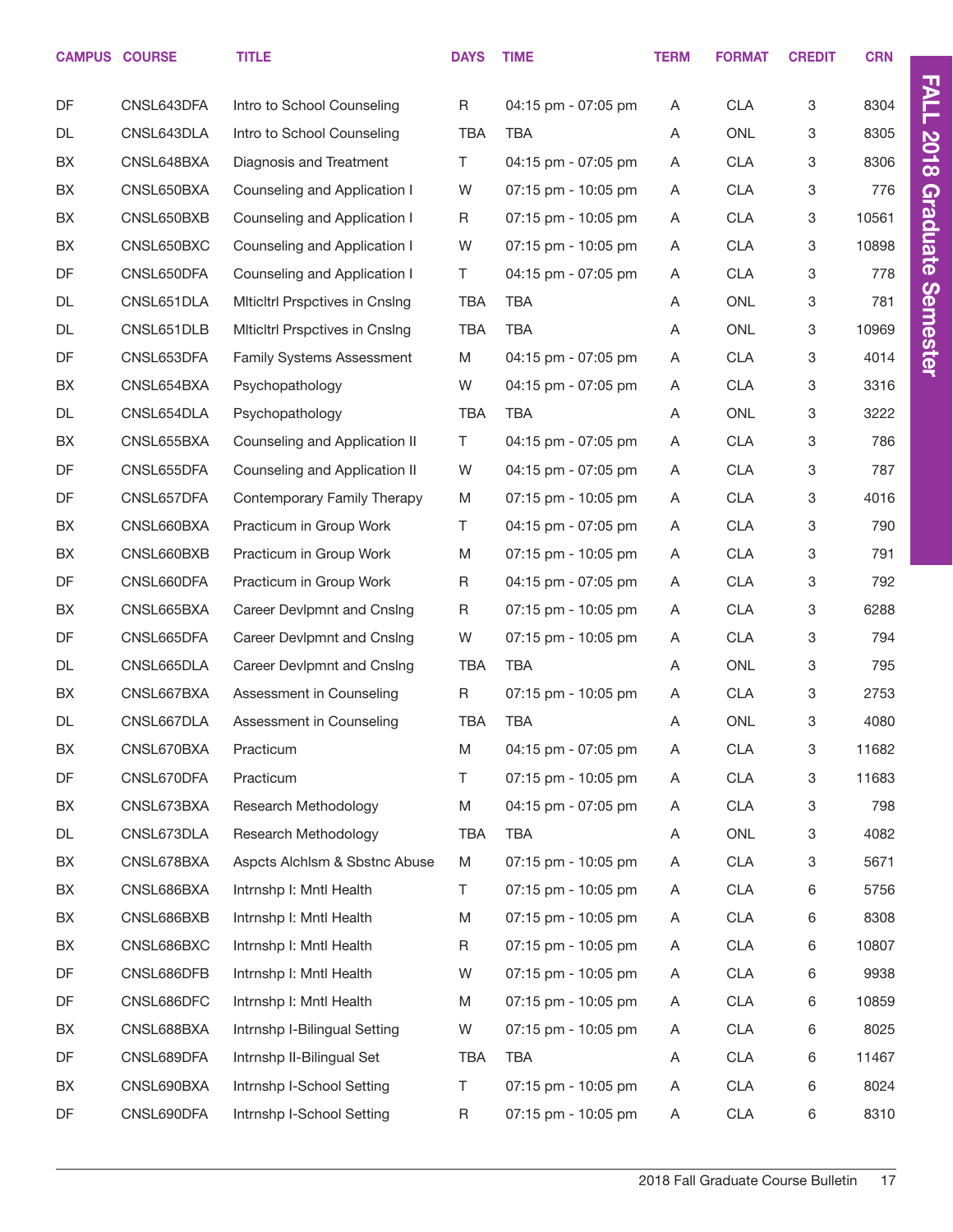| <b>CAMPUS COURSE</b> |                      | <b>TITLE</b>                          | <b>DAYS</b> | <b>TIME</b>         | <b>TERM</b> | <b>FORMAT</b> | <b>CREDIT</b> | <b>CRN</b> |
|----------------------|----------------------|---------------------------------------|-------------|---------------------|-------------|---------------|---------------|------------|
|                      | <b>CYBERSECURITY</b> |                                       |             |                     |             |               |               |            |
| DF                   | IASP500DFA           | <b>Topics in Information Security</b> | $\mathbf S$ | 08:30 am - 11:20 am | Α           | <b>CLA</b>    | 3             | 9903       |
| <b>DL</b>            | IASP505DLA           | <b>Fndn Cybersecurity Sciences</b>    | <b>TBA</b>  | <b>TBA</b>          | Α           | <b>ONL</b>    | 3             | 11821      |
| DF                   | IASP525DFA           | Distributed Database/Security         | W           | 06:15 pm - 09:05 pm | Α           | <b>CLA</b>    | 3             | 11822      |
| <b>DL</b>            | IASP525DLA           | Distributed Database/Security         | <b>TBA</b>  | <b>TBA</b>          | A           | <b>ONL</b>    | 3             | 11823      |
| DF                   | IASP530DFA           | <b>Forensic Computing</b>             | T           | 06:15 pm - 09:05 pm | Α           | <b>VCF</b>    | 3             | 2830       |
| <b>DL</b>            | IASP530DLA           | Forensic Computing                    | <b>TBA</b>  | <b>TBA</b>          | Α           | ONL           | 3             | 9825       |
| BX                   | IASP540BXA           | Info Assurance & Mgt                  | M           | 06:15 pm - 09:05 pm | Α           | <b>VCF</b>    | 3             | 10392      |
| DF                   | IASP540DFA           | Info Assurance & Mgt                  | M           | 06:15 pm - 09:05 pm | Α           | <b>VCF</b>    | 3             | 5650       |
| DL                   | IASP540DLA           | Info Assurance & Mgt                  | <b>TBA</b>  | <b>TBA</b>          | A           | ONL           | 3             | 9826       |
| DF                   | IASP560DFA           | Wireless Network & Security           | $\mathsf R$ | 06:15 pm - 09:05 pm | A           | <b>CLA</b>    | 3             | 6520       |
| DF                   | IASP585DFA           | Applied Cryptography                  | F           | 06:15 pm - 09:05 pm | Α           | <b>CLA</b>    | 3             | 8484       |
| <b>DL</b>            | IASP585DLA           | Applied Cryptography                  | <b>TBA</b>  | <b>TBA</b>          | Α           | <b>ONL</b>    | 3             | 9828       |
| <b>DL</b>            | IASP590DLA           | Adv Top in Security Practices         | <b>TBA</b>  | <b>TBA</b>          | Α           | <b>ONL</b>    | 3             | 10019      |
| DF                   | IASP600DFA           | Master's Project                      | <b>TBA</b>  | <b>TBA</b>          | A           | <b>CLA</b>    | 3             | 11410      |
|                      |                      |                                       |             |                     |             |               |               |            |
| <b>EDUCATION</b>     |                      |                                       |             |                     |             |               |               |            |
| BX                   | EDUC500BXA           | <b>Edu Fnd Diverse Perspectives</b>   | Τ           | 07:10 pm - 09:30 pm | Α           | <b>CLA</b>    | 3             | 6656       |
| DF                   | EDUC500DFA           | <b>Edu Fnd Diverse Perspectives</b>   | W           | 07:10 pm - 09:30 pm | Α           | <b>CLA</b>    | 3             | 6661       |
| <b>DL</b>            | EDUC500DLA           | <b>Edu Fnd Diverse Perspectives</b>   | <b>TBA</b>  | <b>TBA</b>          | Α           | <b>ONL</b>    | 3             | 6658       |
| <b>DL</b>            | EDUC500DLB           | <b>Edu Fnd Diverse Perspectives</b>   | <b>TBA</b>  | <b>TBA</b>          | Α           | <b>ONL</b>    | 3             | 11459      |
| MT                   | EDUC500MTA           | <b>Edu Fnd Diverse Perspectives</b>   | W           | 04:45 pm - 07:05 pm | Α           | <b>CLA</b>    | 3             | 11691      |
| <b>DL</b>            | EDUC501DLA           | Education in Today's Schools          | <b>TBA</b>  | <b>TBA</b>          | Α           | <b>ONL</b>    | 3             | 6872       |
| BX                   | EDUC502BXA           | Fndtns Educ Sdnts w/Dsblts            | Τ           | 04:45 pm - 07:05 pm | A           | <b>BLD</b>    | 3             | 1063       |
| DF                   | EDUC502DFA           | Fndtns Educ Sdnts w/Dsblts            | R           | 04:45 pm - 07:05 pm | A           | <b>BLD</b>    | 3             | 1141       |
| DL                   | EDUC502DLA           | Fndtns Educ Sdnts w/Dsblts            | TBA         | <b>TBA</b>          | A           | ONL           | 3             | 9462       |
| DL                   | EDUC502DLB           | Fndtns Educ Sdnts w/Dsblts            | <b>TBA</b>  | <b>TBA</b>          | Α           | ONL           | 3             | 9388       |
| MT                   | EDUC502MTA           | Fndtns Educ Sdnts w/Dsblts            | Τ           | 04:45 pm - 07:05 pm | A           | <b>BLD</b>    | 3             | 1122       |
| YH                   | EDUC502YHA           | Fndtns Educ Sdnts w/Dsblts            | T           | 04:45 pm - 07:05 pm | A           | <b>BLD</b>    | 3             | 1208       |
| DL                   | EDUC504DLA           | Citri Prspctvs Tchng Lrng Prcs        | TBA         | <b>TBA</b>          | A           | ONL           | 3             | 6588       |
| BX                   | EDUC505BXA           | Tchng English as 2nd Lang             | Τ           | 04:45 pm - 07:05 pm | A           | <b>BLD</b>    | 3             | 1070       |
| DF                   | EDUC505DFA           | Tchng English as 2nd Lang             | R           | 04:45 pm - 07:05 pm | A           | <b>BLD</b>    | 3             | 1148       |
| DL                   | EDUC505DLA           | Tchng English as 2nd Lang             | TBA         | TBA                 | A           | ONL           | 3             | 2940       |
| DL                   | EDUC505DLB           | Tchng English as 2nd Lang             | <b>TBA</b>  | TBA                 | A           | ONL           | 3             | 4028       |
| MT                   | EDUC505MTA           | Tchng English as 2nd Lang             | $\mathsf R$ | 07:10 pm - 09:30 pm | A           | <b>CLA</b>    | 3             | 11704      |
| YH                   | EDUC505YHA           | Tchng English as 2nd Lang             | Τ           | 07:10 pm - 09:30 pm | A           | <b>BLD</b>    | 3             | 1201       |
| BX                   | EDUC506BXA           | Ed Evl/Assmt ECIdhd-Adol&Dsabl M      |             | 04:45 pm - 07:05 pm | A           | <b>BLD</b>    | 3             | 1072       |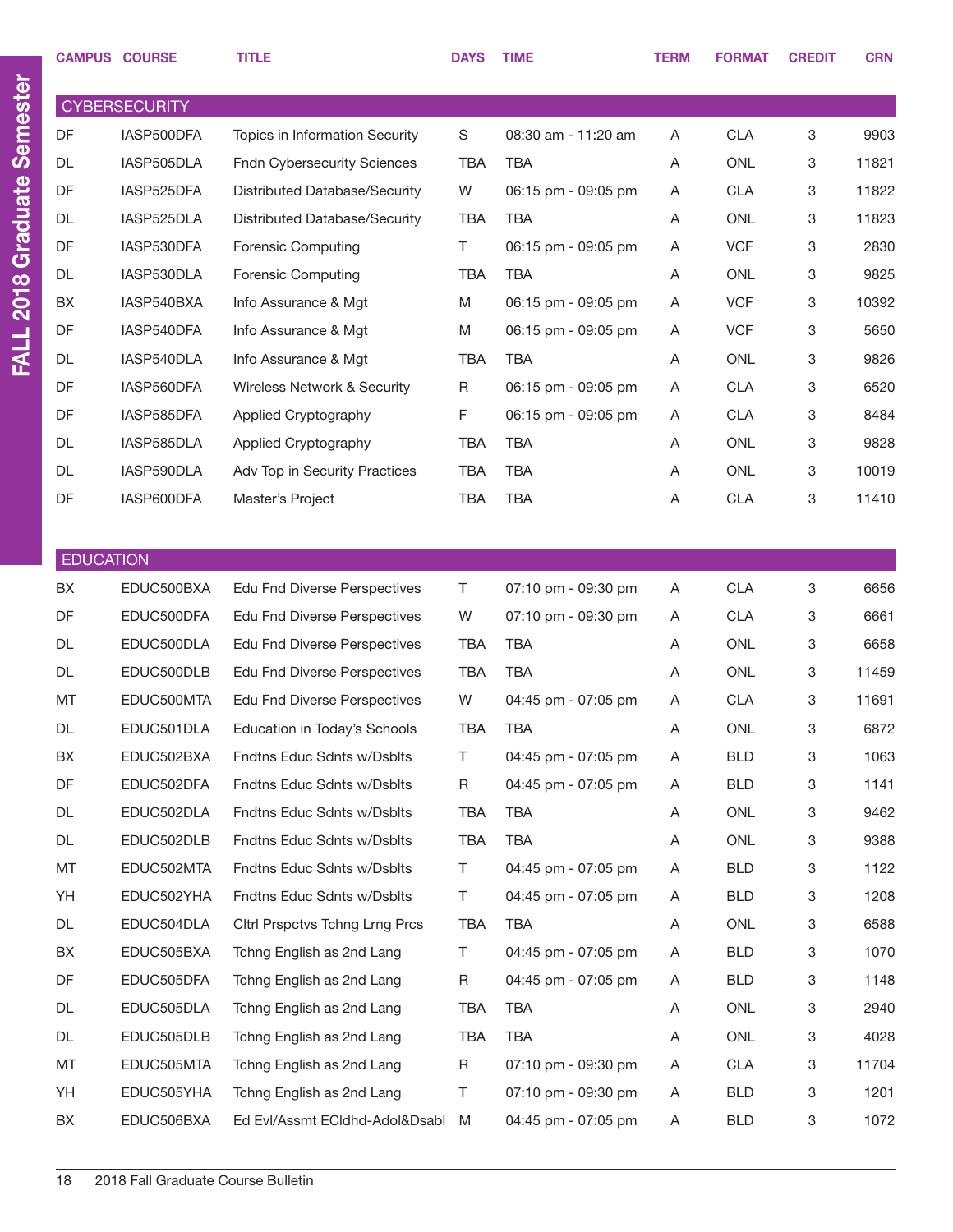CAMPUS COURSE TITLE TERM FORMAT CREDIT CRN

| DF | EDUC506DFA  | Ed Evl/Assmt ECldhd-Adol&Dsabl T |            | 07:10 pm - 09:30 pm | Α | <b>BLD</b> | 3 | 1149  |
|----|-------------|----------------------------------|------------|---------------------|---|------------|---|-------|
| DL | EDUC506DLA  | Ed Evl/Assmt ECIdhd-Adol&Dsabl   | <b>TBA</b> | <b>TBA</b>          | Α | <b>ONL</b> | 3 | 1151  |
| DL | EDUC506DLB  | Ed Evl/Assmt ECIdhd-Adol&Dsabl   | TBA        | TBA                 | Α | <b>ONL</b> | 3 | 11340 |
| MT | EDUC506MTA  | Ed Evl/Assmt ECIdhd-Adol&Dsabl T |            | 04:45 pm - 07:05 pm | Α | <b>CLA</b> | 3 | 11703 |
| BX | EDUC507BXA  | Aprchs Lit: EChldhd-Adolescenc   | Τ          | 07:10 pm - 09:30 pm | A | <b>BLD</b> | 3 | 1074  |
| DF | EDUC507DFA  | Aprchs Lit: EChldhd-Adolescenc   | R          | 04:45 pm - 07:05 pm | Α | <b>BLD</b> | 3 | 1152  |
| DF | EDUC507DFB  | Aprchs Lit: EChldhd-Adolescenc   | F          | 09:00 am - 11:50 am | A | <b>CLA</b> | 3 | 11521 |
| DL | EDUC507DLA  | Aprchs Lit: EChldhd-Adolescenc   | <b>TBA</b> | <b>TBA</b>          | Α | <b>ONL</b> | 3 | 8593  |
| DL | EDUC507DLB  | Aprchs Lit: EChldhd-Adolescenc   | <b>TBA</b> | <b>TBA</b>          | A | <b>ONL</b> | 3 | 4818  |
| MT | EDUC507MTA  | Aprchs Lit: EChldhd-Adolescenc   | R          | 07:10 pm - 09:30 pm | Α | <b>BLD</b> | 3 | 1127  |
| DL | EDUC508DLA  | Thry & Prctc Blngl Ed            | <b>TBA</b> | <b>TBA</b>          | A | <b>ONL</b> | 3 | 4994  |
| DL | EDUC509DLA  | Lngstcs & Lang Dvlpmnt           | <b>TBA</b> | <b>TBA</b>          | Α | <b>ONL</b> | 3 | 11142 |
| BX | EDUC511BXA  | Mthds & Mtrls Adlscnc Ed         | M          | 07:10 pm - 09:30 pm | A | <b>CLA</b> | 3 | 10974 |
| BX | EDUC511CBXA | Mthds & Mtrls Adlscnc-Soc Stud   | R          | 04:45 pm - 07:05 pm | A | <b>CLA</b> | 3 | 11702 |
| DF | EDUC511DFA  | Mthds & Mtrls Adlscnc Ed         | M          | 04:45 pm - 07:05 pm | A | <b>CLA</b> | 3 | 10960 |
| DF | EDUC511DFB  | Mthds & Mtrls Adlscnc Ed         | R          | 04:45 pm - 07:05 pm | Α | <b>CLA</b> | 3 | 10961 |
| BX | EDUC513BXA  | Intr Erl Chid Ed:Fndtn/Meth/Mt   | M          | 04:45 pm - 07:05 pm | A | <b>BLD</b> | 3 | 1083  |
| DF | EDUC513DFA  | Intr Erl Chid Ed:Fndtn/Meth/Mt   | R          | 04:45 pm - 07:05 pm | Α | <b>BLD</b> | 3 | 3300  |
| DL | EDUC513DLA  | Intr Erl Chid Ed:Fndtn/Meth/Mt   | <b>TBA</b> | TBA                 | A | <b>ONL</b> | 3 | 11529 |
| MT | EDUC513MTA  | Intr Erl Chid Ed:Fndtn/Meth/Mt   | W          | 07:10 pm - 09:30 pm | Α | <b>CLA</b> | 3 | 11692 |
| BX | EDUC514BXA  | Wrk w/Prnts/Famls Erl Chid-Chi   | M          | 07:10 pm - 09:30 pm | A | <b>BLD</b> | 3 | 1084  |
| DF | EDUC514DFA  | Wrk w/Prnts/Famls Erl Chid-Chi   | R          | 07:10 pm - 09:30 pm | Α | <b>BLD</b> | 3 | 6570  |
| DL | EDUC514DLA  | Wrk w/Prnts/Famls Erl Chld-Chl   | <b>TBA</b> | <b>TBA</b>          | A | <b>ONL</b> | 3 | 5185  |
| DL | EDUC514DLB  | Wrk w/Prnts/Famls Erl Chid-Chi   | <b>TBA</b> | <b>TBA</b>          | Α | ONL        | 3 | 6986  |
| DF | EDUC517DFA  | Educ Psych & Adlscnt Dvlpmnt     | W          | 04:45 pm - 07:05 pm | Α | <b>CLA</b> | 3 | 10959 |
| DL | EDUC518DLA  | Mthds & Mtrls in Mid Chldhd Ed   | TBA        | <b>TBA</b>          | Α | ONL        | 3 | 5416  |
| DL | EDUC522DLA  | Lang Develop & Lit Acquisition   | <b>TBA</b> | <b>TBA</b>          | Α | ONL        | 3 | 4590  |
| DL | EDUC524DLA  | Sing Sub Rsrch Dsgn Educ         | TBA        | <b>TBA</b>          | A | <b>ONL</b> | 3 | 11820 |
| DL | EDUC529DLA  | Diversity Equity and Inclusion   | <b>TBA</b> | <b>TBA</b>          | Α | ONL        | 3 | 10991 |
| DF | EDUC531DFA  | Tchng Stdnts with Dsblts B-6     | W          | 04:45 pm - 07:05 pm | A | <b>CLA</b> | 3 | 11818 |
| DL | EDUC531DLA  | Tchng Stdnts with Dsblts B-6     | TBA        | TBA                 | Α | <b>ONL</b> | 3 | 6772  |
| DL | EDUC531DLB  | Tchng Stdnts with Dsblts B-6     | <b>TBA</b> | <b>TBA</b>          | A | ONL        | 3 | 11413 |
| MT | EDUC531MTA  | Tchng Stdnts with Dsblts B-6     | R          | 04:45 pm - 07:05 pm | Α | <b>CLA</b> | 3 | 6778  |
| DL | EDUC532DLA  | Tchng Stdnts with Dsblts 7-12    | TBA        | <b>TBA</b>          | Α | <b>ONL</b> | 3 | 6774  |
| DF | EDUC534DFA  | Differ Inst Method & Materials   | T          | 04:45 pm - 07:05 pm | Α | <b>CLA</b> | 3 | 11819 |
| DL | EDUC537DLA  | Crtcl Issues In Amrcn Edctn      | <b>TBA</b> | <b>TBA</b>          | A | <b>ONL</b> | 3 | 7459  |
| BX | EDUC546BXA  | Educ Assesmnt SWD                | M          | 04:45 pm - 07:05 pm | Α | <b>CLA</b> | 3 | 9144  |
|    |             |                                  |            |                     |   |            |   |       |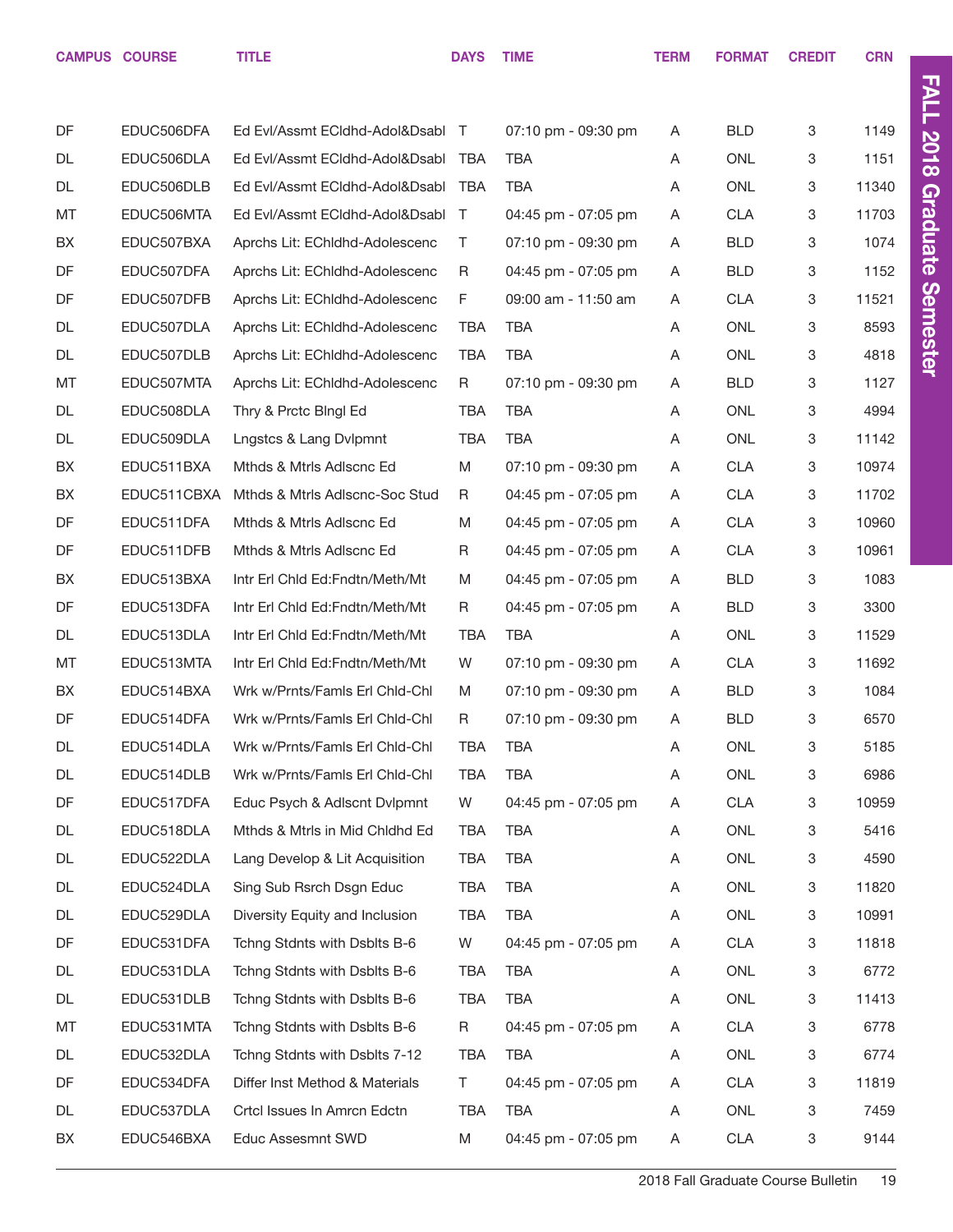|    | <b>CAMPUS COURSE</b> | <b>TITLE</b>                         | <b>DAYS</b> | <b>TIME</b>         | <b>TERM</b> | <b>FORMAT</b> | <b>CREDIT</b> | <b>CRN</b> |
|----|----------------------|--------------------------------------|-------------|---------------------|-------------|---------------|---------------|------------|
|    | EDUCATION (cont.)    |                                      |             |                     |             |               |               |            |
| DF | EDUC546DFA           | <b>Educ Assesmnt SWD</b>             | M           | 04:45 pm - 07:05 pm | Α           | <b>CLA</b>    | 3             | 7777       |
| DL | EDUC546DLA           | Educ Assesmnt SWD                    | <b>TBA</b>  | TBA                 | Α           | <b>ONL</b>    | 3             | 7779       |
| DL | EDUC546DLB           | Educ Assesmnt SWD                    | <b>TBA</b>  | TBA                 | A           | <b>ONL</b>    | 3             | 11481      |
| MT | EDUC546MTA           | Educ Assesmnt SWD                    | M           | 07:10 pm - 09:30 pm | Α           | <b>CLA</b>    | 3             | 11522      |
| YH | EDUC546YHA           | <b>Educ Assesmnt SWD</b>             | R           | 04:45 pm - 07:05 pm | Α           | <b>CLA</b>    | 3             | 11817      |
| BX | EDUC548BXA           | Prin/Strat Clsrm Mgt for SWD         | M           | 07:10 pm - 09:30 pm | Α           | <b>CLA</b>    | 3             | 7788       |
| DF | EDUC548DFA           | Prin/Strat Clsrm Mgt for SWD         | R           | 07:10 pm - 09:30 pm | Α           | <b>CLA</b>    | 3             | 7789       |
| DL | EDUC548DLA           | Prin/Strat Clsrm Mgt for SWD         | TBA         | TBA                 | Α           | <b>ONL</b>    | 3             | 7790       |
| DL | EDUC548DLB           | Prin/Strat Clsrm Mgt for SWD         | <b>TBA</b>  | TBA                 | A           | ONL           | 3             | 11397      |
| BX | EDUC551BXA           | Lang Arts Cldhd/ ECldhd Educ         | T.          | 04:45 pm - 07:05 pm | Α           | <b>CLA</b>    | 3             | 9928       |
| DL | EDUC551DLA           | Lang Arts Cldhd/ ECldhd Educ         | <b>TBA</b>  | TBA                 | A           | ONL           | 3             | 6684       |
| DL | EDUC551DLB           | Lang Arts Cldhd/ ECldhd Educ         | <b>TBA</b>  | TBA                 | Α           | <b>ONL</b>    | 3             | 11434      |
| BX | EDUC552BXA           | Soc Studies Cldhd/ECldhd Edu         | R           | 04:45 pm - 07:05 pm | Α           | <b>CLA</b>    | 3             | 9150       |
| DF | EDUC552DFA           | Soc Studies Cldhd/ECldhd Edu         | M           | 07:10 pm - 09:30 pm | Α           | <b>CLA</b>    | 3             | 6678       |
| DL | EDUC552DLA           | Soc Studies Cldhd/ECldhd Edu         | TBA         | TBA                 | A           | ONL           | 3             | 6679       |
| DL | EDUC552DLB           | Soc Studies Cldhd/ECldhd Edu         | <b>TBA</b>  | TBA                 | Α           | <b>ONL</b>    | 3             | 11449      |
| YH | EDUC552YHA           | Soc Studies Cldhd/ECldhd Edu         | M           | 04:45 pm - 07:05 pm | A           | <b>CLA</b>    | 3             | 11694      |
| BX | EDUC553BXA           | Math Cldhd/ECldhd Educ               | Τ           | 07:10 pm - 09:30 pm | Α           | <b>CLA</b>    | 3             | 9927       |
| DL | EDUC553DLA           | Math Cldhd/ECldhd Educ               | TBA         | TBA                 | Α           | ONL           | 3             | 6669       |
| DL | EDUC553DLB           | Math Cldhd/ECldhd Educ               | <b>TBA</b>  | TBA                 | Α           | <b>ONL</b>    | 3             | 11383      |
| YH | EDUC553YHA           | Math Cldhd/ECldhd Educ               | M           | 07:10 pm - 09:30 pm | Α           | <b>CLA</b>    | 3             | 11695      |
| BX | EDUC554BXA           | Science Cldhd/ECldhd Educ            | R           | 07:10 pm - 09:30 pm | Α           | <b>CLA</b>    | 3             | 6672       |
| DL | EDUC554DLA           | Science Cldhd/ECldhd Educ            | <b>TBA</b>  | <b>TBA</b>          | Α           | ONL           | 3             | 6674       |
| DL | EDUC554DLB           | Science Cldhd/ECldhd Educ            | <b>TBA</b>  | <b>TBA</b>          | Α           | ONL           | 3             | 11384      |
| DL | EDUC573DLA           | Lrng Tchnigy Across Eng Lang         | <b>TBA</b>  | TBA                 | Α           | ONL           | 3             | 2482       |
| DL | EDUC590DLA           | <b>Teach Writing/Writing Process</b> | <b>TBA</b>  | <b>TBA</b>          | Α           | ONL           | 3             | 7749       |
| DL | EDUC591DLA           | Child & Adolescent Literature        | <b>TBA</b>  | <b>TBA</b>          | Α           | ONL           | 3             | 4879       |
| DL | EDUC602DLA           | Ntve Lng Art/S Studies Bilg Ed       | <b>TBA</b>  | <b>TBA</b>          | Α           | ONL           | 3             | 11456      |
| BX | EDUC605BXA           | Assess/Crct Lit Prb EChld/Chl        | T           | 04:15 pm - 07:05 pm | Α           | <b>BLD</b>    | 3             | 5709       |
| DF | EDUC605DFA           | Assess/Crct Lit Prb EChld/Chl        | T           | 04:15 pm - 07:05 pm | Α           | <b>BLD</b>    | 3             | 5660       |
| DL | EDUC605DLA           | Assess/Crct Lit Prb EChld/Chl        | <b>TBA</b>  | <b>TBA</b>          | Α           | ONL           | 3             | 9371       |
| DL | EDUC616DLA           | Thry/Prac 2nd Lng Tch Std Disb       | <b>TBA</b>  | <b>TBA</b>          | Α           | ONL           | 3             | 1175       |
| DL | EDUC617DLA           | Literacy Instruct Brth-Grade 6       | <b>TBA</b>  | TBA                 | Α           | ONL           | 3             | 9877       |
| DL | EDUC629DLA           | Mdrn Eng Strct/Tch Eng 2nd Lg        | <b>TBA</b>  | <b>TBA</b>          | Α           | ONL           | 3             | 11526      |
| DL | EDUC636DLA           | Mth/Mtrls Tch Eng 2nd Lg PK-12       | <b>TBA</b>  | TBA                 | Α           | ONL           | 3             | 5201       |
| DL | EDUC641DLA           | Autism                               | TBA         | TBA                 | Α           | ONL           | 3             | 11701      |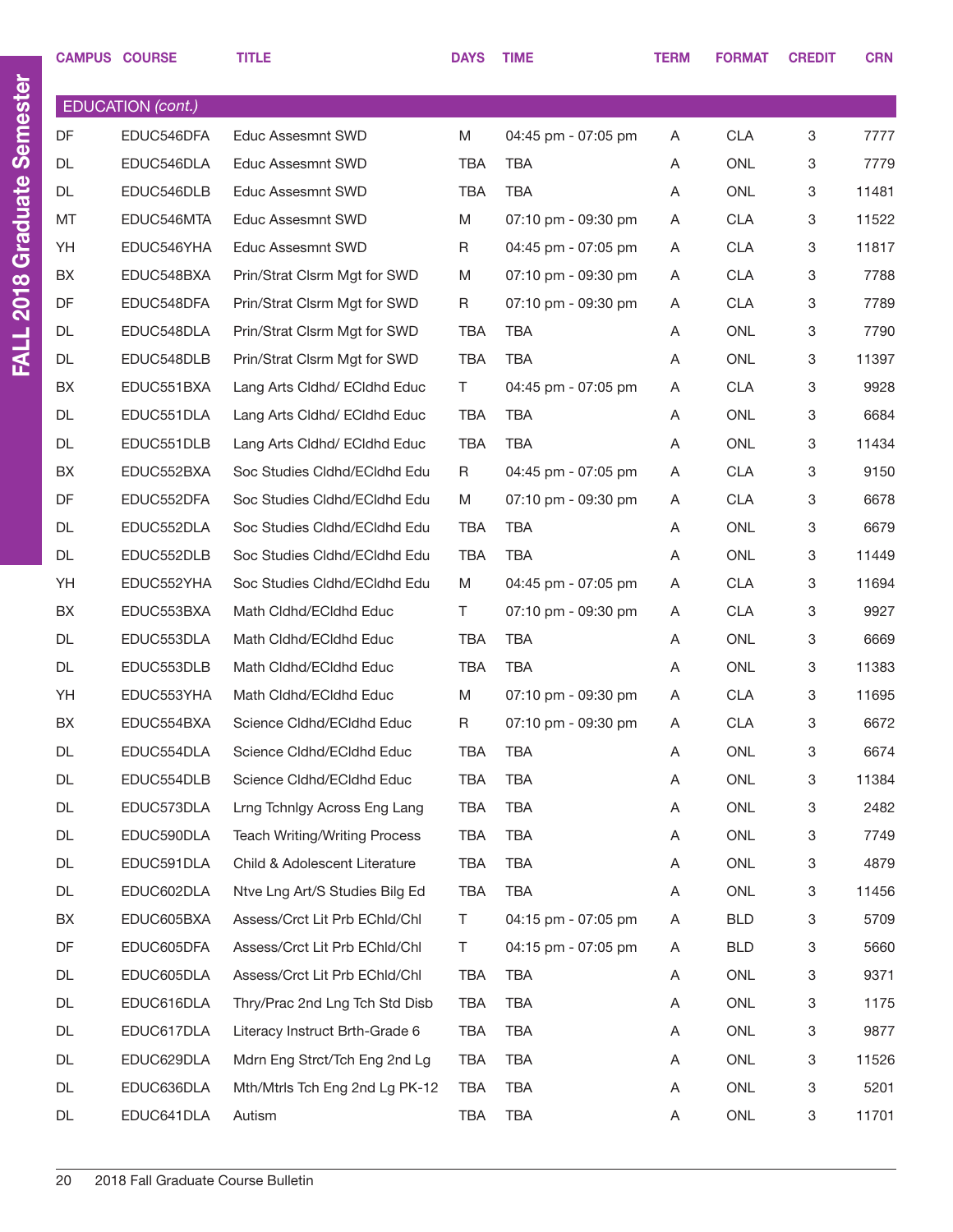|           | <b>CAMPUS COURSE</b>   | <b>TITLE</b>                   | <b>DAYS</b> | <b>TIME</b>         | <b>TERM</b> | <b>FORMAT</b> | <b>CREDIT</b>             | <b>CRN</b> |                 |
|-----------|------------------------|--------------------------------|-------------|---------------------|-------------|---------------|---------------------------|------------|-----------------|
| <b>DF</b> | EDUC642DFA             | Ad Mth Tch Lang/SS Chid/EChid  | W           | 04:45 pm - 07:05 pm | Α           | <b>CLA</b>    | 3                         | 11140      | <b>FALL</b>     |
| BX        | EDUC643BXA             | Read/Write Cntnt Area Grd 5-12 | W           | 04:45 pm - 07:05 pm | Α           | <b>CLA</b>    | 3                         | 10685      |                 |
| DF        | EDUC643DFA             | Read/Write Cntnt Area Grd 5-12 | W           | 04:45 pm - 07:05 pm | Α           | <b>VCF</b>    | $\mathbf 3$               | 6517       | <b>2018</b>     |
| DL        | EDUC643DLA             | Read/Write Cntnt Area Grd 5-12 | <b>TBA</b>  | TBA                 | Α           | <b>ONL</b>    | 3                         | 1179       |                 |
| DF        | EDUC646DFA             | Ad Mth Tch Math/Sci Chld/EChld | W           | 07:10 pm - 09:30 pm | Α           | <b>CLA</b>    | 3                         | 11141      | Graduate        |
| DL        | EDUC648DLA             | Dmsns of Lrng & Ltrcy          | <b>TBA</b>  | <b>TBA</b>          | Α           | <b>ONL</b>    | 3                         | 9289       |                 |
| DL        | EDUC658DLA             | Seminar: Orgn/Admin Lit Prgms  | <b>TBA</b>  | <b>TBA</b>          | Α           | <b>ONL</b>    | 3                         | 11143      |                 |
| DF        | EDUC659DFA             | Pract Literacy Assess Birth-12 | S           | 09:00 am - 04:30 pm | X           | <b>CLA</b>    | 3                         | 11252      | <b>Semester</b> |
| DF        | EDUC659DFA             | Pract Literacy Assess Birth-12 | $\mathbb S$ | 09:00 am - 04:30 pm | X           | <b>CLA</b>    | 3                         | 11252      |                 |
| DF        | EDUC659DFA             | Pract Literacy Assess Birth-12 | $\mathbb S$ | 09:00 am - 04:30 pm | X           | <b>CLA</b>    | 3                         | 11252      |                 |
| DF        | EDUC659DFA             | Pract Literacy Assess Birth-12 | $\mathbb S$ | 09:00 am - 04:30 pm | X           | <b>CLA</b>    | 3                         | 11252      |                 |
| DF        | EDUC659DFA             | Pract Literacy Assess Birth-12 | $\mathbb S$ | 09:00 am - 04:30 pm | X           | <b>CLA</b>    | $\mathbf 3$               | 11252      |                 |
| DF        | EDUC659DFA             | Pract Literacy Assess Birth-12 | S           | 09:00 am - 04:30 pm | X           | <b>CLA</b>    | 3                         | 11252      |                 |
| DL        | EDUC660DLA             | Practicum in Lit Instr Practic | <b>TBA</b>  | <b>TBA</b>          | Α           | <b>ONL</b>    | 3                         | 8380       |                 |
| DL        | EDUC707DLA             | Mentoring Seminar TESOL        | TBA         | <b>TBA</b>          | Α           | <b>ONL</b>    | 3                         | 8886       |                 |
| BX        | EDUC713BXA             | Seminar in Teaching            | M           | 04:45 pm - 07:05 pm | Α           | <b>CLA</b>    | $\mathbf 3$               | 11697      |                 |
| BX        | EDUC713BXB             | Seminar in Teaching            | M           | 05:15 pm - 07:05 pm | Α           | <b>CLA</b>    | 3                         | 11367      |                 |
| DF        | EDUC713DFA             | Seminar in Teaching            | W           | 04:45 pm - 07:05 pm | Α           | <b>CLA</b>    | 3                         | 11815      |                 |
| DF        | EDUC713DFB             | Seminar in Teaching            | R           | 04:45 pm - 07:05 pm | Α           | <b>CLA</b>    | 3                         | 11343      |                 |
| DF        | EDUC713DFC             | Seminar in Teaching            | Τ           | 04:45 pm - 07:05 pm | Α           | <b>CLA</b>    | 3                         | 11816      |                 |
| DL        | EDUC713DLA             | Seminar in Teaching            | <b>TBA</b>  | <b>TBA</b>          | Α           | <b>ONL</b>    | 3                         | 7312       |                 |
| MT        | EDUC713MTA             | Seminar in Teaching            | M           | 04:45 pm - 07:05 pm | Α           | <b>CLA</b>    | 3                         | 11699      |                 |
| YH        | EDUC713YHA             | Seminar in Teaching            | $\mathsf R$ | 05:15 pm - 07:05 pm | Α           | <b>CLA</b>    | 3                         | 11700      |                 |
| DL        | EDUC721DLA             | <b>Thesis</b>                  | <b>TBA</b>  | TBA                 | Α           | <b>ONL</b>    | 3                         | 10002      |                 |
| DL        | ENGE540DLA             | Applied English Grammar        | <b>TBA</b>  | TBA                 | Α           | <b>ONL</b>    | 3                         | 8444       |                 |
| DL        | HSTE534DLA             | Critical Issues in Global Hist | <b>TBA</b>  | <b>TBA</b>          | Α           | ONL           | 3                         | 11696      |                 |
| DL        | MTHE536DLA             | <b>History of Mathematics</b>  | <b>TBA</b>  | <b>TBA</b>          | Α           | ONL           | 3                         | 8381       |                 |
| DF        | MTHE539DFA             | Diff Inst Strat 2nd Schl Math  | T.          | 04:45 pm - 07:05 pm | Α           | <b>CLA</b>    | 3                         | 11388      |                 |
| DF        | MTHE550DFA             | Teach & Learn 2nd Schl Math I  | T.          | 07:10 pm - 09:30 pm | Α           | <b>CLA</b>    | 3                         | 11387      |                 |
| DL        | SCIE555DLA             | Forensic Science               | TBA         | <b>TBA</b>          | Α           | ONL           | $\ensuremath{\mathsf{3}}$ | 11736      |                 |
|           | EDUCATIONAL LEADERSHIP |                                |             |                     |             |               |                           |            |                 |
| DL        | EDSA510DLA             | Using Data Instruct& Ed Policy | <b>TBA</b>  | TBA                 | Α           | <b>ONL</b>    | $\ensuremath{\mathsf{3}}$ | 10868      |                 |
| DL        | EDSA520DLA             | Cur Teach: Theory to Practice  | <b>TBA</b>  | <b>TBA</b>          | Α           | ONL           | 3                         | 11705      |                 |
| DL        | EDSA540DLA             | Leadership in Inst Supervision | <b>TBA</b>  | <b>TBA</b>          | Α           | ONL           | 3                         | 11706      |                 |
| DL        | EDSA551DLA             | Org Dyn&Culture of School Sys  | <b>TBA</b>  | TBA                 | A           | ONL           | 3                         | 11707      |                 |

DL EDSA560DLA Legal Aspects Admin of Schools TBA TBA A A ONL 3 9865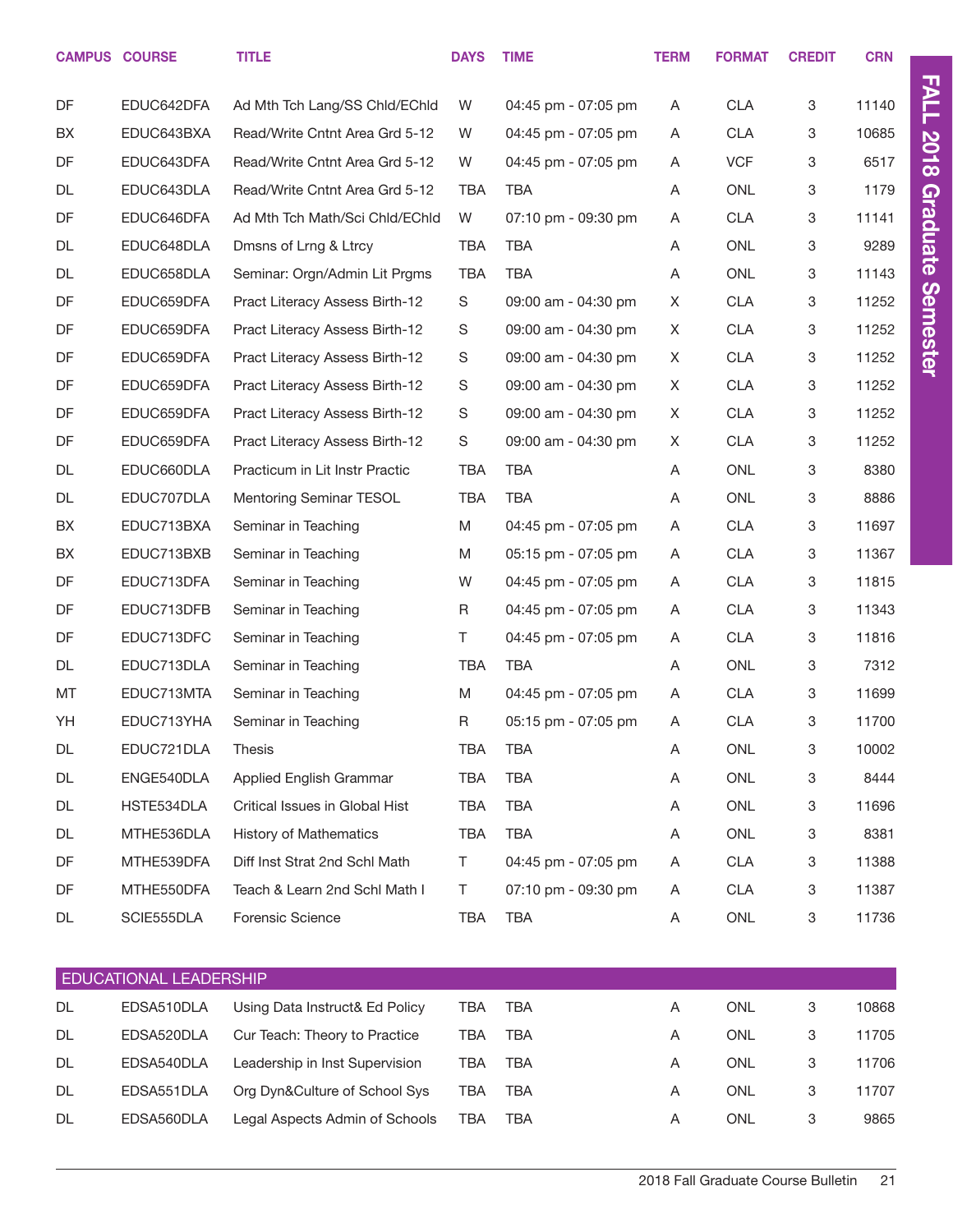|                | <b>CAMPUS COURSE</b>           | <b>TITLE</b>                  | <b>DAYS</b> | <b>TIME</b>         | <b>TERM</b> | <b>FORMAT</b> | <b>CREDIT</b> | <b>CRN</b> |
|----------------|--------------------------------|-------------------------------|-------------|---------------------|-------------|---------------|---------------|------------|
|                | EDUCATIONAL LEADERSHIP (cont.) |                               |             |                     |             |               |               |            |
| BX             | EDSA580BXA                     | Clinic for Schl & Dist Admn   | $\top$      | 04:45 pm - 07:02 pm | Α           | <b>CLA</b>    | 3             | 11253      |
| BX             | EDSA590BXA                     | School Bldg Internship I      | <b>TBA</b>  | <b>TBA</b>          | Α           | <b>BLD</b>    | 3             | 1055       |
| BX             | EDSA591BXA                     | School Bldg Internship II     | <b>TBA</b>  | <b>TBA</b>          | Α           | <b>CLA</b>    | 3             | 11709      |
| BX             | EDSA592BXA                     | Administrative Internship II  | <b>TBA</b>  | <b>TBA</b>          | Α           | <b>CLA</b>    | 3             | 11148      |
| DL             | EDSA597C1A                     | Gov & Policy Issues Ed Admin  | <b>TBA</b>  | <b>TBA</b>          | Α           | <b>CLA</b>    | 3             | 11717      |
| DL             | EDSA597CMV                     | Gov & Policy Issues Ed Admin  | <b>TBA</b>  | <b>TBA</b>          | A           | <b>CLA</b>    | 3             | 11718      |
| DL             | EDSA598PSA                     | Human Capital in Ed Admin     | <b>TBA</b>  | <b>TBA</b>          | Α           | <b>CLA</b>    | 3             | 11719      |
|                |                                |                               |             |                     |             |               |               |            |
|                | <b>ENGLISH LITERATURE</b>      |                               |             |                     |             |               |               |            |
| <b>DL</b>      | ENGL500DLA                     | Theory/Pract of Lit Criticism | <b>TBA</b>  | <b>TBA</b>          | Α           | <b>ONL</b>    | 3             | 7325       |
| <b>DL</b>      | ENGL507DLA                     | Narrative Strategies/Novel    | <b>TBA</b>  | <b>TBA</b>          | Α           | <b>ONL</b>    | 3             | 11737      |
| <b>DL</b>      | ENGL515DLA                     | Special Topics In Literature  | <b>TBA</b>  | <b>TBA</b>          | Α           | <b>ONL</b>    | 3             | 11738      |
| DL             | ENGL524DLA                     | Reason to Imagination         | <b>TBA</b>  | <b>TBA</b>          | Α           | <b>ONL</b>    | 3             | 11739      |
| DL             | ENGL525DLA                     | Victorian Age in Literature   | <b>TBA</b>  | <b>TBA</b>          | Α           | <b>ONL</b>    | 3             | 11740      |
| DL             | ENGL560DLA                     | Topics in American Literature | <b>TBA</b>  | <b>TBA</b>          | Α           | <b>ONL</b>    | 3             | 11741      |
| DF             | ENGL890DFA                     | <b>Capstone Continuation</b>  | <b>TBA</b>  | <b>TBA</b>          | Α           | <b>CLA</b>    | 0             | 6053       |
| DF             | ENGL899DFA                     | Maintenance of Matriculation  | <b>TBA</b>  | <b>TBA</b>          | Α           | MM            | 0             | 8805       |
| <b>NURSING</b> |                                |                               |             |                     |             |               |               |            |
| DF             | NURS502DFA                     | Computer Technology           | R           | 08:30 am - 11:20 am | A           | <b>BLD</b>    | 3             | 8556       |
| DF             | NURS503DFA                     | <b>Health Policy</b>          | R           | 02:50 pm - 05:40 pm | A           | <b>CLA</b>    | 3             | 11810      |
| DF             | NURS514DFA                     | Phlsphcl Fndtns of Nursing    | $\mathsf R$ | 11:40 am - 02:30 pm | Α           | <b>CLA</b>    | 3             | 11811      |
| DF             | NURS601DFC                     | Capstone Part I               | T.          | 11:40 am - 02:30 pm | Α           | <b>BLD</b>    | 3             | 9958       |
| DF             | NURS606DFA                     | <b>Curriculum Processes</b>   | R           | 11:40 am - 02:30 pm | Α           | <b>CLA</b>    | 3             | 11407      |
| DF             | NURS614DFB                     | <b>Student Evaluation</b>     | T.          | 02:50 pm - 05:40 pm | Α           | <b>CLA</b>    | 3             | 11368      |
| DL             | NURS644DLA                     | Nurs & Hlth Care Financing    | TBA         | <b>TBA</b>          | Α           | ONL           | 3             | 8559       |
| DL             | NURS648DLA                     | Measure Org Perform Hith Care | TBA         | <b>TBA</b>          | A           | ONL           | 3             | 11088      |
| DL             | NURS700DLA                     | Nurs ED or ADM Practicum      | TBA         | <b>TBA</b>          | A           | ONL           | 3             | 8580       |
| DL             | NURS700DLB                     | Nurs ED or ADM Practicum      | TBA         | <b>TBA</b>          | Α           | ONL           | 3             | 11517      |
|                |                                |                               |             |                     |             |               |               |            |
|                | PHYSICIAN ASSISTANT            |                               |             |                     |             |               |               |            |
| BX             | PHAS504BXA                     | Fndmntls Clncl Med II         | MWR         | 02:00 pm - 05:30 pm | A           | <b>CLA</b>    | 4             | 1292       |
| BX             | PHAS506BXA                     | Patient Interviewing          | F           | 11:30 am - 01:30 pm | A           | <b>CLA</b>    | 1.            | 6701       |
| BX             | PHAS506BXB                     | Patient Interviewing          | <b>TBA</b>  | <b>TBA</b>          | Α           | <b>CLA</b>    | 1             | 6751       |
| BX             | PHAS509BXA                     | Pharmacology I                | W           | 09:00 am - 12:00 pm | A           | <b>CLA</b>    | 3             | 1293       |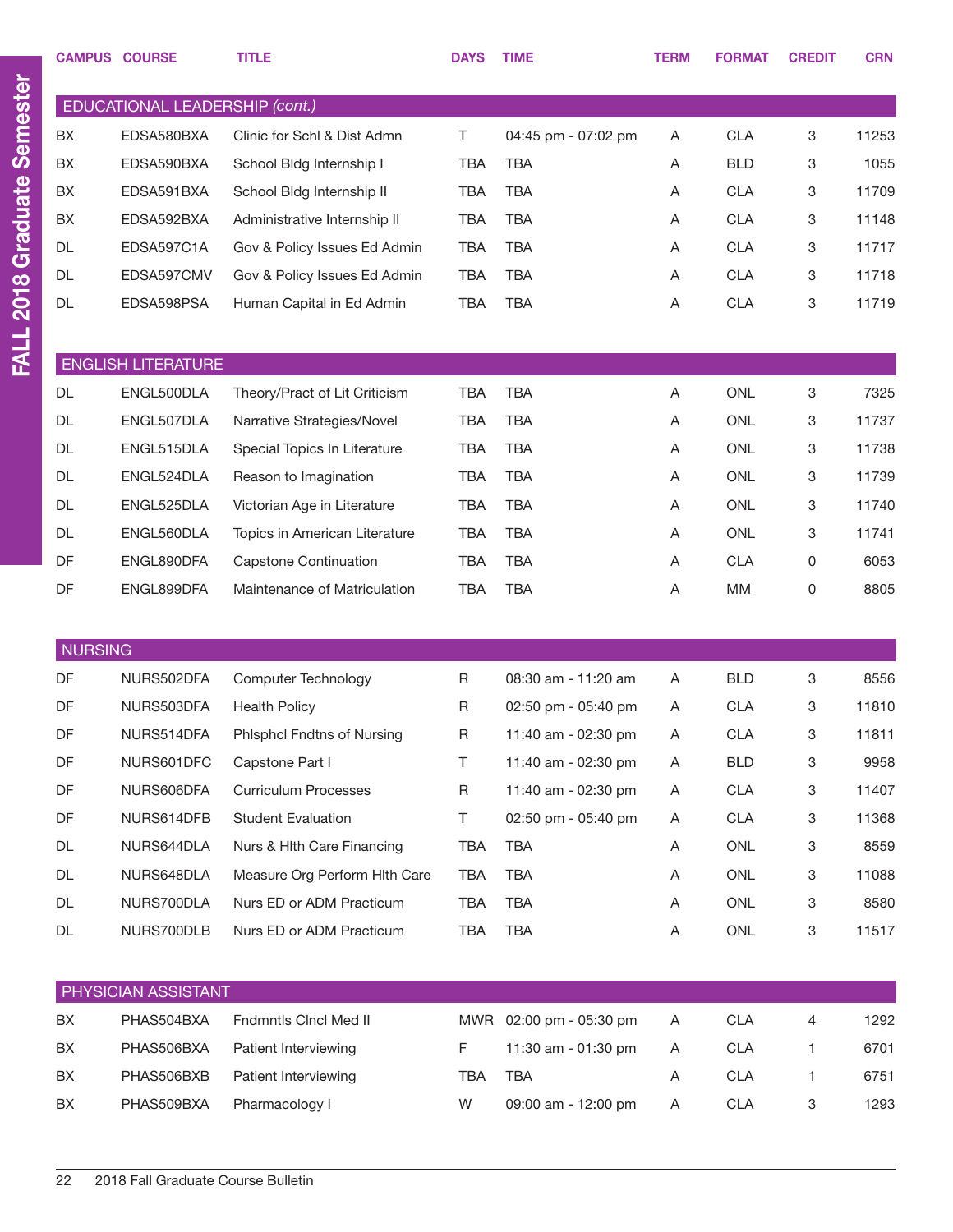|    | <b>CAMPUS COURSE</b> | <b>TITLE</b>                    | <b>DAYS</b> | <b>TIME</b>         | <b>TERM</b> | <b>FORMAT</b> | <b>CREDIT</b>  | <b>CRN</b> |                 |
|----|----------------------|---------------------------------|-------------|---------------------|-------------|---------------|----------------|------------|-----------------|
| BX | PHAS514BXA           | Evidence-Based Medicine         | <b>TBA</b>  | <b>TBA</b>          | Α           | <b>CLA</b>    | 2              | 7768       | <b>FALL</b>     |
| BX | PHAS514BXB           | Evidence-Based Medicine         | <b>TBA</b>  | <b>TBA</b>          | Α           | <b>CLA</b>    | 2              | 7769       |                 |
| BX | PHAS518BXA           | <b>EKG and Radiology</b>        | <b>TBA</b>  | <b>TBA</b>          | Α           | <b>CLA</b>    | $\sqrt{2}$     | 6754       | <b>2018</b>     |
| BX | PHAS518BXB           | <b>EKG and Radiology</b>        | <b>TBA</b>  | <b>TBA</b>          | Α           | <b>CLA</b>    | 2              | 6755       |                 |
| BX | PHAS530BXA           | Medical Spanish I               | <b>TBA</b>  | <b>TBA</b>          | Α           | <b>CLA</b>    | 1              | 9338       | <b>Graduate</b> |
| BX | PHAS530BXB           | Medical Spanish I               | <b>TBA</b>  | <b>TBA</b>          | Α           | <b>CLA</b>    | 1              | 9339       |                 |
| BX | PHAS532BXA           | Physical Diagnosis I            | <b>TBA</b>  | <b>TBA</b>          | Α           | <b>CLA</b>    | 2              | 6703       |                 |
| BX | PHAS532BXB           | Physical Diagnosis I            | <b>TBA</b>  | <b>TBA</b>          | Α           | CLA           | 2              | 7760       |                 |
| BX | PHAS532BXC           | Physical Diagnosis I            | <b>TBA</b>  | <b>TBA</b>          | Α           | <b>CLA</b>    | $\overline{c}$ | 7761       |                 |
| BX | PHAS534BXA           | Gross Anatomy with Cadaver II   | M           | 08:30 am - 11:30 am | Α           | <b>CLA</b>    | 1              | 11427      | <b>Semester</b> |
| BX | PHAS534BXB           | Gross Anatomy with Cadaver II   | M           | 08:30 am - 11:30 am | Α           | <b>CLA</b>    | $\mathbf{1}$   | 11428      |                 |
| BX | PHAS540BXA           | Clinical Lab Procedures I       | <b>TBA</b>  | <b>TBA</b>          | A           | <b>CLA</b>    | 2              | 6704       |                 |
| BX | PHAS615BXA           | Clinical Clerkship IV           | <b>TBA</b>  | <b>TBA</b>          | Α           | <b>CLA</b>    | 4              | 9416       |                 |
| BX | PHAS615BXB           | Clinical Clerkship IV           | <b>TBA</b>  | <b>TBA</b>          | Α           | CLA           | 4              | 9639       |                 |
| BX | PHAS615BXC           | Clinical Clerkship IV           | <b>TBA</b>  | <b>TBA</b>          | Α           | <b>CLA</b>    | 4              | 9640       |                 |
| BX | PHAS616BXA           | Clinical Clerkship V            | <b>TBA</b>  | <b>TBA</b>          | Α           | CLA           | 4              | 9417       |                 |
| BX | PHAS616BXB           | Clinical Clerkship V            | <b>TBA</b>  | <b>TBA</b>          | Α           | <b>CLA</b>    | 4              | 9641       |                 |
| BX | PHAS616BXC           | Clinical Clerkship V            | <b>TBA</b>  | <b>TBA</b>          | Α           | <b>CLA</b>    | 4              | 9642       |                 |
| BX | PHAS617BXA           | Clinical Clerkship VI           | <b>TBA</b>  | <b>TBA</b>          | Α           | <b>CLA</b>    | 2              | 9418       |                 |
| BX | PHAS617BXB           | Clinical Clerkship VI           | <b>TBA</b>  | <b>TBA</b>          | Α           | <b>CLA</b>    | 2              | 9643       |                 |
| BX | PHAS617BXC           | Clinical Clerkship VI           | <b>TBA</b>  | <b>TBA</b>          | Α           | <b>CLA</b>    | 2              | 9644       |                 |
| BX | PHAS899BXA           | Maintenance of Matriculation    | <b>TBA</b>  | <b>TBA</b>          | Α           | MM            | 0              | 8690       |                 |
|    | <b>PSYCHOLOGY</b>    |                                 |             |                     |             |               |                |            |                 |
| DF | PSYN603DFA           | Contemp Theories in Psych       | $\top$      | 07:15 pm - 10:05 pm | Α           | <b>CLA</b>    | 3              | 8313       |                 |
| DF | PSYN604DFA           | Physiological Psychology        | $\sf T$     | 04:15 pm - 07:05 pm | Α           | <b>CLA</b>    | 3              | 8314       |                 |
| BX | PSYN605BXA           | Couples Therapy: Theory & Pract | T           | 04:15 pm - 07:05 pm | A           | <b>CLA</b>    | 3              | 3466       |                 |
| DF | PSYN614DFA           | Intro Cnslt & Fam/Comm/Mn Hlt   | W           | 04:15 pm - 07:05 pm | Α           | <b>CLA</b>    | 3              | 766        |                 |
| DL | PSYN615DLA           | Personality                     | TBA         | <b>TBA</b>          | Α           | ONL           | 3              | 6595       |                 |
| DF | PSYN616DFA           | Statstcs & Rsrch Methdlgy I     | $\mathsf R$ | 07:15 pm - 10:05 pm | Α           | <b>CLA</b>    | 3              | 813        |                 |
| DL | PSYN616DLA           | Statstcs & Rsrch Methdlgy I     | TBA         | <b>TBA</b>          | Α           | ONL           | 3              | 4706       |                 |
| DF | PSYN617DFA           | Statstcs & Rsrch Methdlgy II    | $\top$      | 07:15 pm - 10:05 pm | Α           | <b>CLA</b>    | 3              | 3319       |                 |
| DF | PSYN617DFB           | Statstcs & Rsrch Methdlgy II    | T           | 04:15 pm - 07:05 pm | A           | <b>CLA</b>    | 3              | 11454      |                 |
| DL | PSYN625DLA           | Domestic Violence: Fmly Trtmnt  | TBA         | TBA                 | A           | ONL           | 3              | 2758       |                 |
| DL | PSYN630DLA           | Practicum I                     | <b>TBA</b>  | TBA                 | Α           | ONL           | 3              | 9291       |                 |
| BX | PSYN640BXA           | Practicum I - MFT               | M           | 07:15 pm - 10:05 pm | Α           | CLA           | 3              | 5123       |                 |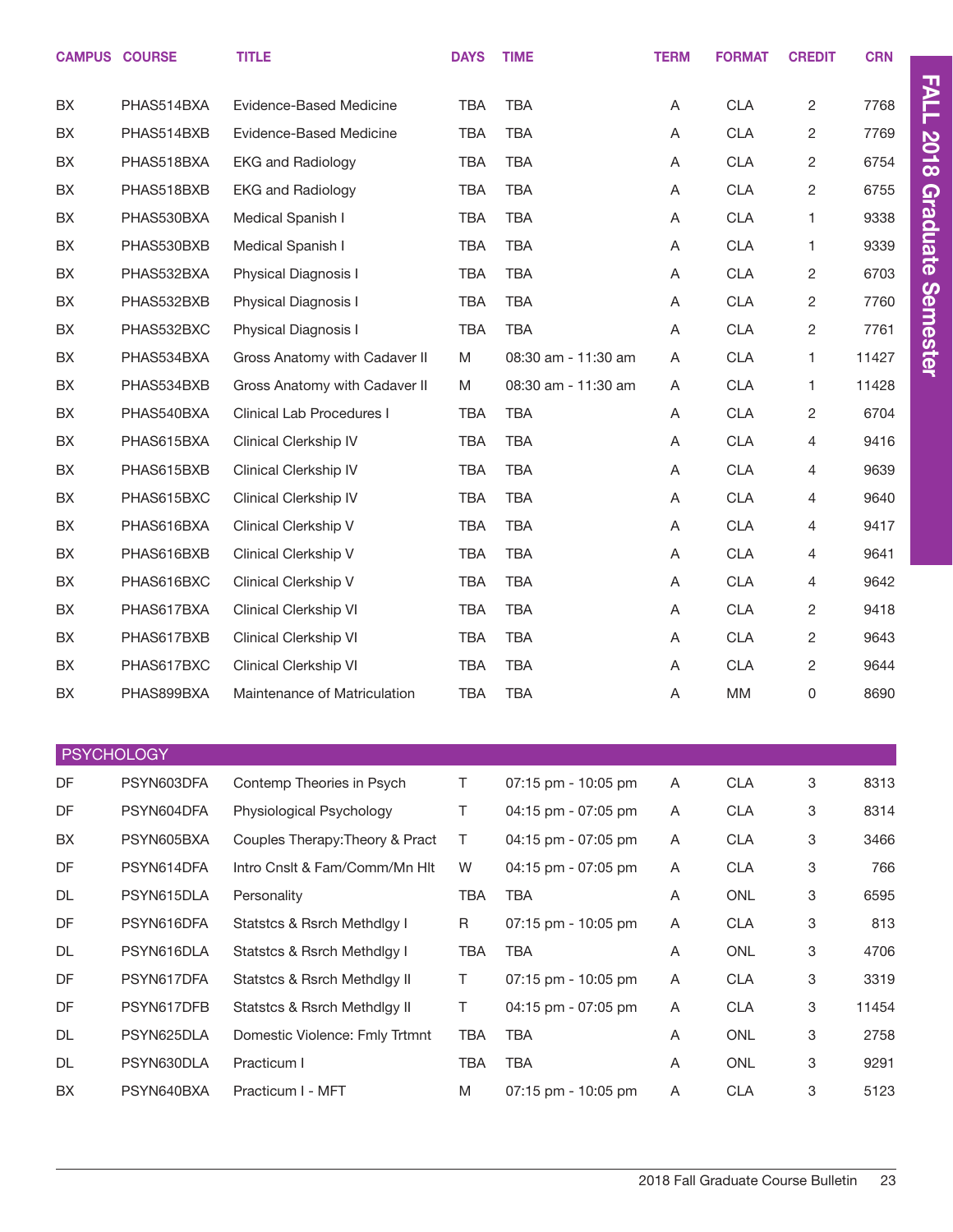|           | <b>CAMPUS COURSE</b>     | <b>TITLE</b>                     | <b>DAYS</b> | <b>TIME</b>           | <b>TERM</b> | <b>FORMAT</b> | <b>CREDIT</b> | <b>CRN</b> |
|-----------|--------------------------|----------------------------------|-------------|-----------------------|-------------|---------------|---------------|------------|
|           | PSYCHOLOGY (cont.)       |                                  |             |                       |             |               |               |            |
| <b>DF</b> | PSYN640DFB               | Practicum I - MFT                | T.          | $07:15$ pm - 10:05 pm | A           | <b>CLA</b>    | 3             | 4631       |
| <b>DF</b> | PSYN644DFA               | Group Experience                 | W           | $07:15$ pm - 10:05 pm | Α           | <b>CLA</b>    | 3             | 3225       |
| <b>DF</b> | PSYN653DFA               | <b>Family Systems Assessment</b> | M           | 04:15 pm - 07:05 pm   | A           | <b>CLA</b>    | 3             | 4013       |
| <b>BX</b> | PSYN654BXA               | Psychopathology                  | W           | 04:15 pm - 07:05 pm   | A           | <b>CLA</b>    | 3             | 3317       |
| <b>DL</b> | PSYN654DLA               | Psychopathology                  | <b>TBA</b>  | <b>TBA</b>            | A           | <b>ONL</b>    | 3             | 3223       |
| <b>DF</b> | PSYN656DFA               | <b>Family Law</b>                | M           | $07:15$ pm - 10:05 pm | Α           | <b>CLA</b>    | 3             | 9738       |
| <b>DF</b> | PSYN657DFA               | Contemporary Family Therapy      | M           | 07:15 pm - 10:05 pm   | A           | <b>CLA</b>    | 3             | 4015       |
| DL        | PSYN665DLA               | Professional Issues and Ethics   | TBA         | <b>TBA</b>            | Α           | <b>ONL</b>    | 3             | 4639       |
| <b>DF</b> | PSYN709DFA               | Master Thesis Supervision        | <b>TBA</b>  | <b>TBA</b>            | Α           | <b>CLA</b>    | 6             | 9886       |
| <b>DF</b> | PSYN899DFA               | Maintenance of Matriculation     | <b>TBA</b>  | <b>TBA</b>            | A           | МM            | 0             | 830        |
|           |                          |                                  |             |                       |             |               |               |            |
|           | <b>SCHOOL PSYCHOLOGY</b> |                                  |             |                       |             |               |               |            |
| <b>DF</b> | SCPY610DFA               | Developmental Psychology         | T.          | 04:15 pm - 07:05 pm   | A           | <b>CLA</b>    | 3             | 811        |
| <b>DF</b> | SCPY616DFA               | Stats & Rsrch Mthdlgy I          | R           | $07:15$ pm - 10:05 pm | A           | <b>CLA</b>    | 3             | 812        |
| <b>DL</b> | SCPY616DLA               | Stats & Rsrch Mthdlgy I          | <b>TBA</b>  | <b>TBA</b>            | Α           | <b>ONL</b>    | 3             | 4707       |
| DF        | SCPY617DFA               | Stats & Rsrch Mthdlgy II         | T.          | 07:15 pm - 10:05 pm   | A           | <b>CLA</b>    | 3             | 3318       |
| <b>DF</b> | SCPY617DFB               | Stats & Rsrch Mthdlgy II         | T.          | 04:15 pm - 07:05 pm   | A           | <b>CLA</b>    | 3             | 11455      |
| <b>DF</b> | SCPY641DFA               | Nrigol Fotrs in Bhyr             | W           | 07:15 pm - 10:05 pm   | A           | <b>CLA</b>    | 3             | 816        |
| <b>DF</b> | SCPY652DFA               | Devlpmntl Psychopathology        | T.          | $07:15$ pm - 10:05 pm | Α           | <b>CLA</b>    | 3             | 9129       |
| <b>DF</b> | SCPY654DFA               | Bhyr Mgnt Apps Cldrn w/Spc Nds R |             | $07:15$ pm - 10:05 pm | Α           | <b>CLA</b>    | 3             | 9130       |
| DF        | SCPY704DFA               | Psychl & Educnl Assessment       | R           | $07:15$ pm - 10:05 pm | A           | <b>CLA</b>    | 3             | 817        |
| <b>DF</b> | SCPY719DFB               | Indvdl Assmt: Cgntv II           | R           | 04:15 pm - 07:05 pm   | A           | <b>CLA</b>    | 3             | 9788       |
| <b>DF</b> | SCPY720DFB               | Indvdl Assmt: Prsnlty I          | T           | 04:15 pm - 07:05 pm   | A           | <b>CLA</b>    | 3             | 11134      |
| <b>DF</b> | SCPY771DFA               | Intrnshp in Schl Psych           | M           | 04:15 pm - 07:05 pm   | A           | <b>CLA</b>    | 6             | 821        |
| <b>DF</b> | SCPY899DFA               | Maintenance of Matriculation     | <b>TBA</b>  | <b>TBA</b>            | A           | МM            | 0             | 11466      |

■

24 2018 Fall Graduate Course Bulletin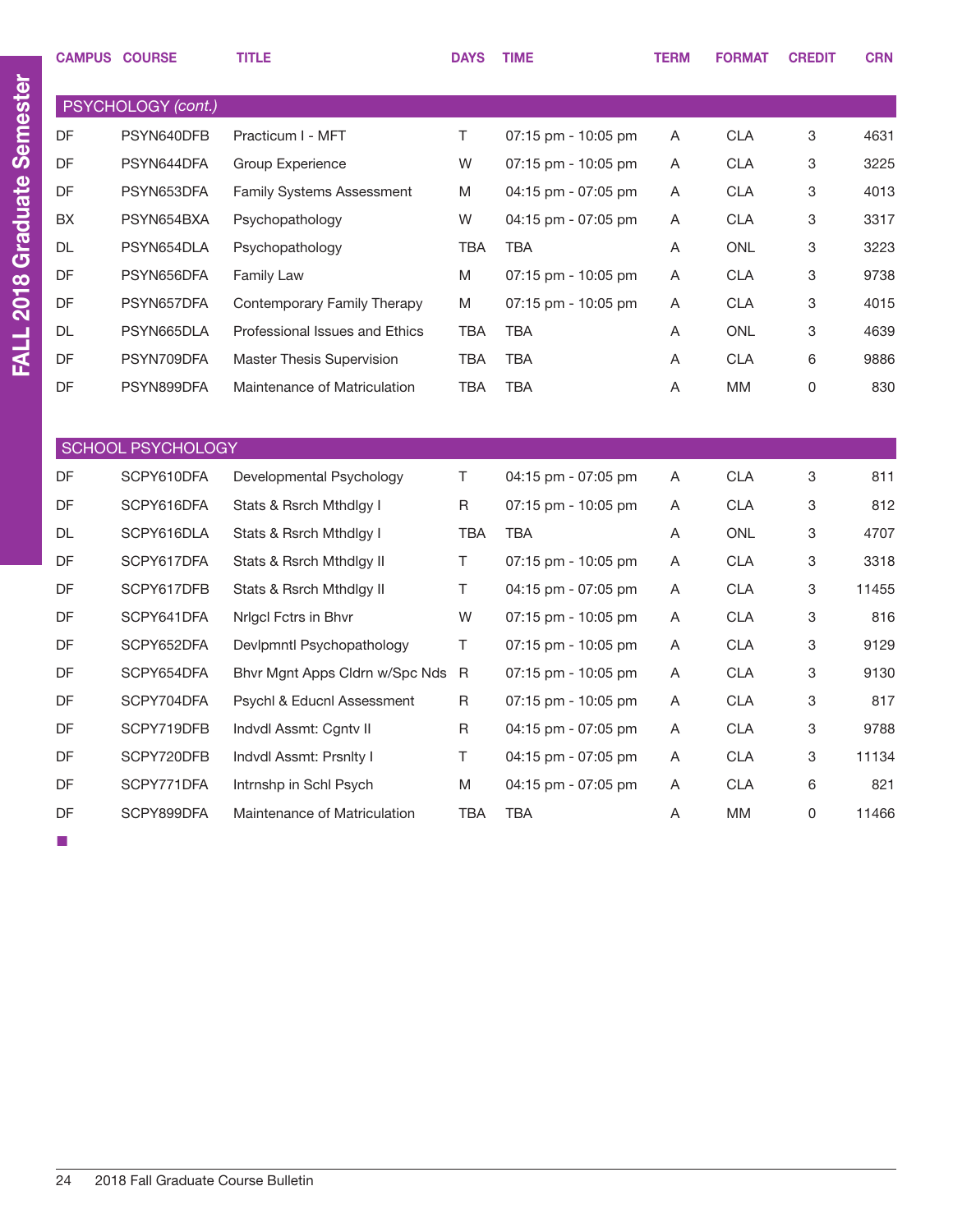# FALL 2018 Graduate Trimester

|           | <b>CAMPUS COURSE</b>  | <b>TITLE</b>                   | <b>DAYS</b> | <b>TIME</b>         | <b>TERM</b> | <b>FORMAT</b> | <b>CREDIT</b>  | <b>CRN</b> |
|-----------|-----------------------|--------------------------------|-------------|---------------------|-------------|---------------|----------------|------------|
|           | <b>HEALTH SCIENCE</b> |                                |             |                     |             |               |                |            |
| <b>DF</b> | HLSC205DFA            | Stnd Sfty Precaut/Hlth Care Pr | F           | 01:30 pm - 04:30 pm | R           | <b>CLA</b>    | $\mathbf{1}$   | 350        |
| DF        | HLSC303DFA            | Human Anatomy w/Cadaver        | U           | 09:00 am - 12:00 pm | R           | <b>CLA</b>    | 3              | 403        |
|           |                       |                                |             |                     |             |               |                |            |
|           | OCCUPATIONAL THERAPY  |                                |             |                     |             |               |                |            |
| DF        | OCTR500DFA            | Mdls of Occptnl Thrpy Pract    | U           | 09:00 am - 05:00 pm | R           | <b>CLA</b>    | 3              | 327        |
| DF        | OCTR503DFA            | Applied Research               | U           | 09:00 am - 05:00 pm | R           | <b>CLA</b>    | $\mathbf{1}$   | 328        |
| DF        | OCTR505DFA            | Chld & Occptnl Thrpy Pract     | S           | 09:00 am - 05:30 pm | R           | <b>CLA</b>    | 5              | 329        |
| DF        | OCTR506DFA            | Lvl I Fldwrk Pdtrc Thrpy       | <b>TBA</b>  | <b>TBA</b>          | R           | <b>CLA</b>    | 1              | 330        |
| DF        | OCTR506DFB            | Lvl I Fldwrk Pdtrc Thrpy       | <b>TBA</b>  | <b>TBA</b>          | R           | <b>CLA</b>    | $\mathbf{1}$   | 331        |
| DF        | OCTR506DFC            | Lvl I Fldwrk Pdtrc Thrpy       | <b>TBA</b>  | <b>TBA</b>          | R           | <b>CLA</b>    | $\mathbf{1}$   | 375        |
| DF        | OCTR507DFA            | Prblm Based Lrng Chld Hlth     | F           | 06:00 pm - 08:30 pm | R           | <b>CLA</b>    | 1              | 332        |
| DF        | OCTR507DFB            | Prblm Based Lrng Chld Hlth     | F           | 06:00 pm - 08:30 pm | R           | <b>CLA</b>    | $\mathbf{1}$   | 333        |
| DF        | OCTR605DFA            | Adlthd & Occptnl Thrpy Pract   | F           | 06:00 pm - 08:30 pm | R           | <b>CLA</b>    | 5              | 334        |
| DF        | OCTR606DFA            | Lvl I Fldwrk Adlt Phycl Dsblty | <b>TBA</b>  | <b>TBA</b>          | R           | <b>CLA</b>    | $\mathbf{1}$   | 335        |
| DF        | OCTR606DFB            | Lvl I Fldwrk Adlt Phycl Dsblty | <b>TBA</b>  | <b>TBA</b>          | R           | <b>CLA</b>    | 1              | 336        |
| DF        | OCTR606DFC            | Lvl I Fldwrk Adlt Phycl Dsblty | <b>TBA</b>  | <b>TBA</b>          | R           | <b>CLA</b>    | $\mathbf{1}$   | 376        |
| DF        | OCTR607DFA            | Prblm Based Lrng Adlt Hith     | F           | 06:00 pm - 08:30 pm | R           | <b>CLA</b>    | $\mathbf{1}$   | 337        |
| DF        | OCTR607DFB            | Prblm Based Lrng Adlt Hith     | F           | 06:00 pm - 08:30 pm | R           | <b>CLA</b>    | $\mathbf{1}$   | 338        |
| DF        | OCTR610DFA            | Occptnl Thrpy Assmt Trtmt IV   | S           | 09:00 am - 05:00 pm | R           | <b>CLA</b>    | 3              | 339        |
| DF        | OCTR625ADFA           | <b>OT Clinical Hours</b>       | <b>TBA</b>  | <b>TBA</b>          | R           | <b>CLA</b>    | 0.5            | 381        |
| DF        | OCTR625DFA            | Clincl Ed II - 2nd Plcmnt      | <b>TBA</b>  | <b>TBA</b>          | R           | <b>CLA</b>    | 4              | 341        |
| DF        | OCTR625DFB            | Clincl Ed II - 2nd Plcmnt      | <b>TBA</b>  | <b>TBA</b>          | R           | <b>CLA</b>    | 4              | 377        |
| DF        | OCTR890DFA            | <b>Capstone Continuation</b>   | TBA         | TBA                 | R           | <b>CLA</b>    | 0              | 344        |
| DF        | OCTR899DFA            | Maintenance of Matriculation   | <b>TBA</b>  | <b>TBA</b>          | R           | MM            | $\mathsf 0$    | 345        |
|           |                       |                                |             |                     |             |               |                |            |
|           | PHYSICAL THERAPY      |                                |             |                     |             |               |                |            |
| DF        | PHTR507DFA            | Gross Anatomy Lab              | U           | 01:00 pm - 05:00 pm | R           | <b>CLA</b>    | $\overline{2}$ | 391        |
| DF        | PHTR509DFA            | Physiology                     | S           | 09:00 am - 02:00 pm | R           | <b>CLA</b>    | 3              | 392        |
| DF        | PHTR511DFA            | Rehabilitation Research I      | F           | 01:30 pm - 04:30 pm | R           | <b>CLA</b>    | $\overline{c}$ | 393        |
| DF        | PHTR535DFA            | Childhood & PT Practice        | F           | 05:00 pm - 09:00 pm | R           | <b>CLA</b>    | 6              | 326        |
| DL        | PHTR536DLA            | Chidhd/Prob Solving Applictns  | TBA         | <b>TBA</b>          | R           | ONL           | 1              | 363        |
| DL        | PHTR536DLB            | Chidhd/Prob Solving Applictns  | <b>TBA</b>  | <b>TBA</b>          | R           | ONL           | 1              | 388        |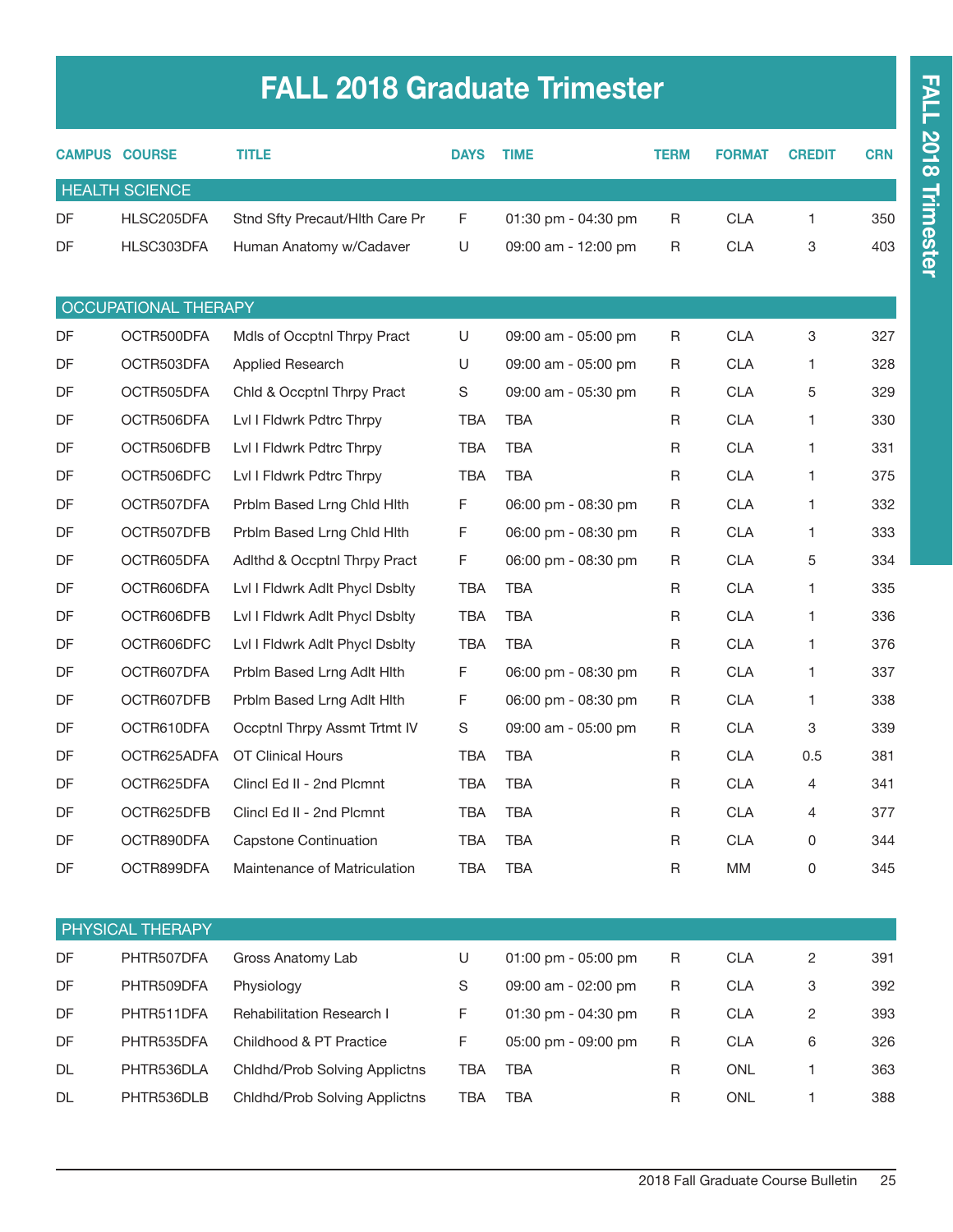| <b>CAMPUS</b> | <b>COURSE</b> | <b>TITLE</b>                          | <b>DAYS</b> | <b>TIME</b>         | <b>TERM</b>  | <b>FORMAT</b> | <b>CREDIT</b>  | <b>CRN</b> |
|---------------|---------------|---------------------------------------|-------------|---------------------|--------------|---------------|----------------|------------|
| DF            | PHTR541DFA    | Patient Client Mgt II                 | U           | 09:00 am - 05:00 pm | R.           | <b>CLA</b>    | 3              | 390        |
| DF            | PHTR616DFA    | Adulthood & PT Practice I             | S           | 09:00 am - 06:00 pm | R            | <b>CLA</b>    | 3              | 313        |
| DF            | PHTR617DFA    | Adulthood & PT Practice II            | U           | 09:00 am - 05:00 pm | R            | <b>CLA</b>    | 3              | 314        |
| DL            | PHTR618DLA    | Adulthood & Prblm Solving App         | <b>TBA</b>  | <b>TBA</b>          | R            | <b>ONL</b>    | 1              | 354        |
| DL            | PHTR618DLB    | Adulthood & Prblm Solving App         | <b>TBA</b>  | <b>TBA</b>          | R            | <b>ONL</b>    | 1              | 389        |
| DF            | PHTR619DFA    | <b>Medical Differential Diagnosis</b> | F           | 06:00 pm - 09:00 pm | $\mathsf{R}$ | <b>CLA</b>    | $\overline{2}$ | 317        |
| DL            | PHTR621DLA    | Radiology for PT                      | <b>TBA</b>  | <b>TBA</b>          | $\mathsf{R}$ | <b>ONL</b>    | 1              | 348        |
| DL            | PHTR621DLB    | Radiology for PT                      | <b>TBA</b>  | <b>TBA</b>          | R            | <b>ONL</b>    | 1              | 404        |
| DF            | PHTR705DFA    | <b>Advanced Clinical Ed II</b>        | <b>TBA</b>  | <b>TBA</b>          | R            | <b>CLA</b>    | 3              | 320        |
| DF            | PHTR710DFA    | Research Externship                   | <b>TBA</b>  | <b>TBA</b>          | R            | <b>CLA</b>    | 2              | 324        |
| DF            | PHTR710DFB    | Research Externship                   | <b>TBA</b>  | <b>TBA</b>          | R            | <b>CLA</b>    | $\overline{2}$ | 365        |
| DF            | PHTR710DFC    | Research Externship                   | <b>TBA</b>  | <b>TBA</b>          | $\mathsf R$  | <b>CLA</b>    | $\overline{c}$ | 401        |
| DF            | PHTR720DFA    | <b>Advanced Clinical Ed III</b>       | <b>TBA</b>  | <b>TBA</b>          | R            | <b>CLA</b>    | 3              | 319        |
| DF            | PHTR720DFB    | <b>Advanced Clinical Ed III</b>       | <b>TBA</b>  | <b>TBA</b>          | $\mathsf{R}$ | <b>CLA</b>    | 3              | 370        |
| DF            | PHTR730DFA    | Prof Preparation Capstone             | <b>TBA</b>  | <b>TBA</b>          | $\mathsf{R}$ | <b>CLA</b>    | 1              | 402        |
| DF            | PHTR899DFA    | <b>Maintenance Matriculation</b>      | <b>TBA</b>  | <b>TBA</b>          | $\mathsf{R}$ | <b>MM</b>     | $\mathbf 0$    | 395        |

■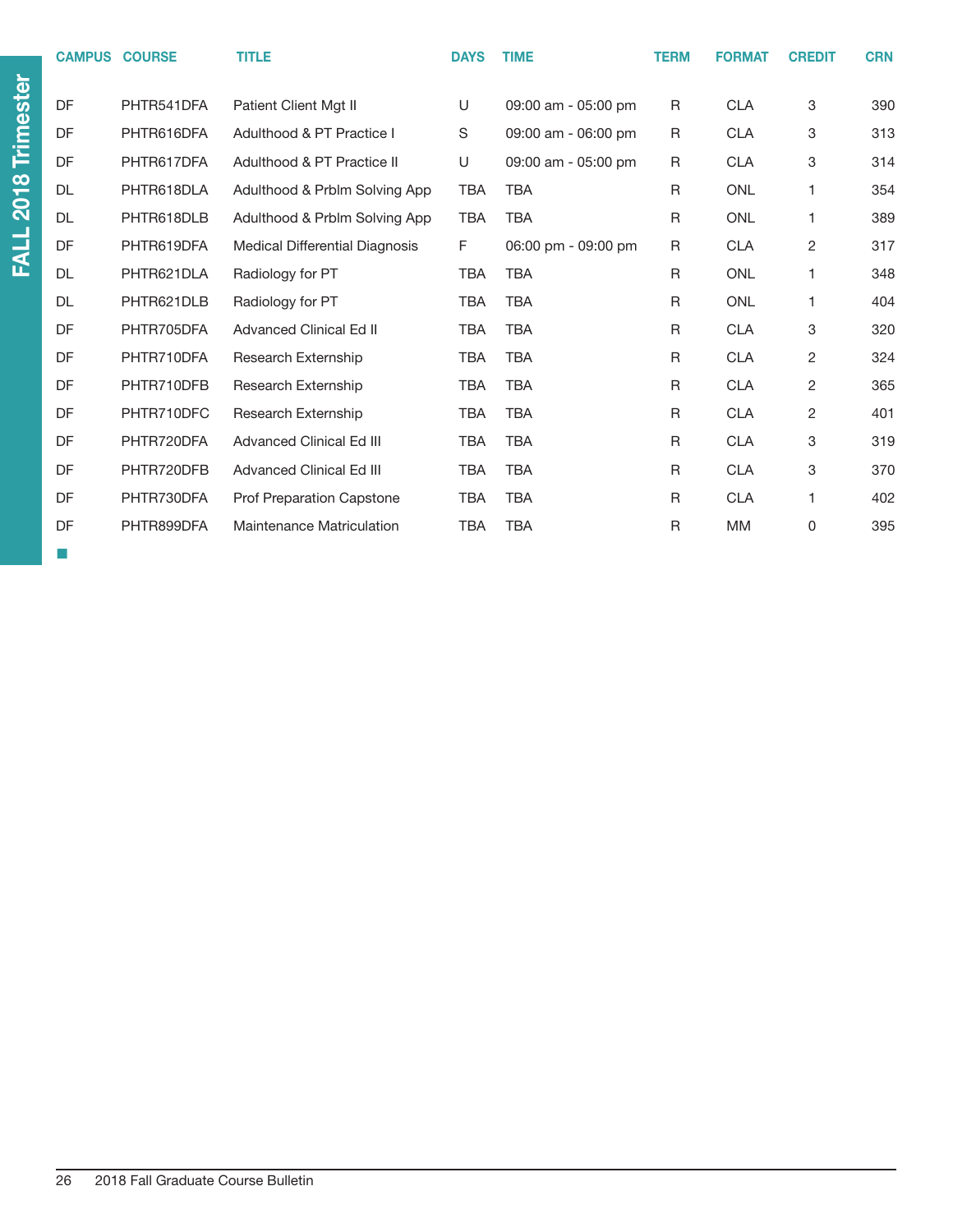# FALL 2018 Graduate Quarter

|                   | <b>CAMPUS COURSE</b>           | TITLE                               | <b>DAYS</b> | <b>TIME</b>         | TERM | <b>FORMAT</b> | <b>CREDIT</b> | <b>CRN</b> |
|-------------------|--------------------------------|-------------------------------------|-------------|---------------------|------|---------------|---------------|------------|
| <b>ACCOUNTING</b> |                                |                                     |             |                     |      |               |               |            |
| <b>DF</b>         | ACCT520DFB                     | <b>Contemporary Issues Auditing</b> | W           | 06:15 pm - 10:00 pm | Q    | <b>CLA</b>    | 3             | 436        |
| <b>DF</b>         | ACCT560DFA                     | <b>Fraud Examination</b>            | Τ           | 06:15 pm - 10:00 pm | Q    | <b>CLA</b>    | 3             | 403        |
| МT                | ACCT742MTA                     | <b>Financial Statement Analysis</b> | Τ           | 06:30 pm - 09:30 pm | Q    | <b>CLA</b>    | 3             | 505        |
|                   | <b>BUSINESS ADMINISTRATION</b> |                                     |             |                     |      |               |               |            |
| <b>DF</b>         | MBAA501DFA                     | <b>Financial Accounting</b>         | M           | 06:30 pm - 09:30 pm | Q    | <b>CLA</b>    | 3             | 359        |
| МT                | MBAA502MTA                     | Corporate Finance                   | M           | 06:30 pm - 09:30 pm | Q    | <b>CLA</b>    | 3             | 453        |
| DF                | MBAA504DFA                     | <b>Marketing Systems</b>            | Τ           | 06:30 pm - 09:30 pm | Q    | <b>VCF</b>    | 3             | 655        |
| МT                | MBAA504MTA                     | <b>Marketing Systems</b>            | Τ           | 06:30 pm - 09:30 pm | Q    | <b>VCF</b>    | 3             | 592        |
| DF                | MBAA505DFA                     | Economic Enviromnt of Business      | R           | 06:30 pm - 09:30 pm | Q    | <b>BLD</b>    | 3             | 454        |
| <b>DF</b>         | MBAA507DFA                     | Intro to Quantitative Analysis      | W           | 06:30 pm - 09:30 pm | Q    | <b>BLD</b>    | 3             | 362        |
| DL                | MBAA530DLA                     | Mgmt & Life-Work Planning           | <b>TBA</b>  | <b>TBA</b>          | Q    | <b>ONL</b>    | 3             | 459        |
| BХ                | MBAA535BXA                     | <b>Communication Processes</b>      | M           | 06:30 pm - 09:30 pm | Q    | <b>CLA</b>    | 3             | 576        |
| BX                | MBAA535BXB                     | <b>Communication Processes</b>      | Τ           | 06:30 pm - 09:30 pm | Q    | <b>CLA</b>    | 3             | 607        |
| DF                | MBAA535DFA                     | <b>Communication Processes</b>      | Т           | 06:30 pm - 09:30 pm | Q    | <b>CLA</b>    | 3             | 498        |
| МT                | MBAA535MTA                     | <b>Communication Processes</b>      | R           | 06:30 pm - 09:30 pm | Q    | <b>CLA</b>    | 3             | 455        |
| МT                | MBAA535MTB                     | <b>Communication Processes</b>      | W           | 06:30 pm - 09:30 pm | Q    | <b>CLA</b>    | 3             | 499        |
| BX                | MBAA601BXA                     | Quantitative Meth Bus Research      | W           | 06:30 pm - 09:30 pm | Q    | <b>CLA</b>    | 3             | 577        |
| BX                | MBAA601BXB                     | Quantitative Meth Bus Research      | R           | 06:30 pm - 09:30 pm | Q    | <b>CLA</b>    | 3             | 608        |
| DF                | MBAA601DFA                     | Quantitative Meth Bus Research      | M           | 06:30 pm - 09:30 pm | Q    | <b>CLA</b>    | 3             | 364        |
| МT                | MBAA601MTA                     | Quantitative Meth Bus Research      | Τ           | 06:30 pm - 09:30 pm | Q    | <b>CLA</b>    | 3             | 456        |
|                   |                                |                                     |             |                     |      |               | 3             |            |
| МT                | MBAA601MTB                     | Quantitative Meth Bus Research      | M           | 06:30 pm - 09:30 pm | Q    | <b>CLA</b>    |               | 522        |
| BX                | MBAA602BXA                     | <b>Managerial Economics</b>         | R           | 06:30 pm - 09:30 pm | Q    | <b>CLA</b>    | 3             | 578        |
| BX                | MBAA602BXB                     | <b>Managerial Economics</b>         | W           | 06:30 pm - 09:30 pm | Q    | <b>CLA</b>    | 3             | 609        |
| DF                | MBAA602DFA                     | Managerial Economics                | R           | 06:30 pm - 09:30 pm | Q    | <b>CLA</b>    | 3             | 365        |
| DL                | MBAA602DLA                     | <b>Managerial Economics</b>         | TBA         | TBA                 | Q    | ONL           | 3             | 594        |
| МT                | MBAA602MTA                     | Managerial Economics                | W           | 06:30 pm - 09:30 pm | Q    | <b>CLA</b>    | 3             | 531        |
| BX                | MBAA604BXA                     | <b>Operations Management</b>        | M           | 06:30 pm - 09:30 pm | Q    | <b>CLA</b>    | 3             | 629        |
| DF                | MBAA604DFA                     | <b>Operations Management</b>        | Τ           | 06:30 pm - 09:30 pm | Q    | <b>CLA</b>    | 3             | 503        |
| DL                | MBAA604DLA                     | <b>Operations Management</b>        | TBA         | TBA                 | Q    | ONL           | 3             | 595        |
| МT                | MBAA604MTA                     | <b>Operations Management</b>        | W           | 06:30 pm - 09:30 pm | Q    | <b>CLA</b>    | 3             | 489        |
| DF                | MBAA605DFA                     | Business, Govt & Society            | R           | 06:30 pm - 09:30 pm | Q    | <b>CLA</b>    | 3             | 593        |
| DL                | MBAA605DLA                     | Business, Govt & Society            | TBA         | <b>TBA</b>          | Q    | ONL           | 3             | 502        |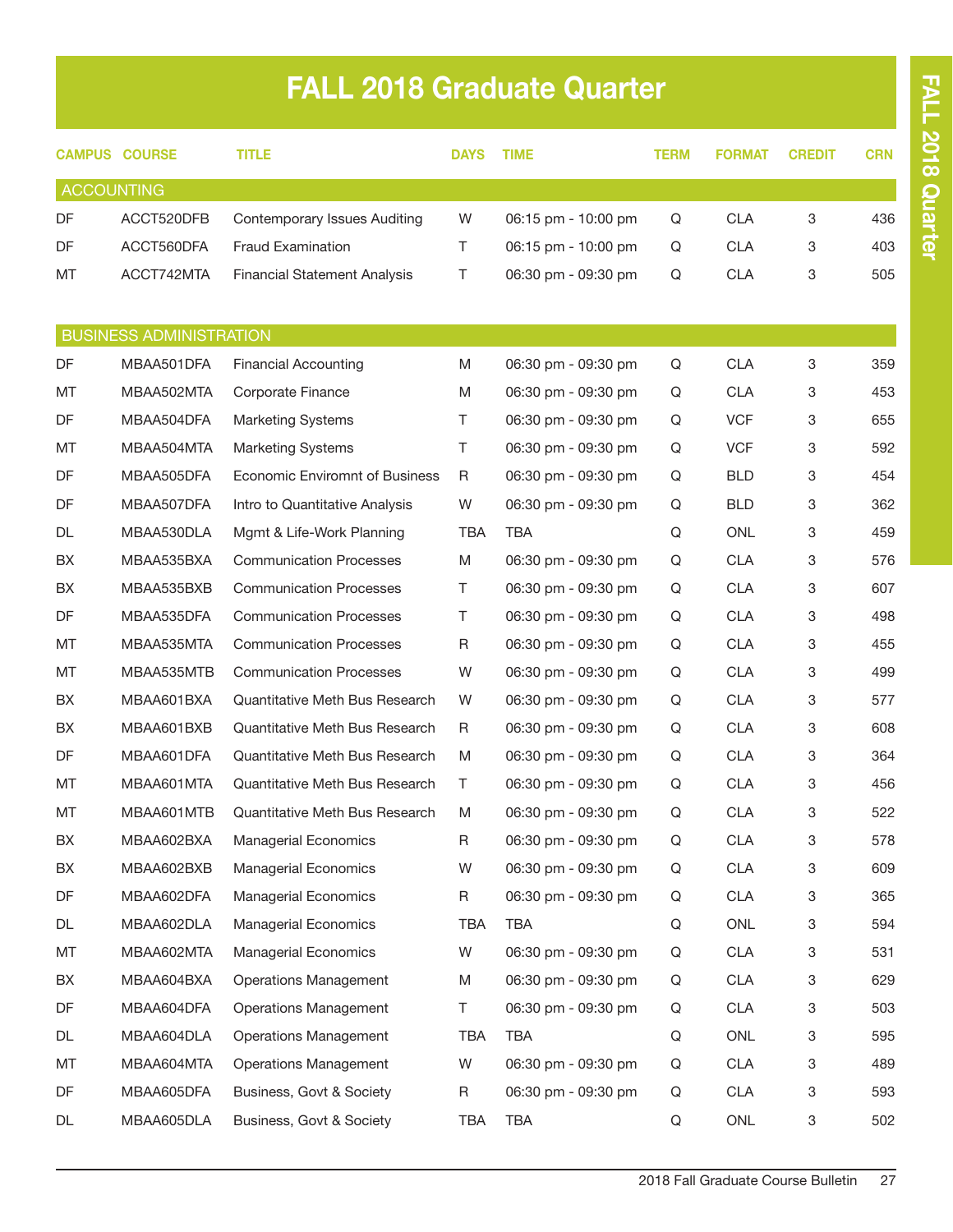|                | <b>CAMPUS COURSE</b>      | <b>TITLE</b>                       | <b>DAYS</b> | <b>TIME</b>         | <b>TERM</b> | <b>FORMAT</b> | <b>CREDIT</b> | <b>CRN</b> |
|----------------|---------------------------|------------------------------------|-------------|---------------------|-------------|---------------|---------------|------------|
| DL             | MBAA605DLB                | Business, Govt & Society           | <b>TBA</b>  | <b>TBA</b>          | Q           | <b>ONL</b>    | 3             | 506        |
| DL             | MBAA605DLC                | Business, Govt & Society           | <b>TBA</b>  | <b>TBA</b>          | Q           | <b>ONL</b>    | 3             | 527        |
| DL             | MBAA605DLD                | Business, Govt & Society           | <b>TBA</b>  | <b>TBA</b>          | Q           | <b>ONL</b>    | 3             | 562        |
| <b>DL</b>      | MBAA605DLE                | Business, Govt & Society           | <b>TBA</b>  | <b>TBA</b>          | Q           | <b>ONL</b>    | 3             | 643        |
| DL             | MBAA811DLA                | Capstone Seminar II                | <b>TBA</b>  | <b>TBA</b>          | $\mathsf Q$ | ONL           | 3             | 644        |
| MT             | MBAA815MTA                | Comprehensive Case Analysis I      | $\mathsf S$ | 09:00 am - 12:00 pm | Q           | <b>CLA</b>    | 3             | 368        |
| МT             | MBAA815MTB                | Comprehensive Case Analysis I      | T           | 06:30 pm - 09:30 pm | Q           | <b>CLA</b>    | 3             | 645        |
| DF             | MBAA816DFA                | Comprehensive Case Analysis II     | R           | 06:30 pm - 09:30 pm | Q           | <b>CLA</b>    | 3             | 642        |
| МT             | MBAA816MTA                | Comprehensive Case Analysis II     | M           | 06:30 pm - 09:30 pm | Q           | <b>CLA</b>    | 3             | 588        |
| DF             | MBAA890DFA                | <b>Capstone Continuation</b>       | <b>TBA</b>  | <b>TBA</b>          | Q           | <b>CLA</b>    | 0             | 369        |
| DF             | MBAA899DFA                | Maintenance of Matriculation       | <b>TBA</b>  | <b>TBA</b>          | $\mathsf Q$ | MM            | 0             | 370        |
|                |                           |                                    |             |                     |             |               |               |            |
| <b>FINANCE</b> |                           |                                    |             |                     |             |               |               |            |
| DF             | FINC703DFA                | Corporate Financial Policy         | W           | 06:30 pm - 09:30 pm | Q           | <b>CLA</b>    | 3             | 460        |
| MT             | FINC705MTA                | Securities Analysis                | R           | 06:30 pm - 09:30 pm | Q           | <b>CLA</b>    | 3             | 596        |
| DL             | FINC712DLA                | Capital Budgeting                  | <b>TBA</b>  | <b>TBA</b>          | $\mathsf Q$ | <b>ONL</b>    | 3             | 597        |
|                |                           |                                    |             |                     |             |               |               |            |
|                | HEALTH SERVICE MANAGEMENT |                                    |             |                     |             |               |               |            |
| BX             | HSMG631BXA                | HRM for the Health Care Org        | W           | 06:30 pm - 09:30 pm | Q           | <b>CLA</b>    | 3             | 657        |
| DL             | HSMG641DLA                | Ethic Issues/HIth Care Manager     | <b>TBA</b>  | <b>TBA</b>          | Q           | <b>ONL</b>    | 3             | 424        |
| BX             | HSMG711BXA                | Legal Envirn of Health Care Mg     | Τ           | 06:30 pm - 09:30 pm | $\mathsf Q$ | <b>CLA</b>    | 3             | 658        |
| DL             | HSMG721DLA                | Measure Organizational Perform     | <b>TBA</b>  | TBA                 | Q           | ONL           | 3             | 416        |
| DF             | HSMG731DFA                | Adv Issues/Hith Services Mgmt      | M           | 06:30 pm - 09:30 pm | Q           | <b>CLA</b>    | 3             | 635        |
| DF             | HSMG801DFA                | Internship Experience              | <b>TBA</b>  | <b>TBA</b>          | Q           | <b>CLA</b>    | 3             | 637        |
| DL             | MPAT503DLA                | Law, Gov & Political Process       | <b>TBA</b>  | <b>TBA</b>          | Q           | ONL           | 3             | 469        |
| DF             | MPAT521DFA                | Action Rsrch & Data Analysis       | R           | 06:30 pm - 09:30 pm | Q           | <b>CLA</b>    | 3             | 634        |
| DL             | MPAT531DLA                | Management Information Systems TBA |             | <b>TBA</b>          | Q           | <b>ONL</b>    | 3             | 383        |
| DL             | MPAT541DLA                | Managerial Communic/Leadershp TBA  |             | <b>TBA</b>          | Q           | ONL           | 3             | 384        |
|                |                           |                                    |             |                     |             |               |               |            |
|                | HUMAN RESOURCE MANAGEMENT |                                    |             |                     |             |               |               |            |
| DF             | HRMG500DFA                | Intro to Human Resource Mgmt.      | R           | 06:30 pm - 09:30 pm | Q           | <b>CLA</b>    | 3             | 339        |
| МT             | HRMG500MTA                | Intro to Human Resource Mgmt.      | R           | 06:30 pm - 09:30 pm | Q           | <b>CLA</b>    | 3             | 517        |
| DL             | HRMG520DLA                | Tech/Tools Human Res Mgt.          | <b>TBA</b>  | <b>TBA</b>          | Q           | ONL           | 3             | 342        |
| DL             | HRMG630DLA                | <b>Employment Law</b>              | <b>TBA</b>  | TBA                 | Q           | ONL           | 3             | 604        |
| DL             | HRMG730DLA                | Organizational Behavior            | <b>TBA</b>  | TBA                 | Q           | ONL           | 3             | 589        |
| DF             | HRMG770DFA                | <b>Labor Relations</b>             | W           | 06:30 pm - 09:32 pm | Q           | <b>VCF</b>    | 3             | 653        |
| MT             | HRMG770MTA                | <b>Labor Relations</b>             | W           | 06:30 pm - 09:30 pm | Q           | <b>VCF</b>    | 3             | 556        |

FALL 2018 Quarter

FALL 2018 Quarter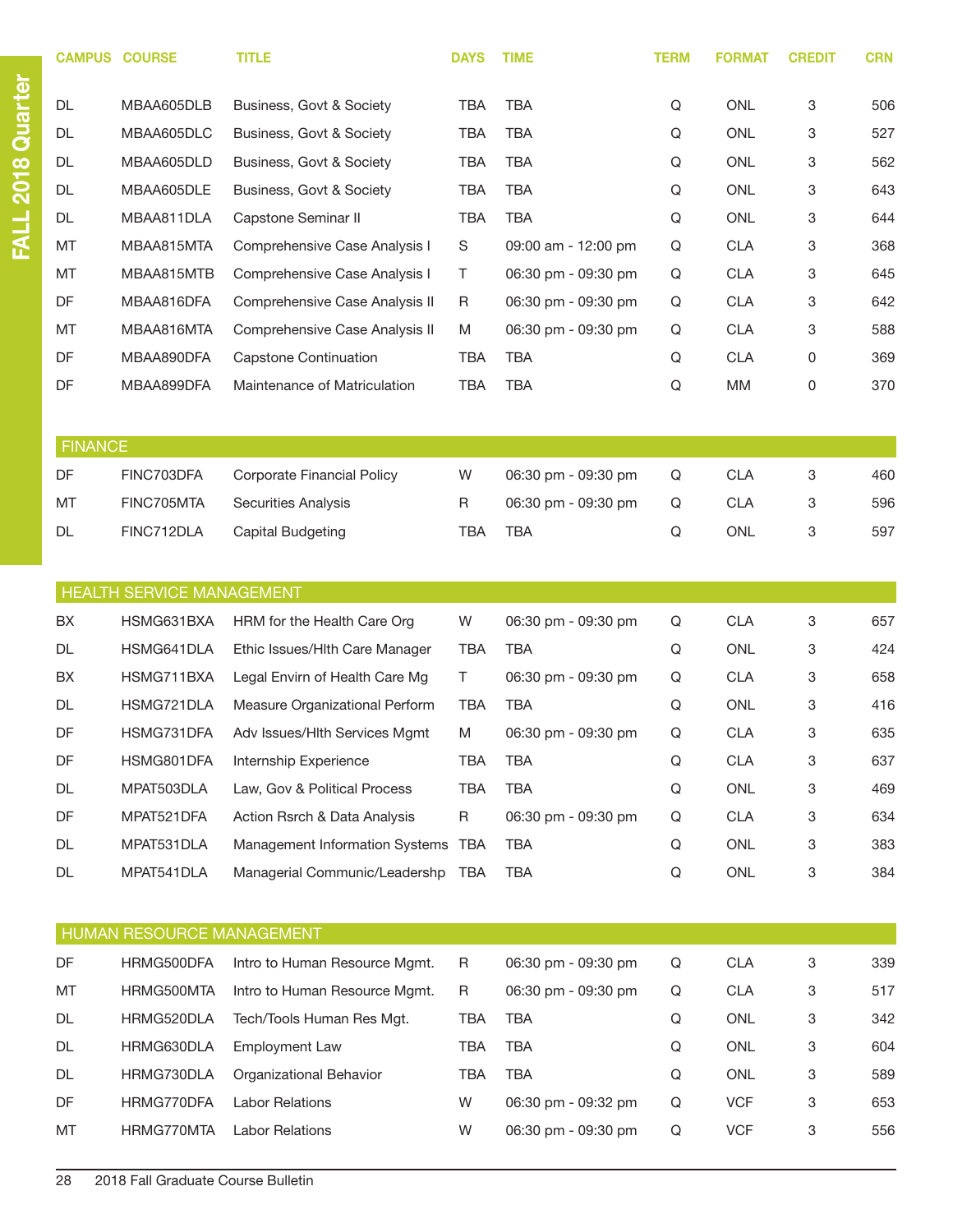| <b>CAMPUS</b>    | <b>COURSE</b>                           | TITLE                               | <b>DAYS</b> | <b>TIME</b>         | <b>TERM</b> | <b>FORMAT</b> | <b>CREDIT</b> | <b>CRN</b> |
|------------------|-----------------------------------------|-------------------------------------|-------------|---------------------|-------------|---------------|---------------|------------|
|                  |                                         | HUMAN RESOURCE MANAGEMENT (cont.)   |             |                     |             |               |               |            |
| DF               | HRMG780DFA                              | Int'l Human Resourcement Mgt        | M           | 06:30 pm - 09:30 pm | Q           | <b>VCF</b>    | 3             | 591        |
| <b>MT</b>        | HRMG780MTA                              | Int'l Human Resourcement Mgt        | M           | 06:30 pm - 09:30 pm | Q           | <b>VCF</b>    | 3             | 654        |
| <b>DL</b>        | HRMG785DLA                              | Research Techniques/Thesis          | <b>TBA</b>  | <b>TBA</b>          | Q           | <b>ONL</b>    | 3             | 353        |
| DL               | HRMG810DLA                              | Capstone: Thesis                    | <b>TBA</b>  | <b>TBA</b>          | Q           | <b>ONL</b>    | 3             | 355        |
| DF               | HRMG890DFA                              | <b>Capstone Continuation</b>        | <b>TBA</b>  | <b>TBA</b>          | Q           | <b>CLA</b>    | 0             | 356        |
| DF               | HRMG899DFA                              | Maintenance of Matriculation        | <b>TBA</b>  | <b>TBA</b>          | Q           | <b>MM</b>     | 0             | 357        |
|                  | <b>INTERNATIONAL BUSINESS</b>           |                                     |             |                     |             |               |               |            |
| <b>MT</b>        | INBU703MTA                              | <b>International Trade</b>          | W           | 06:30 pm - 09:30 pm | Q           | <b>CLA</b>    | 3             | 598        |
| DL               | INBU705DLA                              | International Marketing             | TBA         | <b>TBA</b>          | Q           | <b>ONL</b>    | 3             | 599        |
|                  |                                         |                                     |             |                     |             |               |               |            |
|                  | <b>MANAGEMENT</b>                       |                                     |             |                     |             |               |               |            |
| MT               | MGMT703MTA                              | Project Analysis & Program Mgm      | Τ           | 06:30 pm - 09:30 pm | Q           | <b>CLA</b>    | 3             | 600        |
| DL               | MGMT707DLA                              | Small Bus & New Venture Mgmt        | <b>TBA</b>  | <b>TBA</b>          | Q           | <b>ONL</b>    | 3             | 601        |
|                  | <b>MANAGERIAL ANALYTICS</b>             |                                     |             |                     |             |               |               |            |
| <b>BX</b>        | ANLC751BXB                              | <b>Managerial Analytics</b>         | M           | 06:30 pm - 09:30 pm | Q           | <b>CLA</b>    | 3             | 641        |
| <b>MT</b>        | ANLC751MTA                              | <b>Managerial Analytics</b>         | S           | 09:00 am - 12:00 pm | Q           | <b>CLA</b>    | 3             | 612        |
| DF               | ANLC752DFA                              | Data Management                     | T.          | 06:30 pm - 09:30 pm | Q           | <b>CLA</b>    | 3             | 630        |
| МT               | ANLC752MTA                              | Data Management                     | T.          | 06:30 pm - 09:30 pm | Q           | <b>CLA</b>    | 3             | 573        |
| BX.              | ANLC753BXA                              | Visualization                       | W           | 06:30 pm - 09:30 pm | Q           | <b>CLA</b>    | 3             | 632        |
| MT               | ANLC753MTB                              | Visualization                       | W           | 06:30 pm - 09:30 pm | Q           | <b>CLA</b>    | 3             | 631        |
| DF               | ANLC754DFA                              | Data Bus Decisions & Analysis       | R           | 06:30 pm - 09:30 pm | Q           | <b>CLA</b>    | 3             | 633        |
| МT               | ANLC754MTA                              | Data Bus Decisions & Analysis       | F           | 06:30 pm - 09:30 pm | Q           | <b>CLA</b>    | 3             | 575        |
|                  |                                         |                                     |             |                     |             |               |               |            |
| <b>MARKETING</b> |                                         |                                     |             |                     |             |               |               |            |
| MT               | MKTG701MTA                              | Mktg Commun and Advertising         | M           | 06:30 pm - 09:30 pm | Q           | <b>CLA</b>    | 3             | 602        |
| DL               | MKTG709DLA                              | <b>Product Development Strategy</b> | <b>TBA</b>  | <b>TBA</b>          | Q           | ONL           | 3             | 603        |
|                  |                                         |                                     |             |                     |             |               |               |            |
| DF               | ORGANIZATIONAL MANAGEMENT<br>ORGL510DFA | Becoming Transformational Ldr       | R           | 06:30 pm - 09:30 pm | Q           | <b>CLA</b>    | 3             | 587        |
| BX               | ORGL520BXA                              | Aligning Meaning and Purpose        | R           | 06:30 pm - 09:30 pm | Q           | <b>VCF</b>    | 3             | 586        |
| DF               | ORGL520DFA                              | Aligning Meaning and Purpose        | R           | 06:30 pm - 09:30 pm | Q           | <b>VCF</b>    | 3             | 656        |
| DL               | ORGL540DLA                              | <b>Collaborative Communication</b>  | <b>TBA</b>  | <b>TBA</b>          | Q           | ONL           | 3             | 623        |
| MT               | ORGL540MTA                              | Collaborative Communication         | M           | 06:30 pm - 09:30 pm | Q           | <b>CLA</b>    | 3             | 626        |

FALL 2018 Quarter FALL 2018 Quarter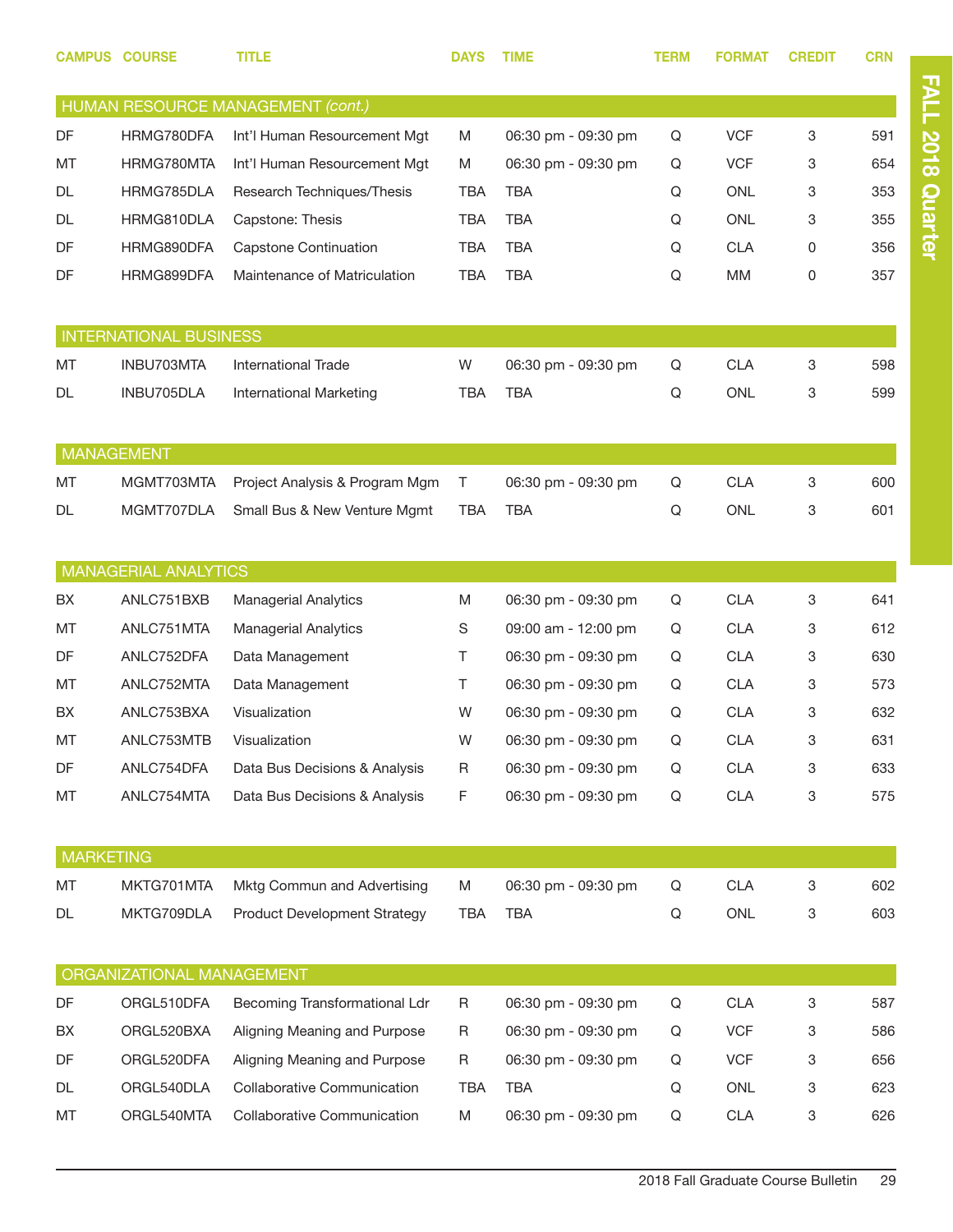| <b>CAMPUS</b> | <b>COURSE</b> | <b>TITLE</b>                          | <b>DAYS</b> | <b>TIME</b>         | <b>TERM</b> | <b>FORMAT</b> | <b>CREDIT</b> | <b>CRN</b> |
|---------------|---------------|---------------------------------------|-------------|---------------------|-------------|---------------|---------------|------------|
| DL            | ORGL545DLA    | Leading Diverse Teams                 | TBA         | <b>TBA</b>          | Q           | <b>ONL</b>    | 3             | 582        |
| MT            | ORGL545MTA    | Leading Diverse Teams                 |             | 06:30 pm - 09:30 pm | Q           | <b>CLA</b>    | 3             | 627        |
| DL            | ORGL550DLA    | <b>Leading Team Projects</b>          | TBA         | <b>TBA</b>          | Q           | <b>ONL</b>    | 3             | 624        |
| DF            | ORGL570DFA    | <b>Build Sustainable Organization</b> | W           | 06:30 pm - 09:30 pm | Q           | <b>CLA</b>    | 3             | 584        |
| DL            | ORGL570DLA    | <b>Build Sustainable Organization</b> | TBA         | <b>TBA</b>          | Q           | <b>ONL</b>    | 3             | 579        |
| DL            | ORGL575DLA    | Developing Learning Systems           | TBA         | <b>TBA</b>          | Q           | <b>ONL</b>    | 3             | 580        |
| DL            | ORGL580DLA    | Implementing Change Initiative        | TBA         | <b>TBA</b>          | Q           | <b>ONL</b>    | 3             | 581        |
| MT            | ORGL590MTA    | <b>Research Project</b>               |             | 06:30 pm - 09:30 pm | Q           | <b>CLA</b>    | 3             | 553        |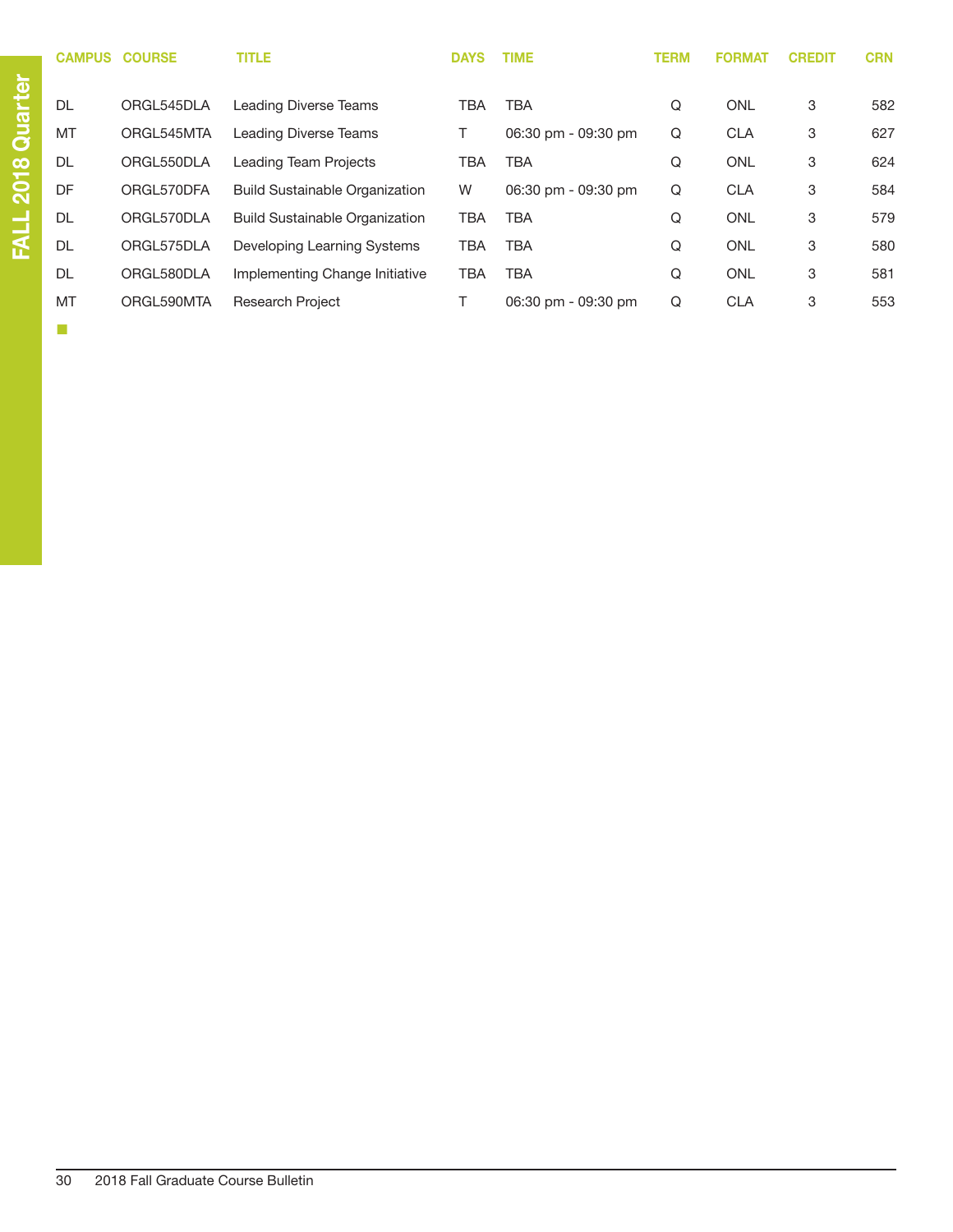## WINTER 2018

|                   | <b>CAMPUS COURSE</b>           | <b>TITLE</b>                          | <b>DAYS</b> | <b>TIME</b>         | TERM | <b>FORMAT</b> | <b>CREDIT</b> | <b>CRN</b> |
|-------------------|--------------------------------|---------------------------------------|-------------|---------------------|------|---------------|---------------|------------|
| <b>ACCOUNTING</b> |                                |                                       |             |                     |      |               |               |            |
| DF                | ACCT510DFA                     | Global Financial Stmt Analysis        | R           | 06:15 pm - 10:00 pm | Q    | <b>CLA</b>    | 3             | 507        |
| DF                | ACCT540DFA                     | Adv Business Entity Taxation          | M           | 06:15 pm - 10:00 pm | Q    | <b>CLA</b>    | 3             | 604        |
| MT                | ACCT737MTA                     | <b>Advanced Cost Concepts</b>         | M           | 06:30 pm - 09:30 pm | Q    | <b>CLA</b>    | 3             | 631        |
|                   |                                |                                       |             |                     |      |               |               |            |
|                   | <b>BUSINESS ADMINISTRATION</b> |                                       |             |                     |      |               |               |            |
| DF                | MBAA502DFA                     | Corporate Finance                     | W           | 06:30 pm - 09:30 pm | Q    | <b>CLA</b>    | 3             | 564        |
| DF                | MBAA504DFA                     | <b>Marketing Systems</b>              | M           | 06:30 pm - 09:30 pm | Q    | <b>CLA</b>    | 3             | 445        |
| DL                | MBAA505DLA                     | <b>Economic Enviromnt of Business</b> | TBA         | <b>TBA</b>          | Q    | <b>ONL</b>    | 3             | 524        |
| МT                | MBAA507MTA                     | Intro to Quantitative Analysis        | M           | 06:30 pm - 09:30 pm | Q    | <b>CLA</b>    | 3             | 526        |
| DL                | MBAA509DLA                     | <b>International Business</b>         | <b>TBA</b>  | <b>TBA</b>          | Q    | <b>ONL</b>    | 3             | 691        |
| МT                | MBAA509MTA                     | <b>International Business</b>         | R           | 06:30 pm - 09:30 pm | Q    | <b>CLA</b>    | 3             | 562        |
| BХ                | MBAA535BXA                     | <b>Communication Processes</b>        | M           | 06:30 pm - 09:30 pm | Q    | <b>CLA</b>    | 3             | 649        |
| BX                | MBAA535BXB                     | <b>Communication Processes</b>        | R           | 06:30 pm - 09:30 pm | Q    | <b>CLA</b>    | 3             | 650        |
| DF                | MBAA535DFA                     | <b>Communication Processes</b>        | W           | 06:30 pm - 09:30 pm | Q    | <b>CLA</b>    | 3             | 590        |
| МT                | MBAA535MTA                     | <b>Communication Processes</b>        | W           | 06:30 pm - 09:30 pm | Q    | <b>CLA</b>    | 3             | 528        |
| МT                | MBAA535MTB                     | <b>Communication Processes</b>        | M           | 06:30 pm - 09:30 pm | Q    | <b>CLA</b>    | 3             | 633        |
| BX                | MBAA601BXA                     | Quantitative Meth Bus Research        | W           | 06:30 pm - 09:30 pm | Q    | <b>CLA</b>    | 3             | 651        |
| DF                | MBAA601DFA                     | Quantitative Meth Bus Research        | M           | 06:30 pm - 09:30 pm | Q    | <b>CLA</b>    | 3             | 531        |
| МT                | MBAA601MTA                     | Quantitative Meth Bus Research        | M           | 06:30 pm - 09:30 pm | Q    | <b>CLA</b>    | 3             | 591        |
| МT                | MBAA601MTB                     | Quantitative Meth Bus Research        | Τ           | 06:30 pm - 09:30 pm | Q    | <b>CLA</b>    | 3             | 642        |
| BX                | MBAA602BXA                     | <b>Managerial Economics</b>           | R           | 06:30 pm - 09:30 pm | Q    | <b>CLA</b>    | 3             | 652        |
| DL                | MBAA602DLA                     | <b>Managerial Economics</b>           | <b>TBA</b>  | <b>TBA</b>          | Q    | <b>ONL</b>    | 3             | 577        |
| МT                | MBAA602MTA                     | <b>Managerial Economics</b>           | Τ           | 06:30 pm - 09:30 pm | Q    | <b>CLA</b>    | 3             | 533        |
| BX                | MBAA604BXB                     | <b>Operations Management</b>          | Τ           | 06:30 pm - 09:30 pm | Q    | <b>CLA</b>    | 3             | 654        |
| DF                | MBAA604DFA                     | <b>Operations Management</b>          | Τ           | 06:30 pm - 09:30 pm | Q    | <b>CLA</b>    | 3             | 634        |
| DL                | MBAA604DLA                     | <b>Operations Management</b>          | TBA         | TBA                 | Q    | <b>ONL</b>    | 3             | 632        |
| МT                | MBAA604MTA                     | <b>Operations Management</b>          | R           | 06:30 pm - 09:30 pm | Q    | <b>CLA</b>    | 3             | 592        |
| DF                | MBAA605DFA                     | Business, Govt & Society              | $\mathsf R$ | 06:30 pm - 09:30 pm | Q    | <b>CLA</b>    | 3             | 655        |
| DL                | MBAA605DLA                     | Business, Govt & Society              | TBA         | <b>TBA</b>          | Q    | <b>ONL</b>    | 3             | 537        |
| DL                | MBAA605DLB                     | Business, Govt & Society              | TBA         | <b>TBA</b>          | Q    | ONL           | 3             | 578        |
| МT                | MBAA811MTA                     | Capstone Seminar II                   | F           | 06:30 pm - 09:30 pm | Q    | <b>CLA</b>    | 3             | 628        |
| BX                | MBAA815BXA                     | Comprehensive Case Analysis I         | R           | 06:30 pm - 09:30 pm | Q    | <b>CLA</b>    | 3             | 708        |
| DF                | MBAA815DFA                     | Comprehensive Case Analysis I         | W           | 06:30 pm - 09:30 pm | Q    | <b>CLA</b>    | 3             | 656        |
| MT                | MBAA815MTA                     | Comprehensive Case Analysis I         | R           | 06:30 pm - 09:30 pm | Q    | <b>CLA</b>    | 3             | 538        |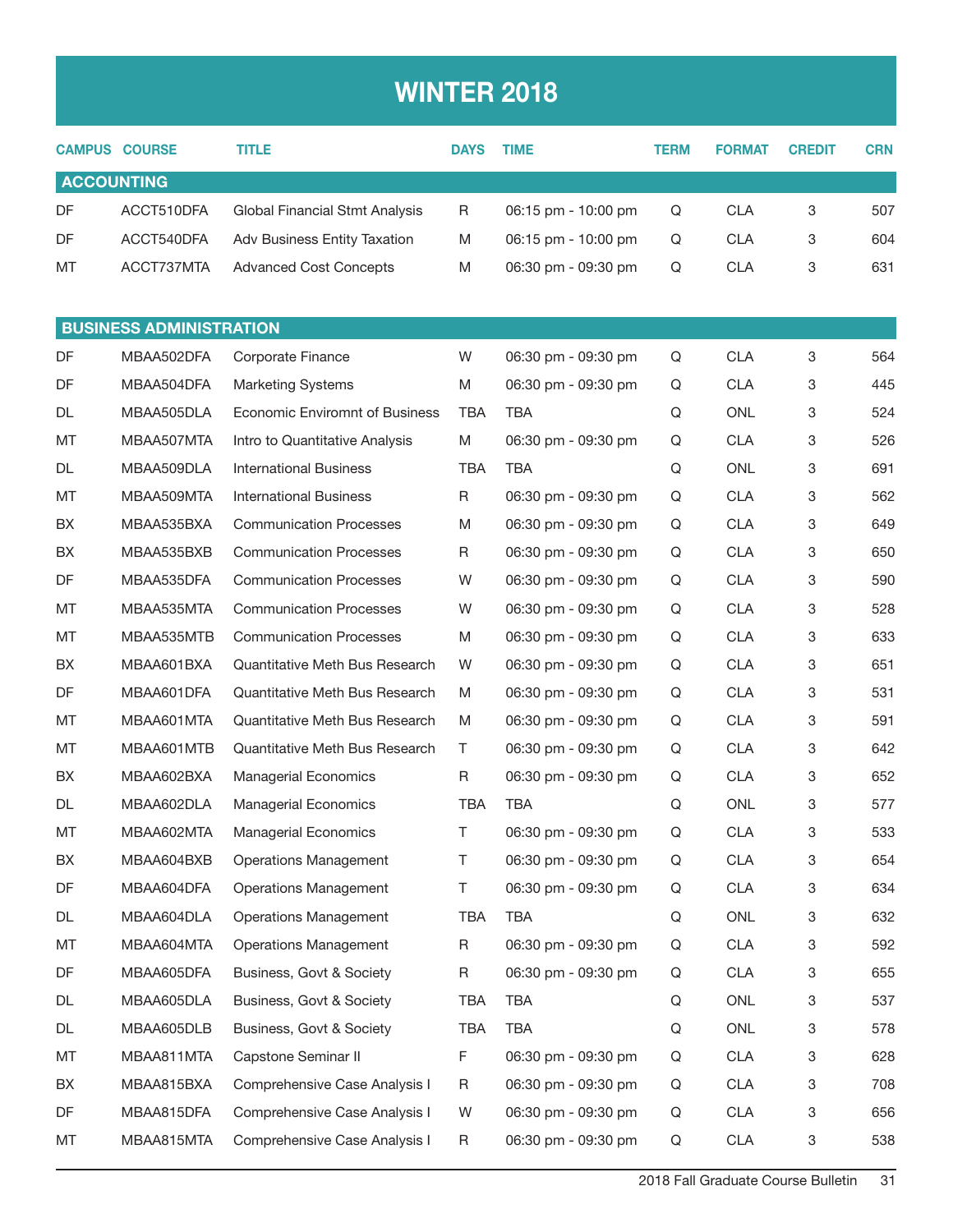|                | <b>CAMPUS COURSE</b>             | <b>TITLE</b>                      | <b>DAYS</b> | <b>TIME</b>         | <b>TERM</b> | <b>FORMAT</b> | <b>CREDIT</b> | <b>CRN</b> |
|----------------|----------------------------------|-----------------------------------|-------------|---------------------|-------------|---------------|---------------|------------|
| DF             | MBAA816DFA                       | Comprehensive Case Analysis II    | Τ           | 06:30 pm - 09:30 pm | Q           | <b>CLA</b>    | 3             | 692        |
| MT             | MBAA816MTA                       | Comprehensive Case Analysis II    | R           | 06:30 pm - 09:30 pm | Q           | <b>CLA</b>    | 3             | 454        |
| <b>FINANCE</b> |                                  |                                   |             |                     |             |               |               |            |
| DL             | FINC701DLA                       | Money and Capital Markets         | <b>TBA</b>  | <b>TBA</b>          | Q           | <b>ONL</b>    | 3             | 513        |
| DF             | FINC703DFA                       | <b>Corporate Financial Policy</b> | M           | 06:30 pm - 09:30 pm | Q           | <b>CLA</b>    | 3             | 687        |
| MT             | FINC710MTA                       | Corp Mergers & Acquisitions       | R           | 06:30 pm - 09:30 pm | Q           | <b>CLA</b>    | 3             | 595        |
|                | <b>HEALTH SERVICE MANAGEMENT</b> |                                   |             |                     |             |               |               |            |
| DL             | HSMG601DLA                       | Health Care in the U.S.           | <b>TBA</b>  | <b>TBA</b>          | Q           | <b>ONL</b>    | 3             | 405        |
| DL             | HSMG611DLA                       | Health Care Management            | <b>TBA</b>  | <b>TBA</b>          | Q           | <b>ONL</b>    | 3             | 406        |
| DF             | HSMG621DFA                       | <b>Health Care Financing</b>      | W           | 06:30 pm - 09:30 pm | Q           | <b>CLA</b>    | 3             | 702        |
| BX             | HSMG631BXA                       | HRM for the Health Care Org       | R           | 06:30 pm - 09:30 pm | Q           | <b>CLA</b>    | 3             | 688        |
| DL             | HSMG701DLA                       | Strat Plan for Hith Care Org.     | <b>TBA</b>  | <b>TBA</b>          | Q           | ONL           | 3             | 486        |
| DF             | HSMG711DFA                       | Legal Envirn of Health Care Mg    | T.          | 06:30 pm - 09:30 pm | Q           | <b>CLA</b>    | 3             | 703        |
| DL             | HSMG731DLA                       | <b>Cultural Competency</b>        | <b>TBA</b>  | <b>TBA</b>          | Q           | <b>ONL</b>    | 3             | 552        |
| DF             | HSMG801DFA                       | Internship Experience             | <b>TBA</b>  | <b>TBA</b>          | Q           | IT            | 3             | 412        |
| DF             | HSMG811DFA                       | Capstone Project Hlth Serv Mgt    | R           | 06:30 pm - 09:30 pm | Q           | <b>TH</b>     | 6             | 704        |
| DF             | HSMG890DFA                       | Capstone Continuation             | TBA         | <b>TBA</b>          | Q           | <b>TH</b>     | 0             | 560        |
| DF             | HSMG899DFA                       | Maintenance of Matriculation      | <b>TBA</b>  | <b>TBA</b>          | Q           | МM            | 0             | 554        |
| BX             | MPAT541BXA                       | Managerial Communic/Leadershp     | M           | 06:30 pm - 09:30 pm | Q           | <b>CLA</b>    | 3             | 689        |
|                | <b>HUMAN RESOURCE MANAGEMENT</b> |                                   |             |                     |             |               |               |            |
| DL             | HRMG520DLA                       | Tech/Tools Human Res Mgt.         | <b>TBA</b>  | <b>TBA</b>          | Q           | ONL           | 3             | 425        |
| DL             | HRMG525DLA                       | Mgt in a Changing Work Environ    | TBA         | <b>TBA</b>          | Q           | ONL           | 3             | 463        |
| DL             | HRMG530DLA                       | Accounting and Finance            | TBA         | <b>TBA</b>          | Q           | ONL           | 3             | 429        |
| DF             | HRMG630DFA                       | <b>Employment Law</b>             | M           | 06:30 pm - 09:30 pm | Q           | <b>CLA</b>    | 3             | 508        |
| MT             | HRMG650MTA                       | Current Issues Human Res Mgt      | W           | 06:30 pm - 09:30 pm | Q           | <b>CLA</b>    | 3             | 462        |
| DL             | HRMG710DLA                       | Recruitment and Selection         | TBA         | <b>TBA</b>          | Q           | ONL           | 3             | 464        |
| MT             | HRMG715MTA                       | Training and Development          | M           | 06:30 pm - 09:30 pm | Q           | <b>CLA</b>    | 3             | 626        |
| DL             | HRMG730DLA                       | Organizational Behavior           | TBA         | <b>TBA</b>          | Q           | ONL           | 3             | 469        |
| DL             | HRMG785DLA                       | Research Techniques/Thesis        | TBA         | <b>TBA</b>          | Q           | ONL           | 3             | 558        |
| DF             | HRMG810DFA                       | Capstone: Thesis                  | $\mathsf R$ | 06:30 pm - 09:30 pm | Q           | TH            | 3             | 439        |
| DF             | HRMG890DFA                       | <b>Capstone Continuation</b>      | TBA         | TBA                 | Q           | CLA           | 0             | 440        |

DF HRMG899DFA Maintenance of Matriculation TBA TBA Q MM 0 441